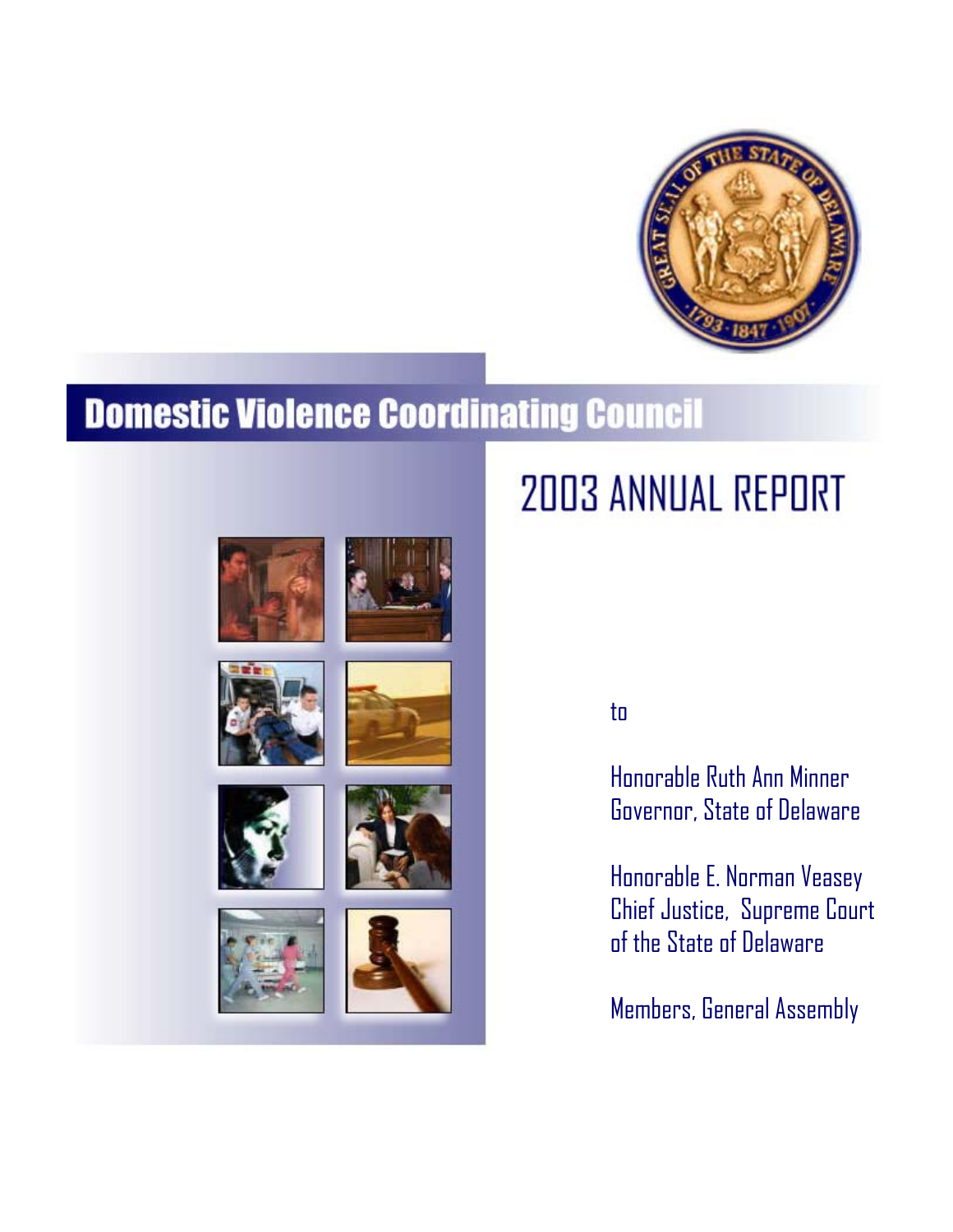# Council Members



Front Row Left to Right: Honorable M. Jane Brady, Delaware Attorney General; Vincent J. Poppiti, Esq., Blank Rome, LLP; Honorable Patricia M. Blevins, Acting Chair, Delaware State Senator; Honorable Deborah Hudson, Delaware House of Representatives; Geraldine Lewis-Loper, Director, Elderly Victim Services Program, Delaware Center for Justice

Back Row Left to Right: Mary W. Davis, Chair, Domestic Violence Task Force; Honorable Cari DeSantis, Secretary, Dept. of Services for Children, Youth, & Their Families; Honorable Henry duPont Ridgely, President Judge, Superior Court; Cynthia M. Boehmer, Program Director, Families In Transition; Honorable James L. Ford, Secretary, Dept. of Safety and Homeland Security; Maria Picazo, Executive Director, Abriendo Puertas; Dr. Rhoslyn J. Bishoff (Retired June 2003)

Absent From Photo: Colonel John L. Cunningham (Retired June 2003); Chief Jeffrey Horvath, Dover Police Department; Dr. Matthew Hoffman, M.D., Board of Medical Practice Representative; Honorable Chandlee Johnson Kuhn, Chief Judge, Family Court; Honorable Liane Sorenson, Commission on Family Law Representative; Honorable Lawrence M. Sullivan, Delaware Public Defender; Honorable Stanley W. Taylor, Commissioner, Department of **Correction** 

> **DVCC Staff**  Ronald T. Keen, Executive Director Bridget V. Poulle, Program Coordinator Eileen Ondra, Trainer/Educator Maureen Querey, VAWA Planner Kenzel V. Messick, Senior Secretary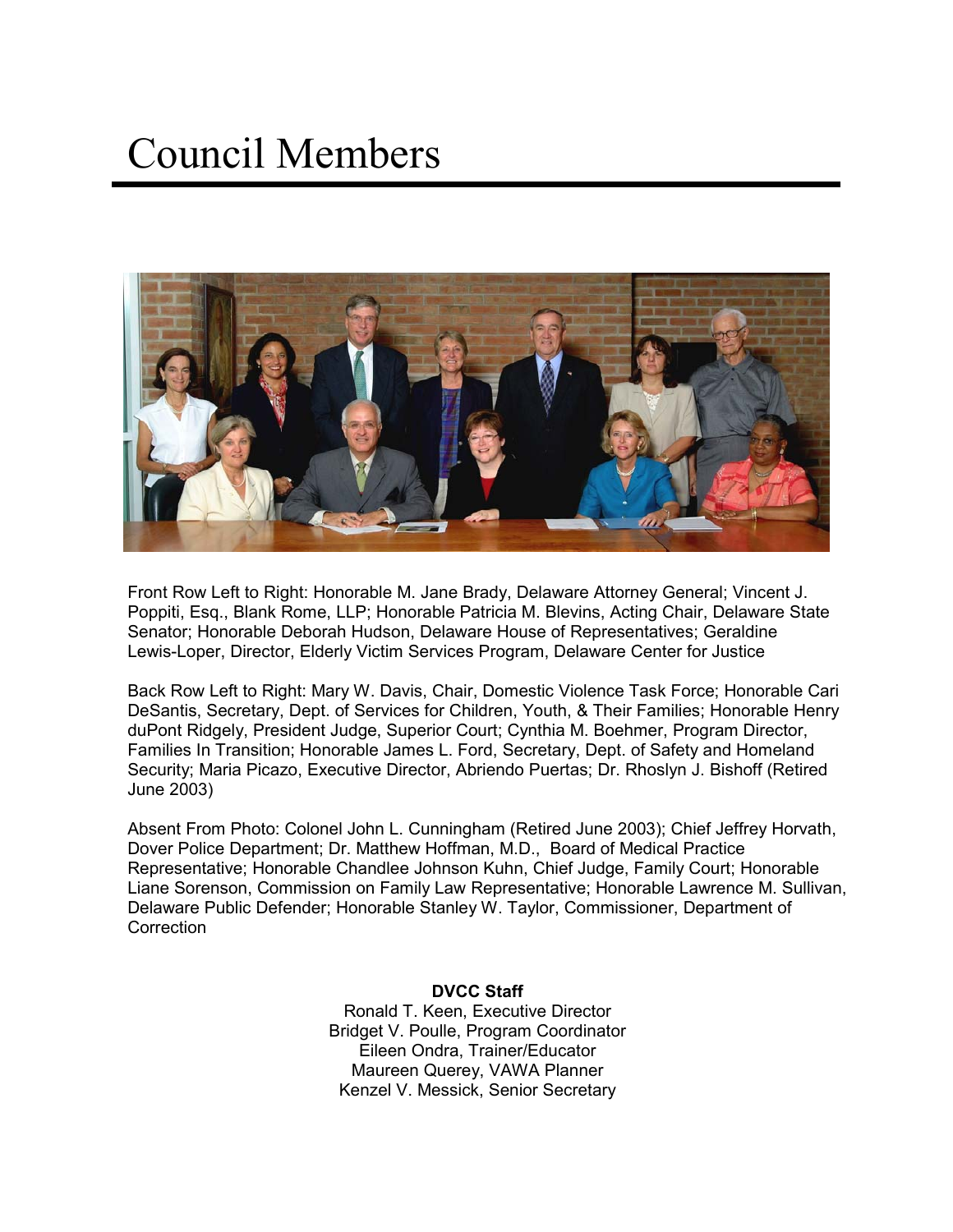#### **Dear Colleagues:**

This fall marks the ten-year anniversary of the founding of Delaware's Domestic Violence Coordinating Council (DVCC). The idea of bringing together key stakeholders and policy makers to address the crucial issue of domestic violence grew out of a March 1993 conference on domestic violence sponsored by the National Council of Juvenile and Family Court Judges.

 In the ten years that have passed since the creation of the DVCC, attitudes changed significantly toward domestic violence in Delaware. We have seen significant progress in how agencies respond to domestic violence, legislative changes, the creation of standards for perpetrator treatment, the creation of guidelines for medical personnel, and the implementation of standards for law enforcement officers. The Delaware Police Chief's Council adopted a Model Policy prescribing the manner to handle incidents of domestic violence where the perpetrator is a police officer. Also, the DVCC conducted comprehensive training over the past ten years either as a sole sponsor or as a collaborator.

The most significant piece of legislation written by the DVCC is the Protection From Abuse Statute which provides a civil remedy for victims of domestic abuse. Although Delaware was the last state to institute civil orders of protection, our law is regarded as model legislation for the nation. Another critical law enacted was the statute that authorizes and requires the DVCC to conduct domestic violence Fatal Incident Reviews. These reviews help us to learn from these tragedies so as to prevent them in the future.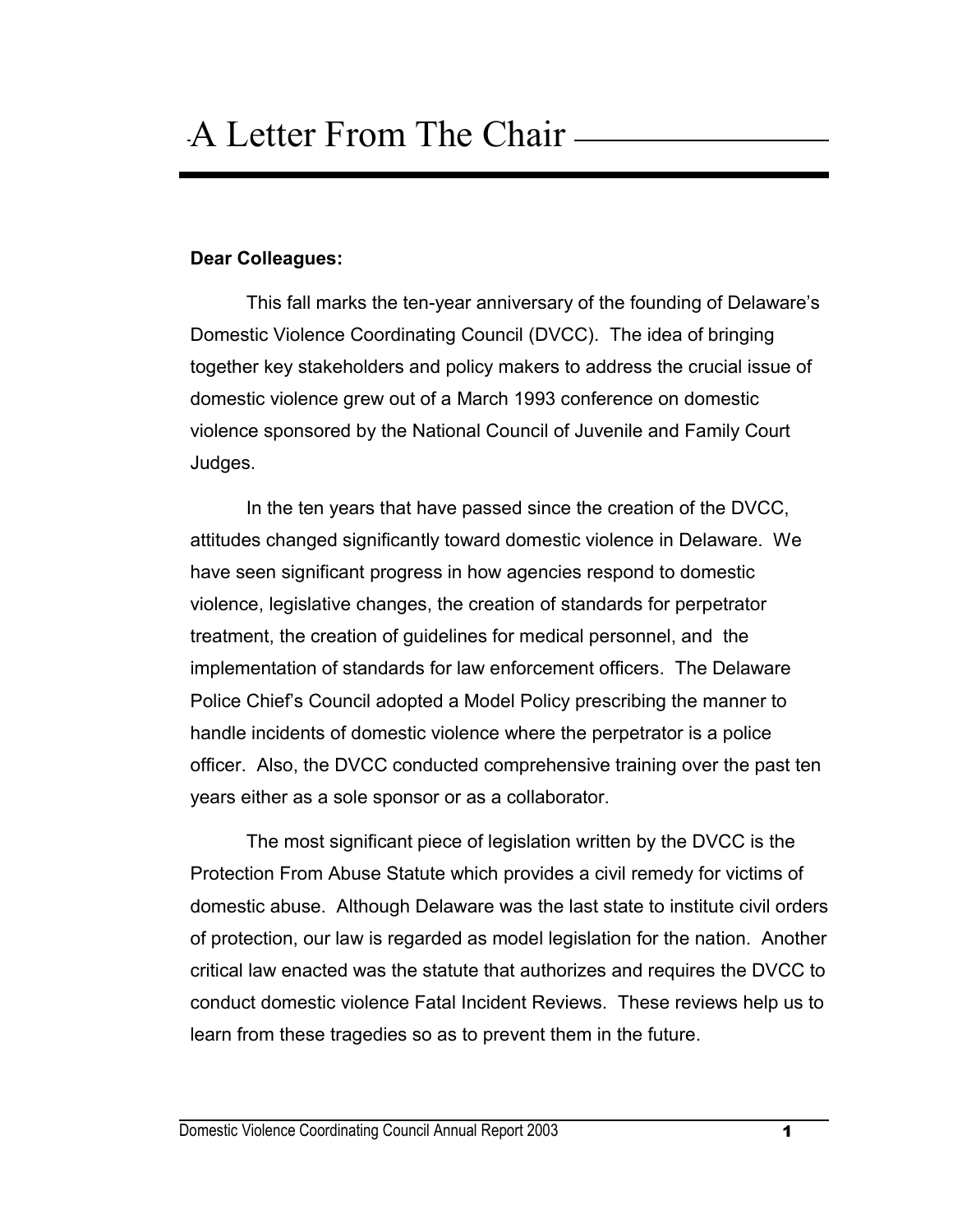The DVCC Treatment Subcommittee developed *Intervention Standards* for perpetrator treatment. The DVCC certification panel uses the standards as a basis for awarding certification for treatment providers. The standards ensure consistency in perpetrator treatment and provide a level of confidence to judicial officers that perpetrators are receiving quality intervention when it is included in a judicial order.

 In the late 1990s, the DVCC in conjunction with the Delaware Coalition Against Domestic Violence and the medical community developed *Domestic Violence, A Resource Manual for Healthcare Providers for the State of Delaware.* In addition, the DVCC provided training on domestic violence in hospitals and clinics statewide.

Numerous changes have occurred in law enforcement's approach to domestic violence in the past ten years. Police departments have adopted procedures on how to respond to domestic incidents and provided training with respect to implementation. As noted above, the Police Chief's Council adopted a Model Policy concerning how police departments should respond when the perpetrator of domestic violence is a police officer. Also, a standard form is used by each police department in the State when reporting a domestic incident. Statistically, information is tabulated on domestic incidents and reports are routinely generated. Police officers are now able to generate computer reports from their vehicles so that appropriate documentation can be given to victims. The DVCC, through its subcommittees, has been actively involved in these improvements.

 The DVCC has been very active in the past ten years in providing training to those both inside and outside of the domestic violence community, including training for police officers, prosecutors, judicial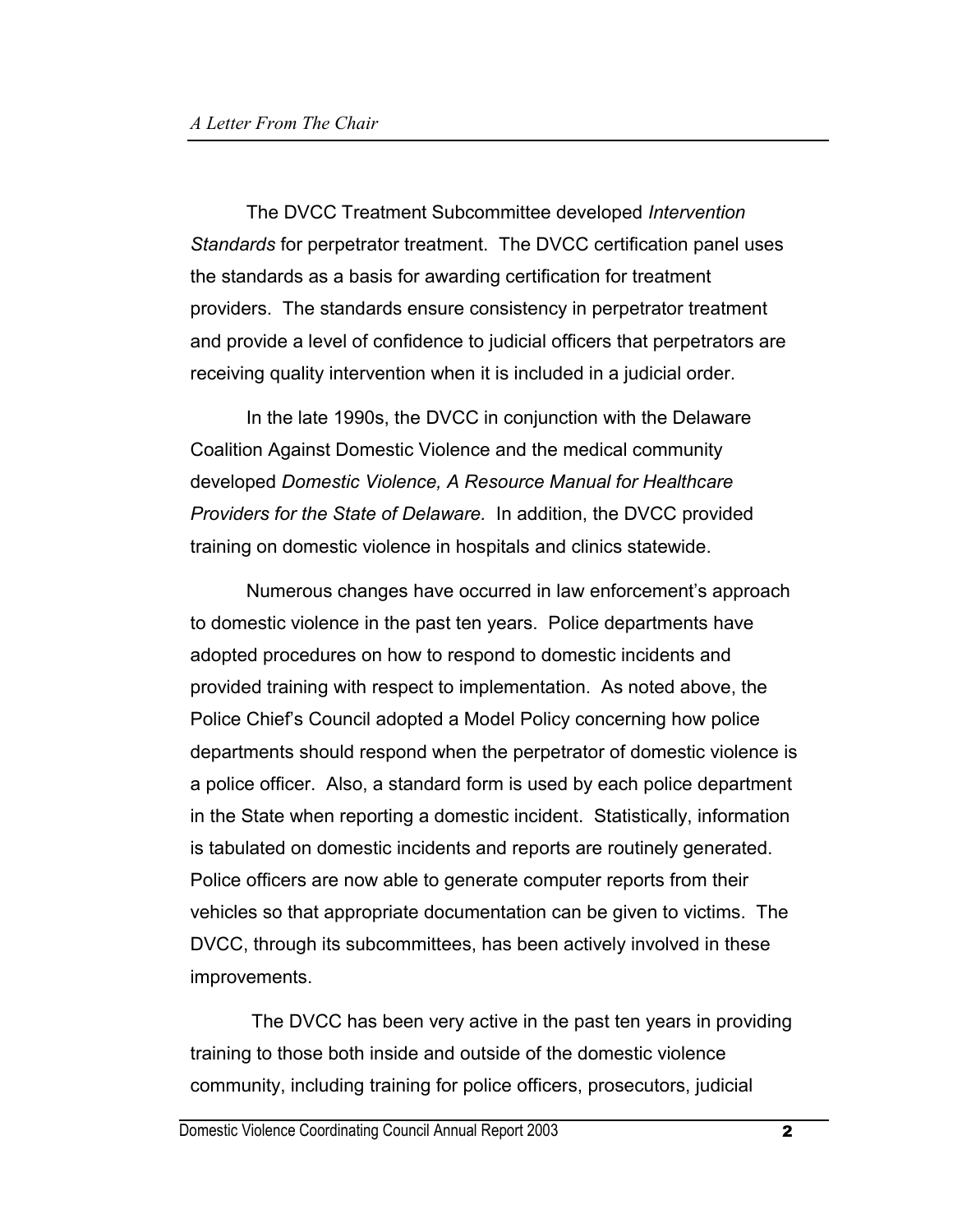officers, court personnel, executives, faith-based personnel, social workers, advocates, probation officers, therapists, and medical personnel.

 In the past ten years significant improvements have been made in how Delaware responds to domestic violence and the DVCC has been instrumental in these improvements. However, much remains to be done as victims continue to be abused and killed. Services still need to be enhanced, agency responses need to be improved, and procedures already in place need to be monitored continually . The DVCC will continue to be as diligent in improving services for victims and improving the accountability of perpetrators as it has been over the past decade.

Patricia M. Blurius

Senator Patricia M. Blevins Acting Chair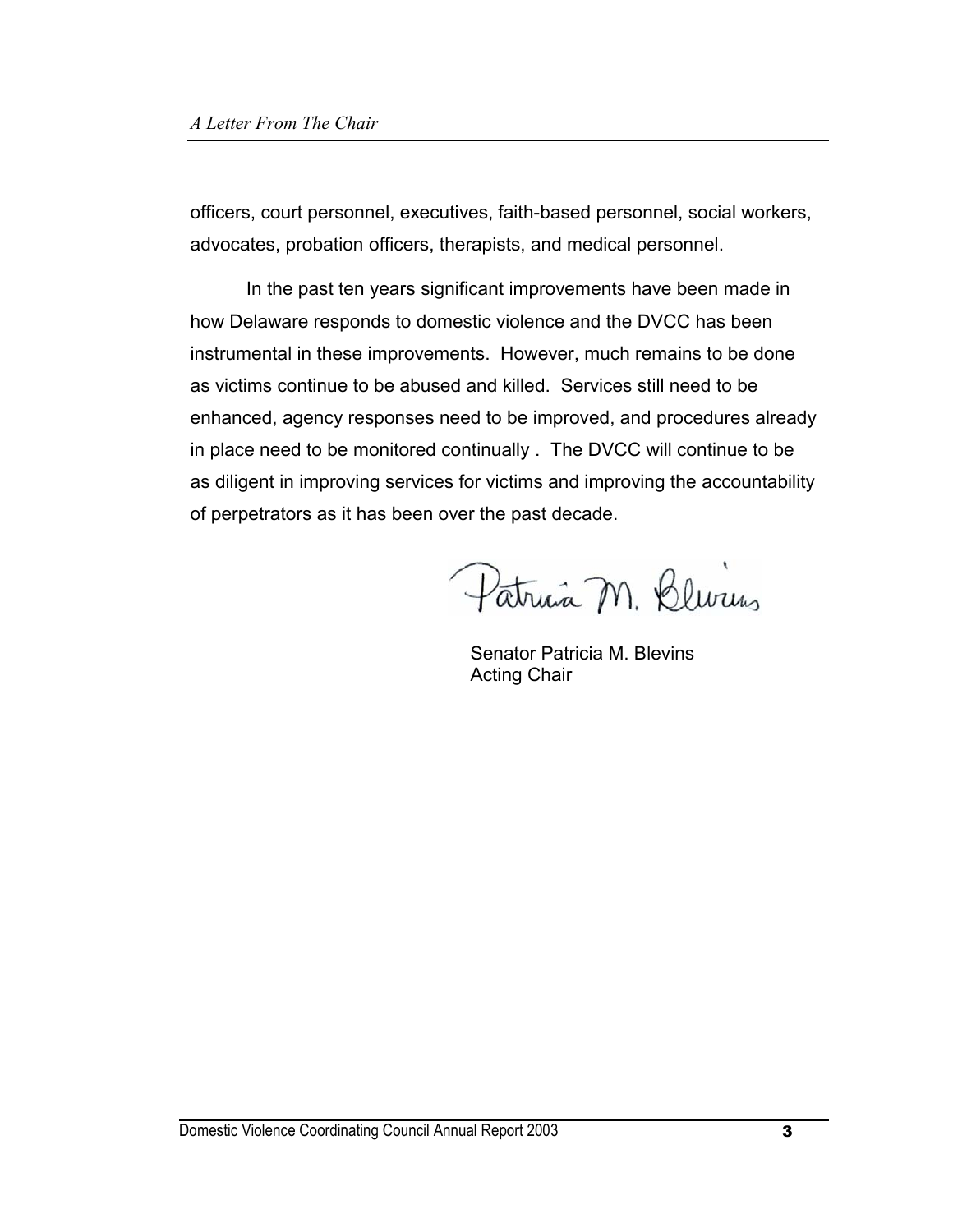# Membership Changes -

In the past year there have been some changes in the membership of the Domestic Violence Coordinating Council.

#### **Vincent J. Poppiti**

 Former Chief Judge Vincent J. Poppiti of Family Court left the bench to go into private practice at the end of March 2003. He is currently a practicing attorney for the law firm Blank Rome. When he left Family Court, Judge Poppiti vacated his seat on the DVCC. In June 2003, the General Assembly passed legislation creating an additional at-large seat. At the Quarterly Meeting in July 2003, Judge Poppiti was elected to fill the new atlarge seat.

The DVCC welcomes back former Chief Judge Poppiti in his new role.

#### **Dr. Rhoslyn J. Bishoff**

 Dr. Rhoslyn J. Bishoff announced his retirement from the DVCC at the April 2003 Quarterly Meeting. Dr. Bishoff served on the DVCC from its inception and was the original appointment of the Family Law Commission. Dr. Bishoff is a retired Family Practice physician who served Kent County in that capacity from October 2, 1950, until January 1995. Although practicing primarily in Dover, he had patients throughout Kent County. Dr. Bishoff made house calls as much as 20 miles outside of Dover until his retirement in 1995. Dr. Bishoff has been a member of the Family Law Commission since the early 1950s. He is proud of having represented the Commission on the DVCC. Dr. Bishoff strongly emphasized prevention to the DVCC and he is hoping that in his absence someone picks up that focus.

 The DVCC respects and appreciates Dr. Bishoff's contributions over the years and wishes him well in his retirement.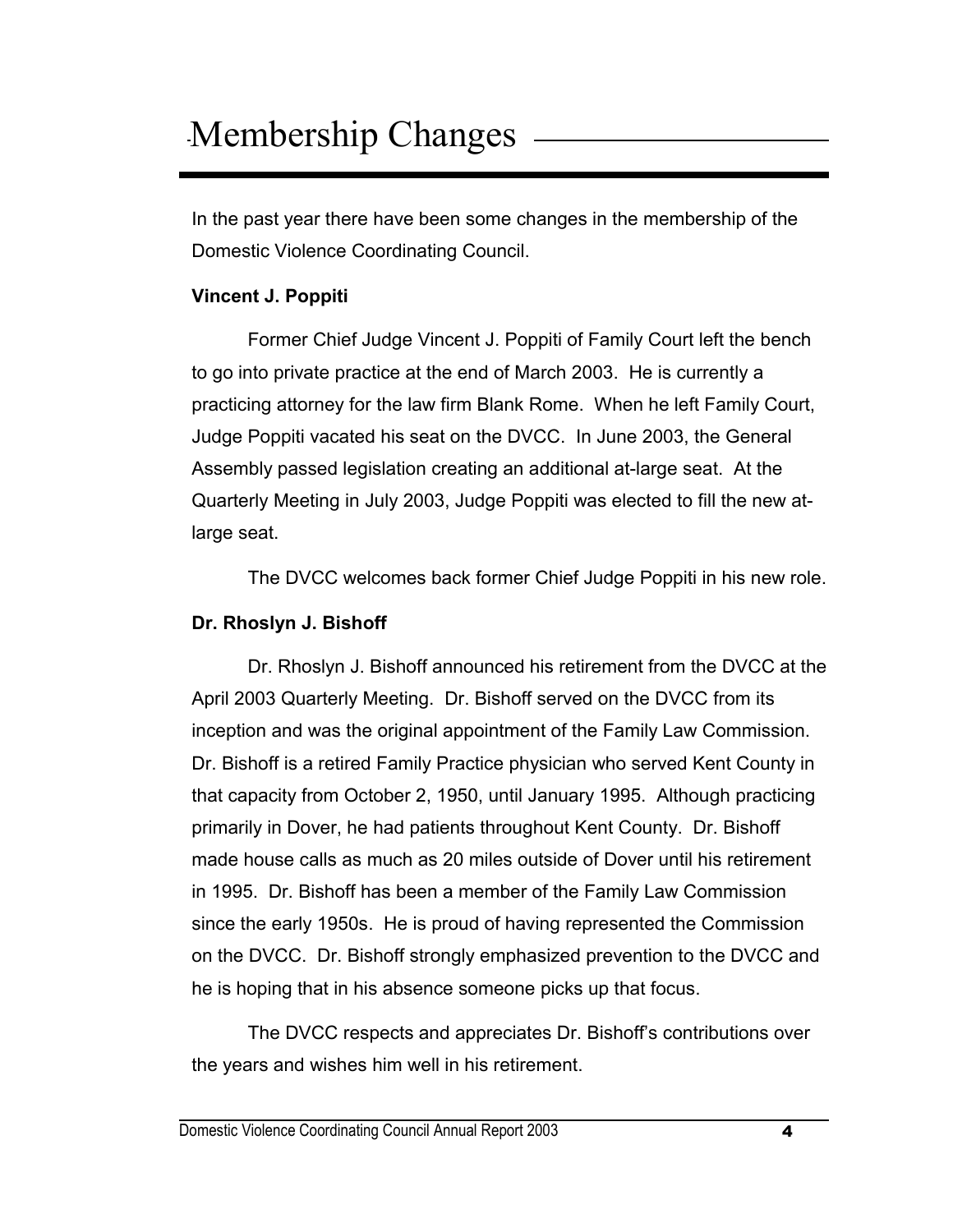#### **Colonel John L. Cunningham**

After twenty-seven years of distinguished service, Colonel John L. Cunningham resigned from the New Castle County Police Department to pursue an innovative career as the new Director of Public Safety and Assistant Professor of Business at Wilmington College. Along with his new position at Wilmington College, Colonel Cunningham also takes pleasure in working as a "Media Service Game Day Employee" for the Philadelphia Eagles.

 For five years Colonel Cunningham served as a member of the Domestic Violence Coordinating Council, Delaware Criminal Justice Council, Delaware Police Chief's Foundation, the Delaware Police Chief's Association, Police Executive Research Forum, International Association of Chiefs of Police, and Operation Smile Delaware. Furthermore, in 1983 Colonel Cunningham became a Co-Founder of the New Castle County Police Athletic League (PAL). Since 1997, Colonel Cunningham has served as the Chairman of the Board of PAL.

Beyond the professional domain, for the past four years, Colonel Cunningham has been playing baseball for the Landenberg Cutters, playing second base.

The DVCC would like to extend our appreciation to Colonel Cunningham for his prosperous tenure and wishes him well in new his professional endeavors.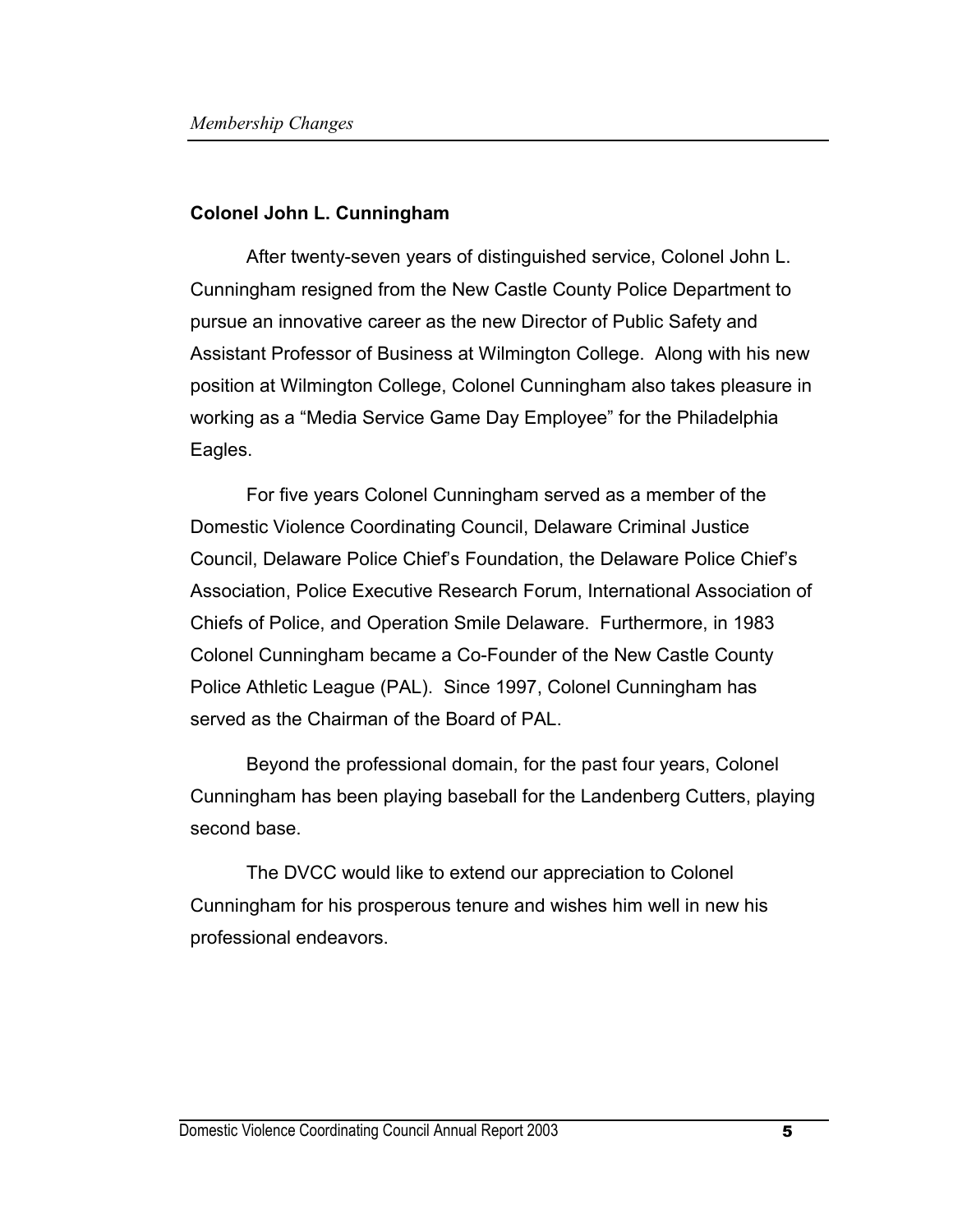#### **Chief Jeffrey Horvath**

 Chief Jeffrey Horvath of the Dover Police Department was appointed to the DVCC in July 2003 by the Secretary of Public Safety, James Ford. Chief Horvath has been a police officer with Dover PD since 1984. He is a member of the Executive Board of the Delaware Police Chiefs' Council, an Executive Board Member of the Boys and Girls Club of Greater Dover, and the Vice Chairperson of the Delaware Law Enforcement Torch Run for Special Olympics. Chief Horvath has been Chief of Dover PD since March 4, 2001.

 The DVCC welcomes Chief Jeffrey Horvath and looks forward to his contributions.

#### **Chief Judge Chandlee Johnson Kuhn**

 Chandlee Johnson Kuhn, new Chief Judge of Family Court, was appointed Chief Judge of Family Court by Governor Ruth Ann Minner and was confirmed by the Delaware State Senate on June 4, 2003. Judge Kuhn served as an Associate Judge in Family Court from 1998 until June 2003. Prior to her appointment to the bench, she was in private practice and prior to that she clerked for Justice Walsh of the Delaware Supreme Court. Judge Kuhn is the Immediate Past President of The Melson-Arsht American Inn of Court and is a member of the VAWA Implementation Committee. She is involved with the Girl Scouts of America and the YMCA Youth Basketball Program.

 The DVCC welcomes Chief Judge Kuhn and looks forward to her contributions.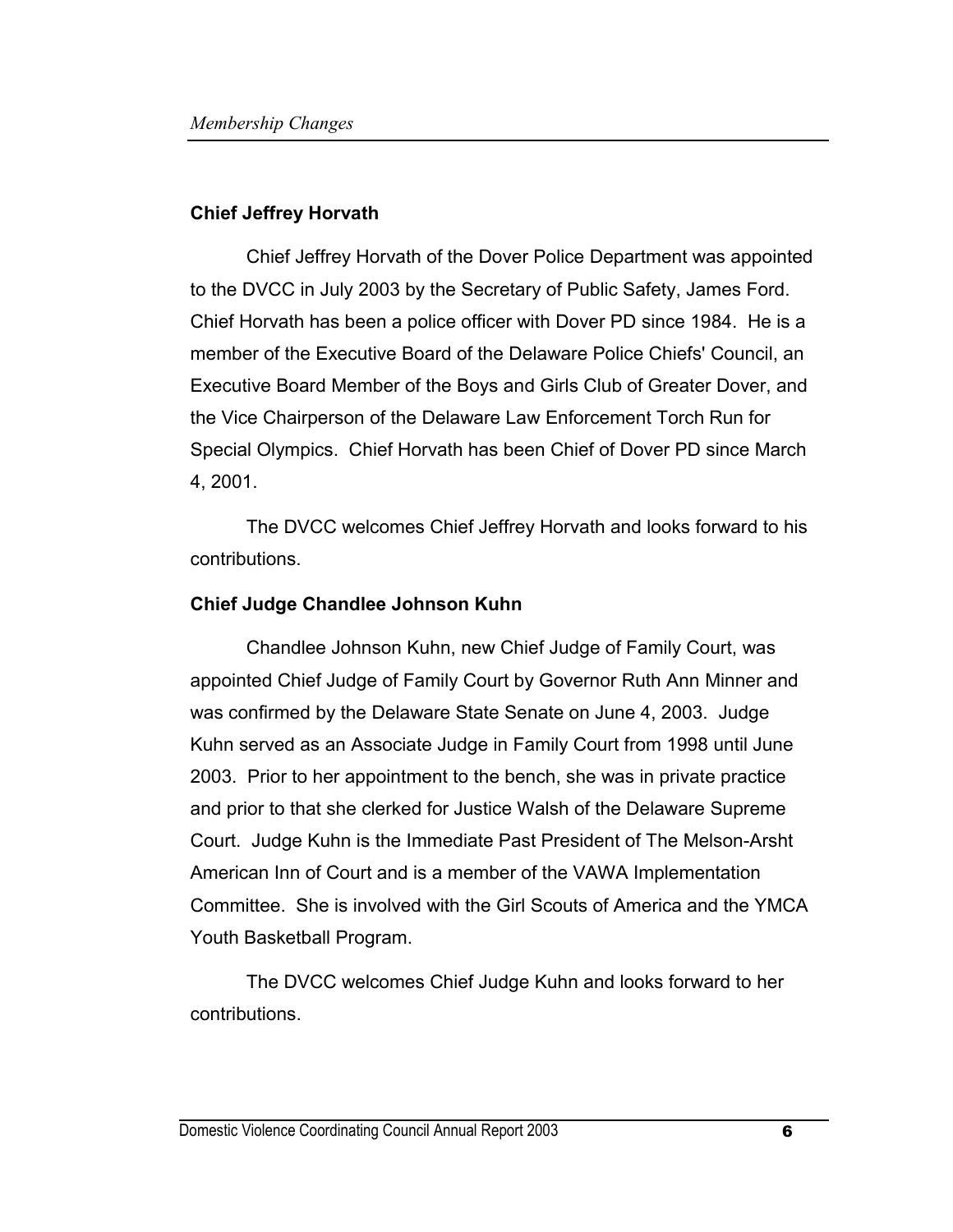#### **Senator Liane Sorenson**

 Senator Liane Sorenson is a returning member of the DVCC, having served previously in the 1990s. This time she represents the Family Law Commission to the DVCC, replacing Dr. Rhoslyn Bishoff. In the past, Senator Sorenson has sponsored domestic violence legislation and been an advocate on domestic violence issues. Senator Sorenson has been a member of the State Senate since 1995 and has been the Minority Whip since 1999. She served as a State Representative from 1992 to 1994.

 The DVCC welcomes back Senator Sorenson and looks forward to her contributions.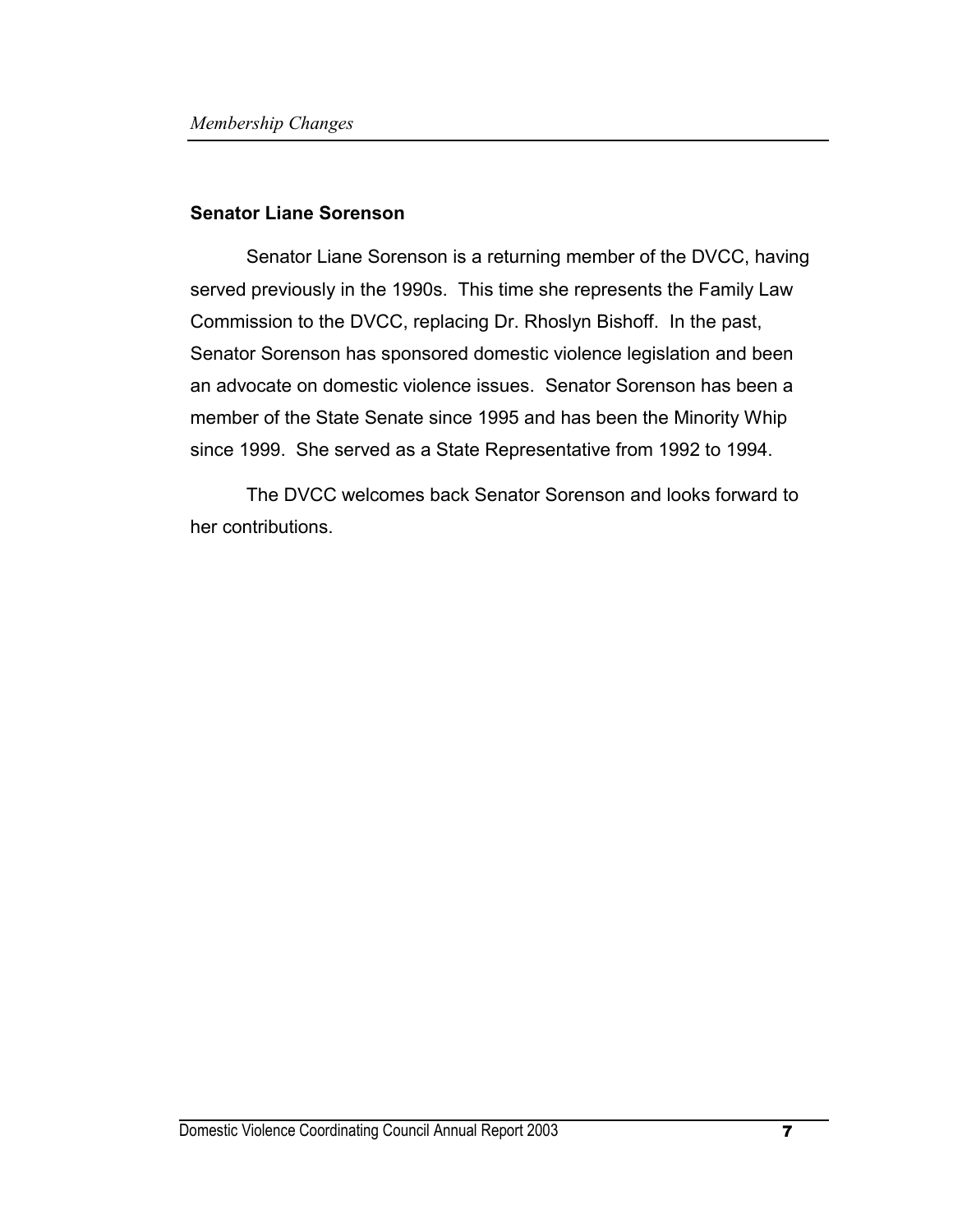# Table of Contents

| A Letter From the Chair                                  | 1  |
|----------------------------------------------------------|----|
| <b>Membership Changes</b>                                | 4  |
| <b>Table of Contents</b>                                 | 8  |
| Preface                                                  | 9  |
| <b>Mission Statement and Goals</b>                       | 10 |
| Introduction                                             | 11 |
| <b>Understanding Domestic Violence</b>                   | 13 |
| Domestic Violence Data                                   | 19 |
| <b>Protection From Abuse Statistics</b>                  | 21 |
| <b>Shelter Statistics</b>                                | 23 |
| <b>Directory for Statewide Services</b>                  | 25 |
| <b>Committee Reports</b>                                 | 31 |
| <b>Domestic Violence Coordinating Council Activities</b> | 43 |
| <b>Conferences Attended</b>                              | 52 |
| <b>Training/Presentations</b>                            | 53 |
| Conclusion                                               | 55 |
| Legislation-House Bill No. 45                            | 57 |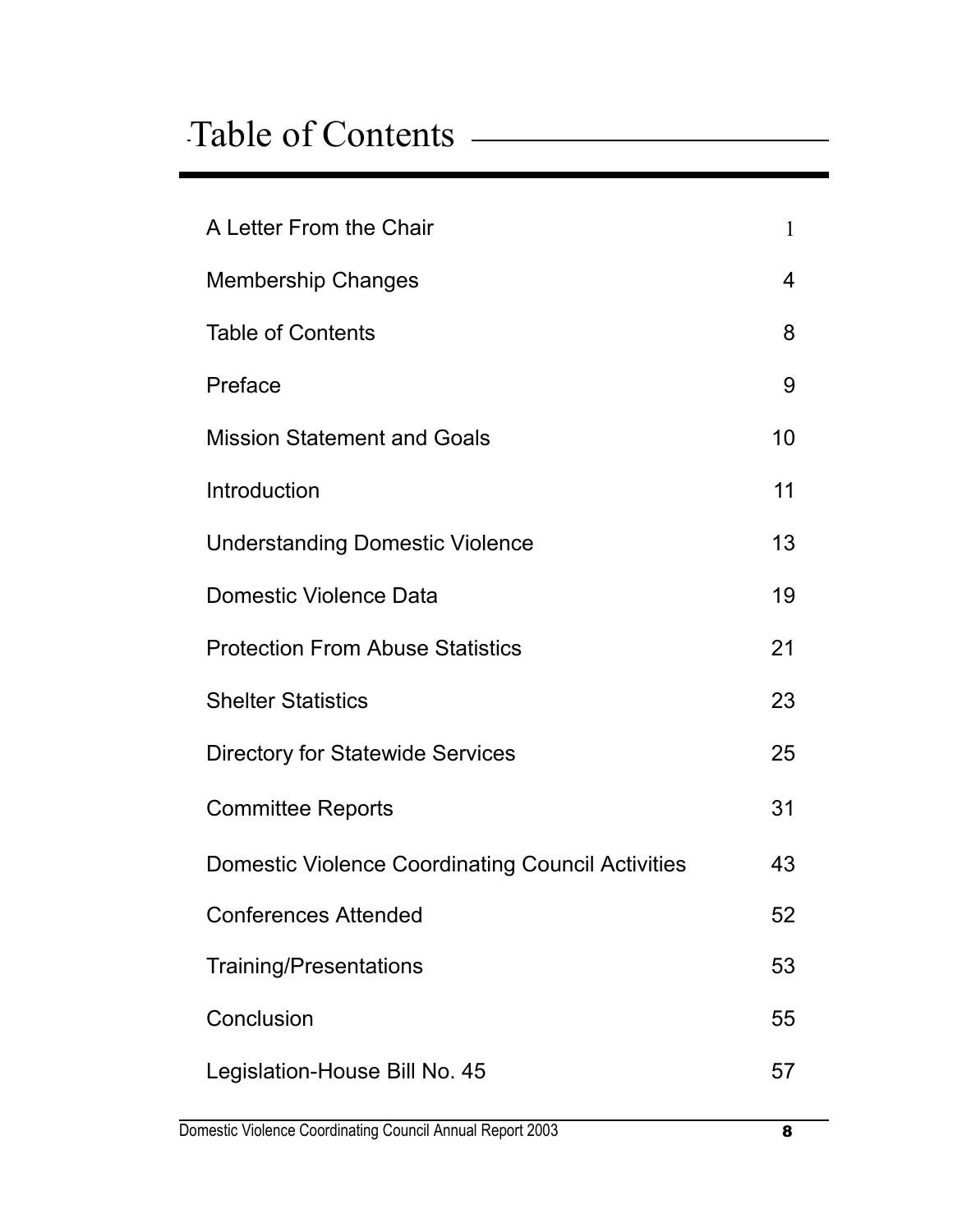The Domestic Violence Coordinating Council was created by legislative initiative in 1993. The full Council holds public meetings on a quarterly basis. Much of the work of the Council is done through its eight formal subcommittees chaired by DVCC members, the Fatal Incident Review Team (FIRT), and through various workgroups managed by DVCC staff. Subcommittee summaries are included in this report.

 Traditionally, the Annual Report has included substantial background information on the subject of domestic violence. It has included statewide domestic violence statistics in the criminal and civil categories and shelter information.

 In the early months of 2002, the DVCC activated its website, dvcc.state.de.us. A number of reports and manuals are included on the website, including the 2001 and 2003 FIRT reports, Intervention Standards for Domestic Violence Perpetrators, and the Model Policy on Domestic Violence in the Workplace. The DVCC Annual Reports from 2001, 2002, and 2003 can be accessed through the website.

Rouald T. Keen

 Ronald T. Keen Executive Director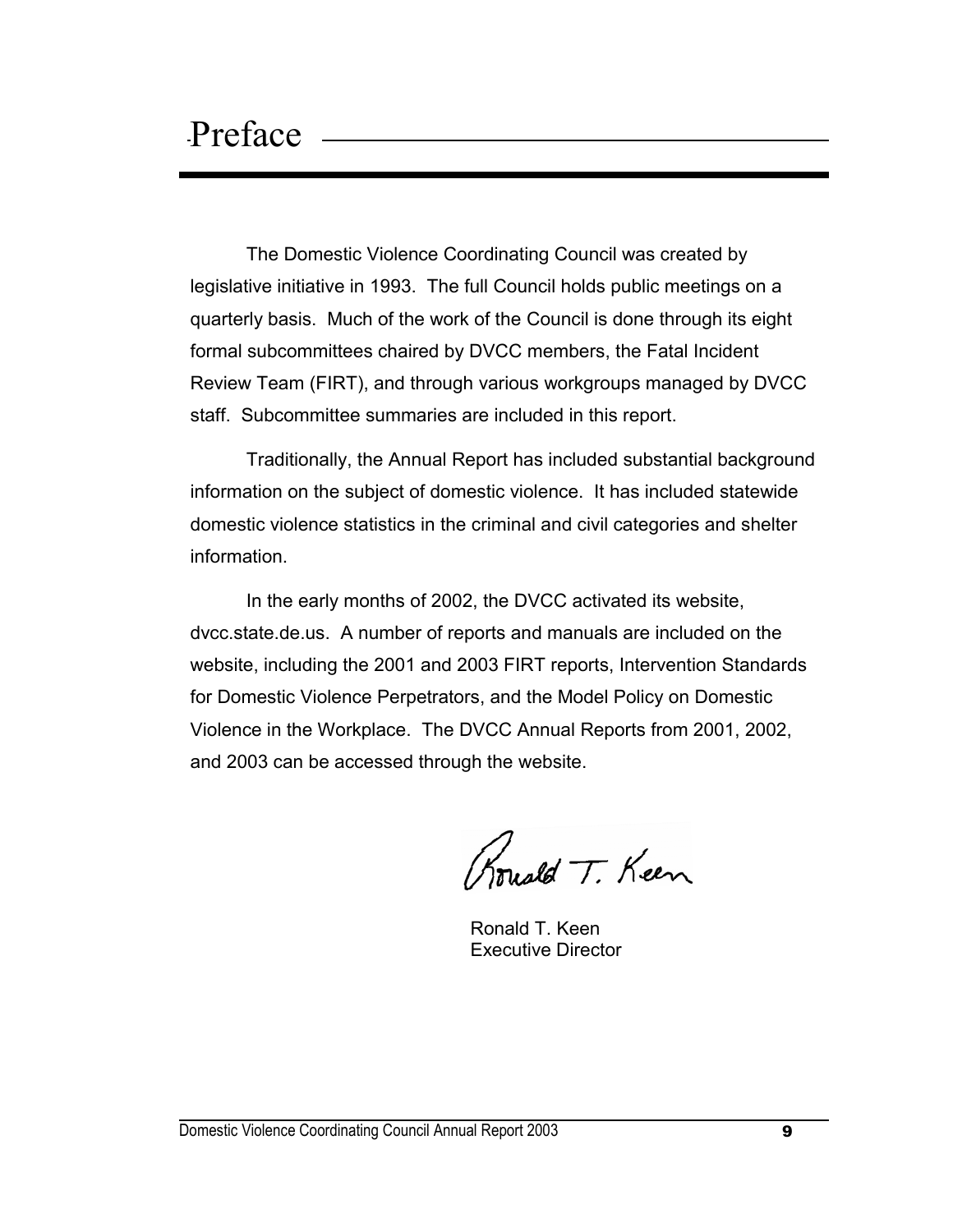# Mission Statement and Goals

*The Domestic Violence Coordinating Council has as its mission statement and goals the following:* 

## **MISSION STATEMENT**

The mission of the Domestic Violence Coordinating Council is to reduce the incidence of domestic violence and abuse in all of its forms.

# **GOALS**

- To continuously study court services and procedures, law enforcement procedures and protocol, and criminal justice data collection and analysis as they relate to domestic violence.
- To effectuate coordination among agencies, departments, and the courts with victims of domestic violence and abuse.
- To promote effective prevention, intervention, and treatment techniques which will be developed based upon research and data collection.
- To recommend standards for treatment programs for perpetrators of domestic violence to the Department of Health and Social Services, Department of Services for Children, Youth, and Their Families, and the Department of Correction.
- To review and comment upon legislation relating to domestic violence introduced in the General Assembly or on its own initiative.
- To improve the response to domestic violence and abuse.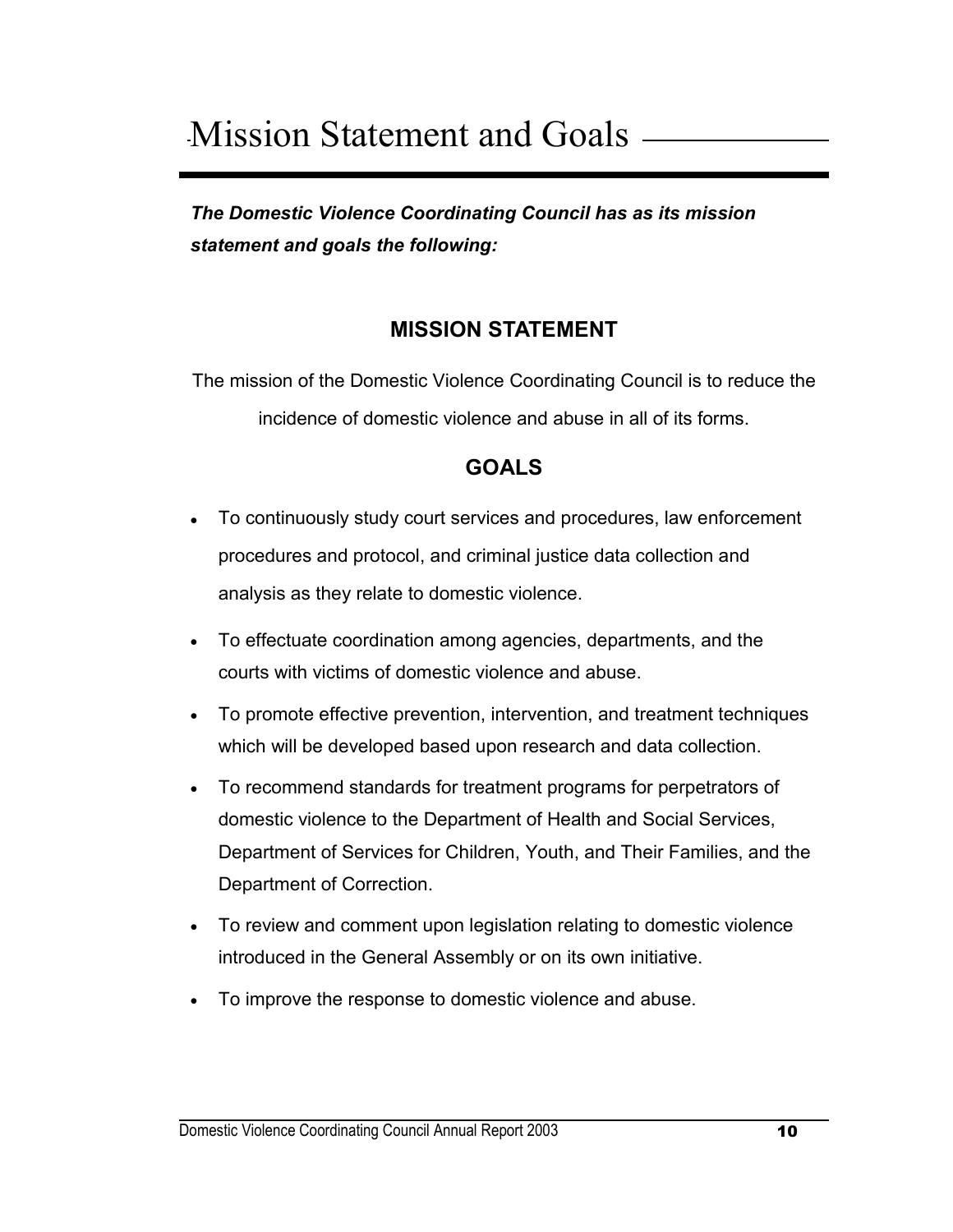# **DEFINITION OF DOMESTIC VIOLENCE**

 There is no one definition of domestic violence that applies to all incidents of family abuse. Instead, different agencies and organizations have developed different working definitions. Relevant legislation defines domestic violence differently as well. The Attorney General's Office defines family violence as follows:

*The defendant or victim in a family violence case may be male or female, child or adult, or may be of the same sex. Family violence is any criminal offense or violation involving the threat of physical injury or harm; act of physical injury; homicide; sexual contact; penetration or intercourse; property damage; intimidation; endangerment; and unlawful restraint. The victim and defendant may be family members (10 Del. C. Section 901(a)), ex-husband/ wife, intimate cohabitants or former intimate cohabitants, boyfriend and girlfriend or ex-boyfriend and girlfriend. Family violence shall also include specific, enumerated criminal offenses and violations in which the defendant victimizes the individual who has a relationship with the defendant's significant other.* 

 Delaware's Protection From Abuse Act defines domestic violence in a more limited fashion. Under this legislation, domestic violence is defined as acts of abuse between family members as defined in 10 Del. C. Section 901(9), former spouses, a man and woman living together with or without a child in common, or a man and woman living apart who have a child in common. Abuse is defined under the statute to include: causing or attempting to cause physical injury; threatening to cause physical injury; destroying property; trespassing; child abuse; unlawful imprisonment; or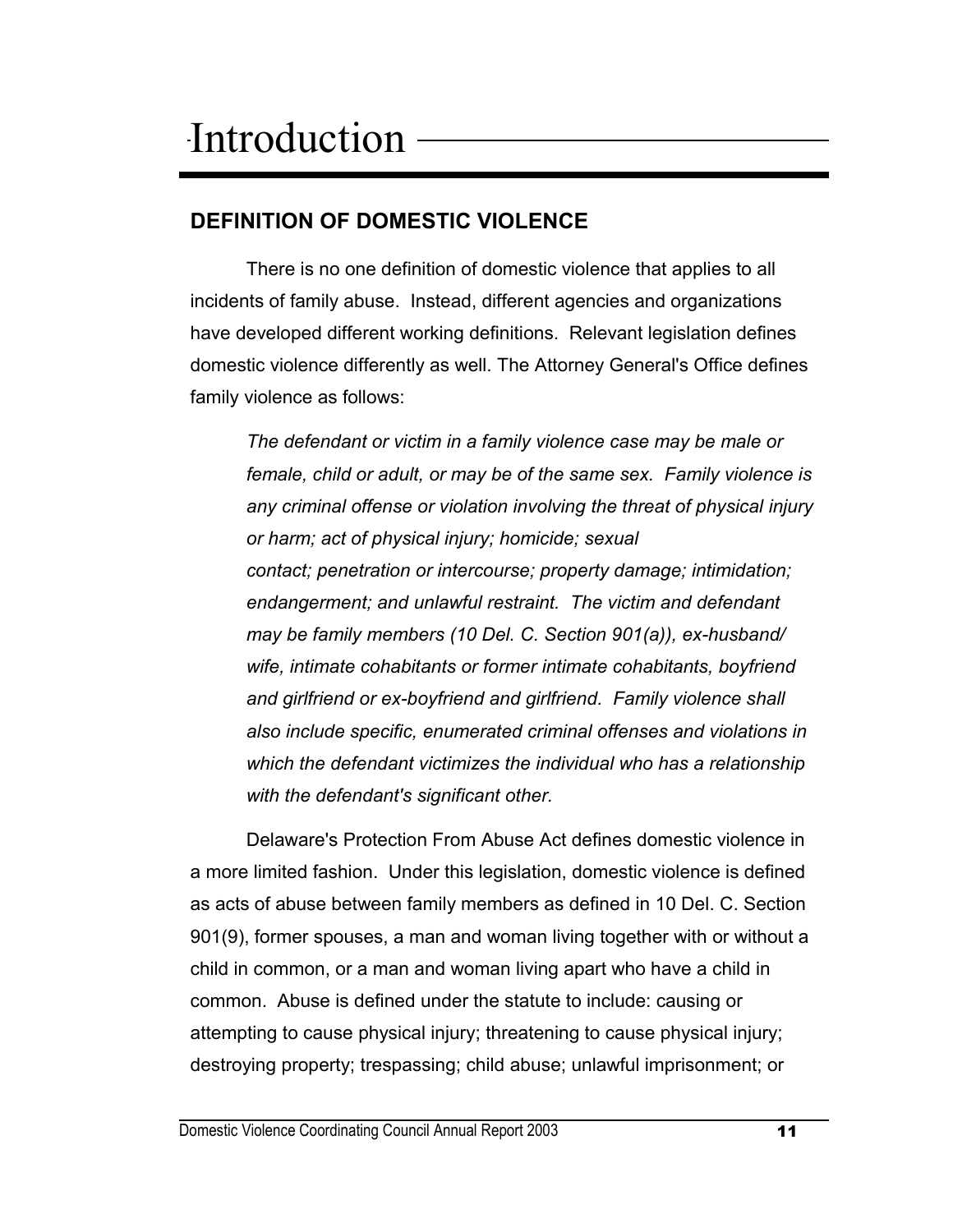certain serious emotional abuse. This definition, however, does not cover many serious domestic violence cases.

 Generally, domestic violence involves parties who are related by blood, marriage, or by some other intimate relationship. The parties can be brother and sister, parent and child, grandparent and grandchild, couples who have ended their relationship, boyfriends and girlfriends, and same sex couples.

 Domestic violence also includes a wide range of behaviors. Some acts of domestic violence are criminal offenses under Title 11 of the Delaware Code, such as assault, terroristic threatening, destruction of property, or sexual offenses. Other forms of domestic violence may not constitute criminal conduct, such as repeated insults and degradation, threats of suicide, or controlling access to the family's financial resources. Whether or not there has been a criminal offense, evidence of these behaviors indicates a pattern of abusive control. Even these noncriminal acts may have a devastating effect on the family.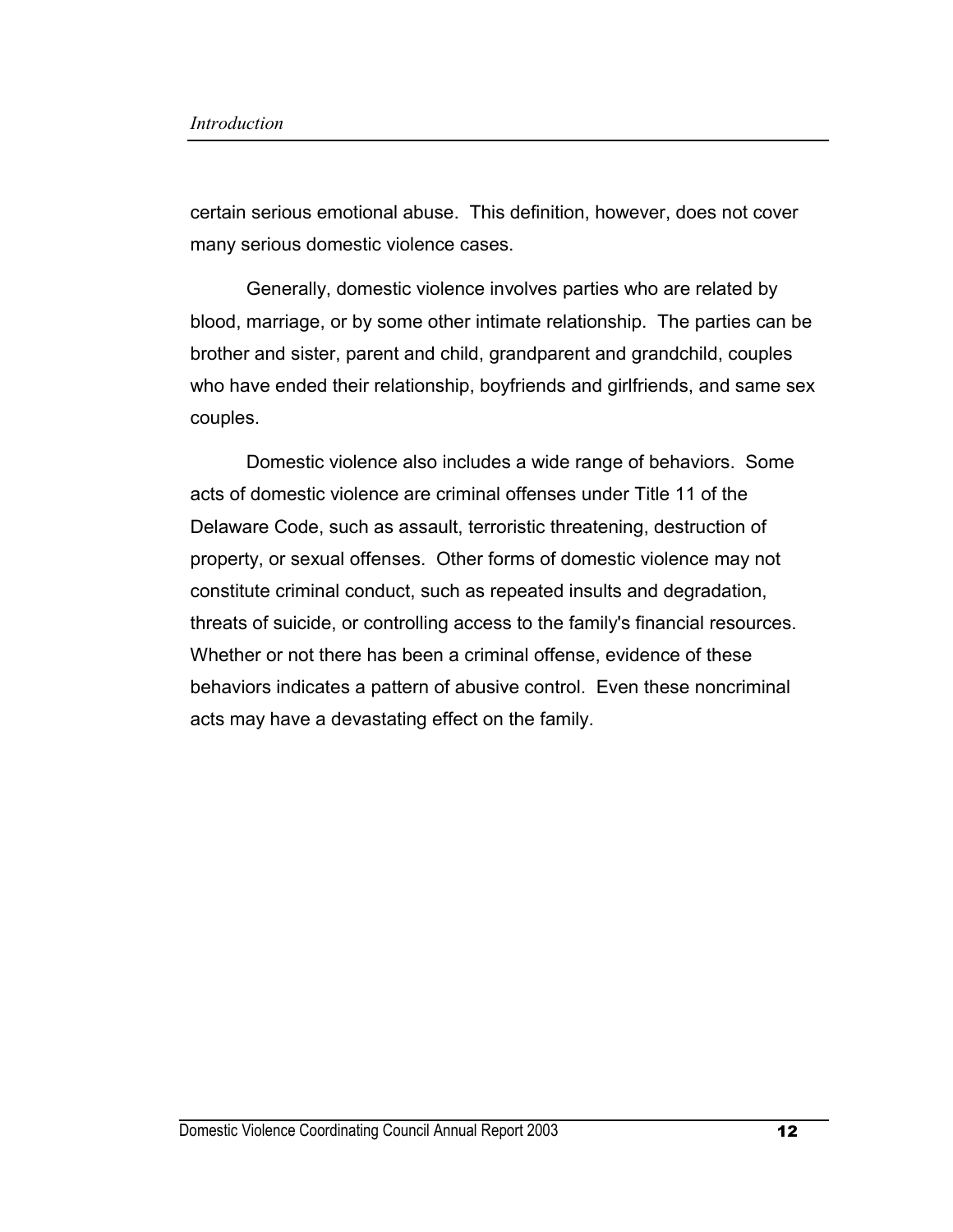# **The Cycle Of Violence**

 In her seminal work in 1979, The Battered Woman, Lenore Walker, described a pattern of abuse that many couples with a history of violence followed over time. This pattern is commonly referred to as the cycle of violence. Although not all abusive relationships follow this pattern, understanding the cycle of violence can help explain the unique nature of abusive relationships and assist in the process of ending the abuse. The cycle typically follows three primary phases:



#### **A. Tension Building Stage**

 In the tension building stage, minor conflicts gradually build in intensity. The perpetrator of domestic violence will begin to respond toward the victim with increasing hostility. The tension between the couple continues to increase. As the tension builds, more frequent arguments occur between the couple and there may be numerous incidents of limited violence.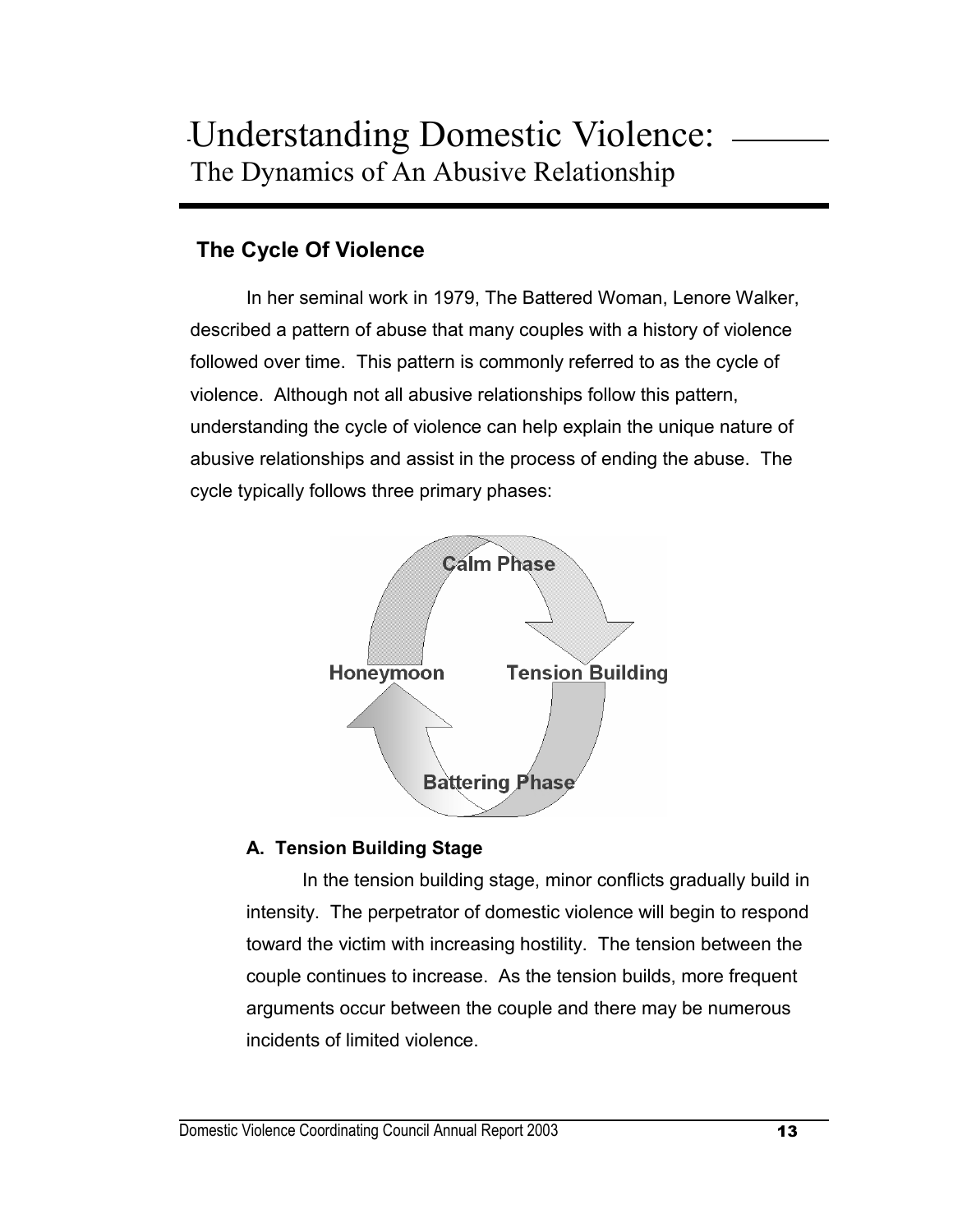#### **B. Acute Battering Incident**

 After the tension has risen to a level that can no longer be tolerated, there will often be an acute battering incident where the perpetrator of domestic violence explodes with rage. It is the force of this incident, in which the batterer often seems to lose all control, which distinguishes this attack from less serious incidents during the tension building stage. It is often during this stage that the batterer will cause the most serious injuries.

 It is not uncommon for the severity and the frequency of the abuse to increase over time. Therefore, the seriousness of this incident will often depend upon how long the couple has been together and how often they have gone through this cycle. This incident of abuse is often followed by a short period of shock and denial. Victims of violence may, over time, come to understand on some level the cycle of violence that affects the parties.

 As a result, victims may subconsciously try to provoke an acute battering incident, because the fear of the acute battering incident is so great, because the tension becomes simply unbearable, or because they hope to have some control over when the battering will occur (for example, victims may try to bring on the battering incident at times when the parties' children are not around). Also, parties may learn that once they survive an acute battering incident, they will spend some period of time in the next stage, the honeymoon stage.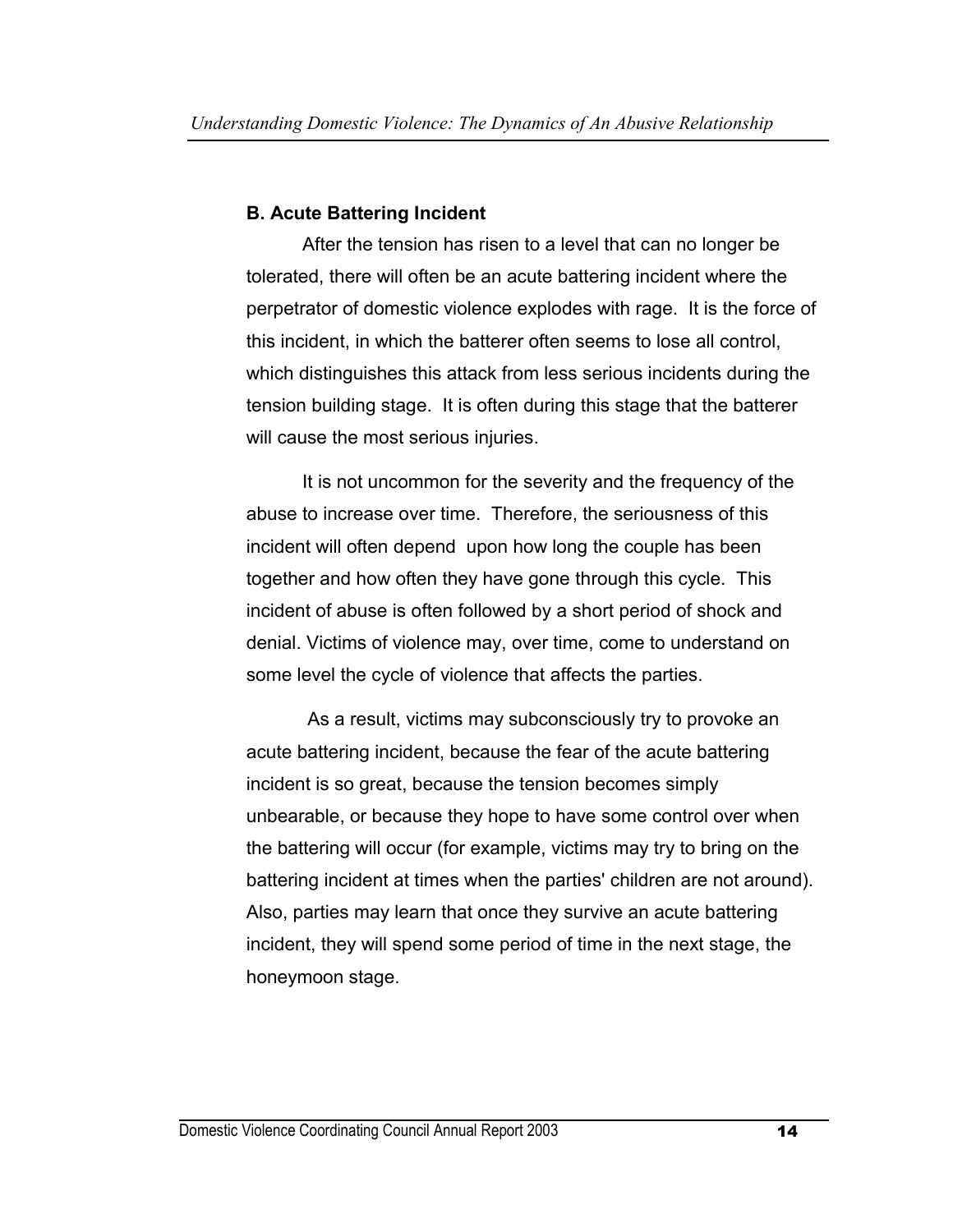#### **Honeymoon Stage**

 This stage is characterized by calm between the parties. The batterer may be kind and loving during this stage. The perpetrator of the domestic violence will be especially nice to the victim in an attempt to win him or her back. Also, the perpetrator of the violence may believe and attempt to assure the victim that the violence will not occur again. During this stage, the perpetrator may feel particularly insecure and may be most dangerous, willing to do anything to keep the victim from leaving the relationship.

 Unfortunately, the honeymoon stage does not last forever. After time, tension will again begin to build and the couple will reenter the tension-building phase. At this point, the couple has begun the cycle again. For some couples, the honeymoon stage may over time disappear completely after the couple has repeatedly gone through the cycle of violence.

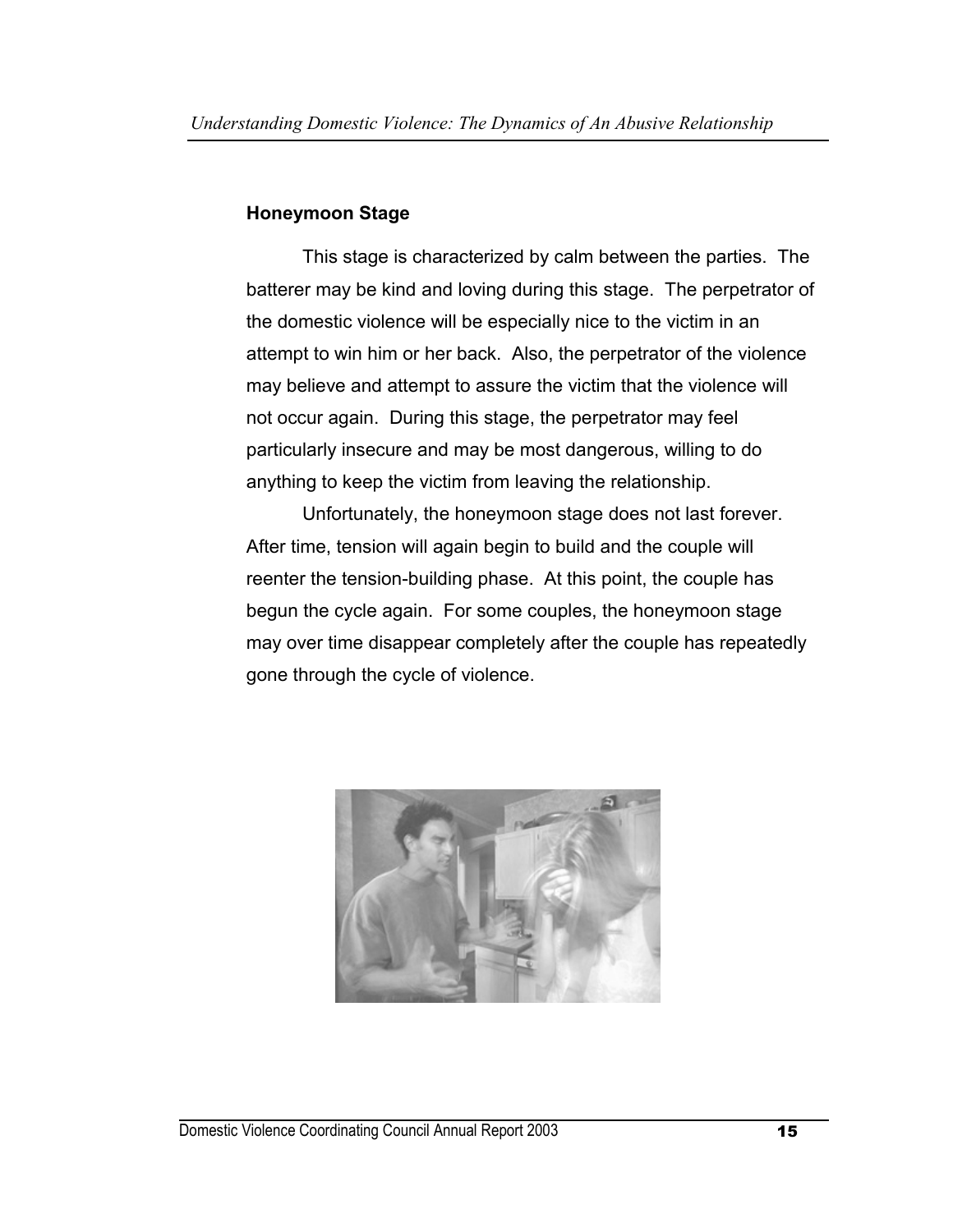# **The Effects of the Cycle of Violence**

 Not every couple will go through the cycle exactly as described above. Nevertheless, enough couples do experience a similar pattern to make an understanding of this cycle very important, particularly for those individuals who work with these cases. Many victims enter the criminal justice system immediately after an acute battering incident.

 The victim has just gone through a physically and emotionally difficult experience. The victim may have been injured and deeply betrayed by the spouse or partner. Victims at this time are often described as "hysterical" they are extremely emotional and may be unable at that time to present an organized and cohesive account of the abusive incident or incidents.

 In contrast, the batterer has just gone through a long tension building stage and has had an explosive release. After the battering, the perpetrator may be very calm and collected. They may be able to clearly discuss the accusations and may seem more credible than the victim.

 Unfortunately, the parties often enter the criminal justice system at the time the victim is least able to present their story and the batterer is most able to argue compellingly on his or her behalf. Only through an understanding of these dynamics can we hope to better uncover the truth and better serve these parties.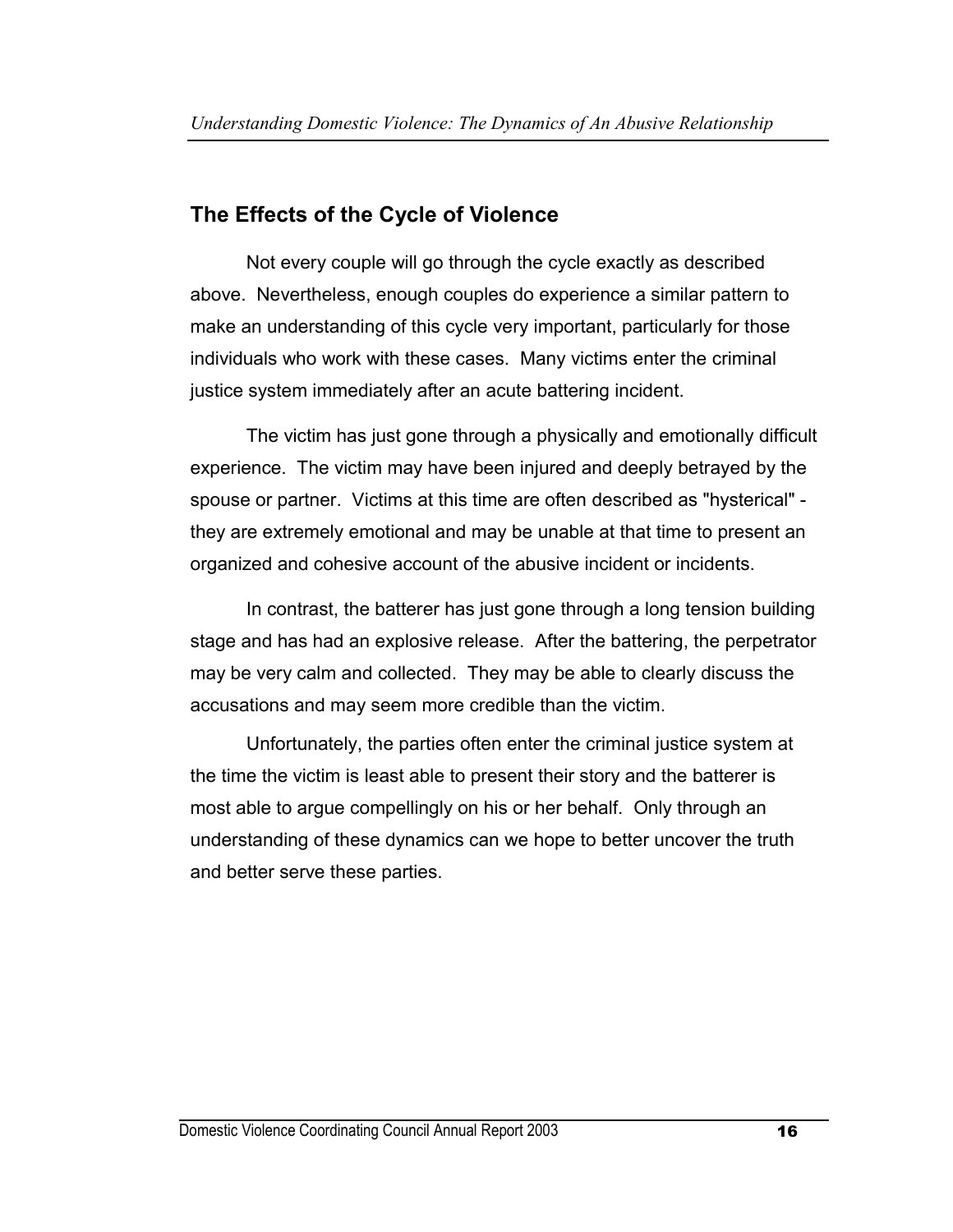# **Power And Control Techniques**

 Perpetrators often use violence as just one means of gaining and maintaining power and control over their partners. Perpetrators of domestic violence commonly resort to a number of power and control techniques to keep their control. Once these power and control techniques begin to lose their effectiveness, the batterer may resort to physical or sexual assaults in order to make the victim again submissive and amenable to the other power and control techniques.



The most common power and control techniques may include:

- Economic Abuse Isolation
- 
- Emotional Abuse Using Children
- **Intimidation**
- 
- Coercion and Threats Minimizing, Denying, Blaming
	-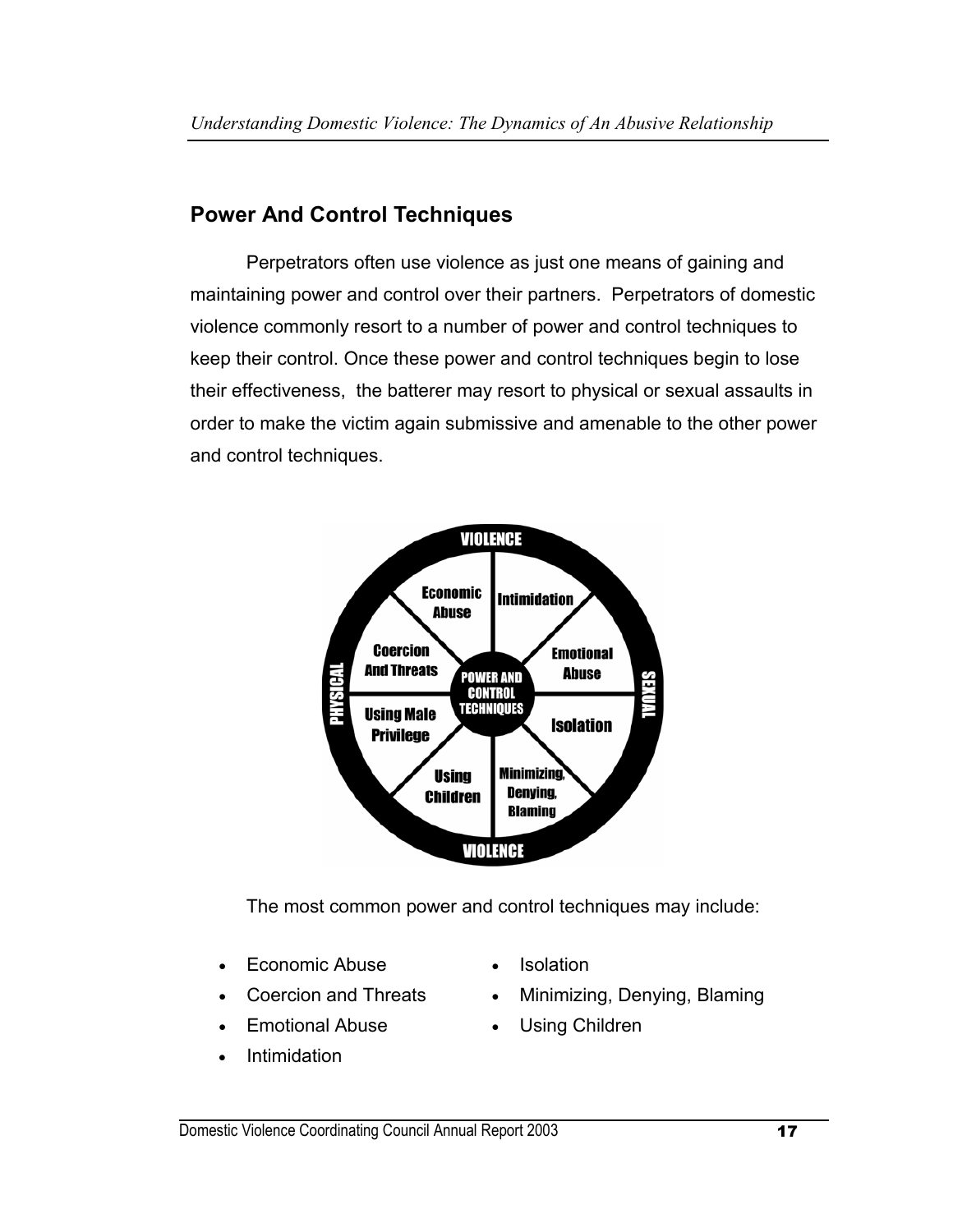# **Why Victims Stay in Abusive Relationships**

 People often ask why victims do not leave. The reality is that most victims eventually will seek help or escape from a violent relationship. The fact that so many victims do leave or seek help is truly remarkable in light of the many obstacles that make it difficult and dangerous for a victim of domestic violence to leave the abusive relationship. Some of these obstacles include:

- Threats to kill if the victim leaves
- Lack of resources
- Fear of losing custody of the children
- Shame
- Religious and societal pressures
- Response of authorities

 Notwithstanding these many obstacles, people continue to ask why victims do not leave. It is time for us to change the dialogue. Instead of placing the burden on the victim to get out of the abusive relationship, it is time that we shift the focus to that person who is responsible for the abuse the abusive partner. Instead of asking why the victim will not leave, it is time that we ask instead why the perpetrator batters. Instead of expecting the victim to extricate him or herself from this difficult and dangerous situation, it is time we expect the perpetrator to stop the abuse.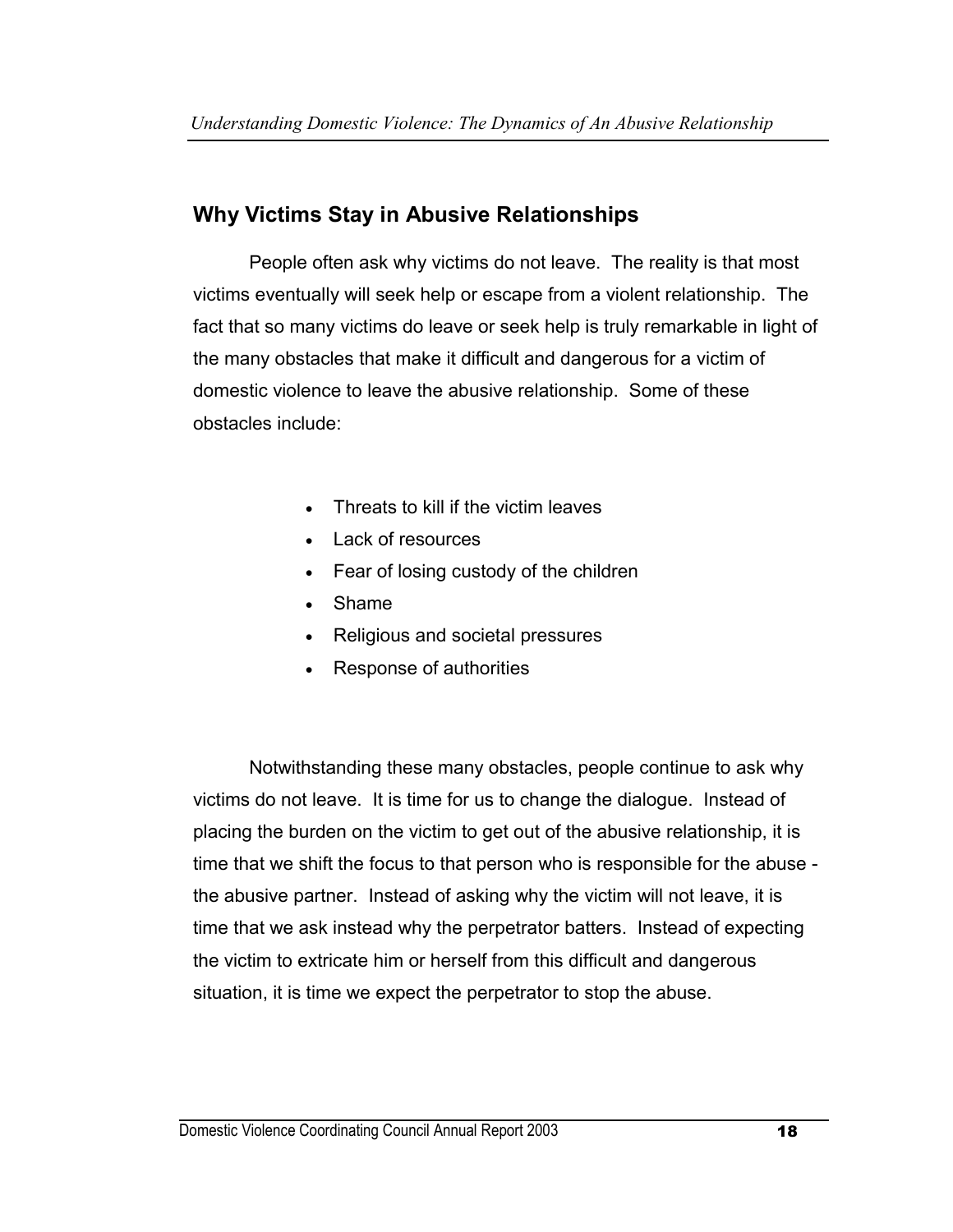## **Domestic Violence Data**

 Delaware has five years of annual Domestic Violence statistics (1998-2002). A review of the State Bureau of Identification's Domestic Violence Statistics for calendar years 1998 through 2002 reveals some interesting information.

### **Domestic Violence Incidents**

In calendar year 2002, as reported by the State Bureau of Identification, the total number of domestic violence incidents (combined criminal and non-criminal) was 28,264, which is an increase of 3.8% over the 27,212 domestic violence incidents in 2001. The total for 2002 also represents an increase of 7.7% over the 26,250 domestic violence incidents in 2000 and an increase of 5.1% over the 26,884 reported in 1998, which was the first year that these statistics were tabulated statewide.

 The total number of domestic violence criminal incidents in 2002 was 17,470, which is a decrease of 1% from the 17,599 that were reported in 2001. The total for 2002 was an increase of 10.3% over the 15,839 that were reported in 2000. The total in 1999 was 16,480 and the total in 1998 was 16,030. The increase in 2002 from the total reported in 1998 was 9%.

 In 2002, 70 (0.4%) of the criminal domestic incidents resulted in a dual arrest. This compares with 1.3% reported in 2001, 0.8% reported in 2000, 2.5% in 1999, and 3.5% reported in 1998. This is a statistic that has decreased dramatically over the past five years.

 In 2002, the number of criminal domestic incidents in which an individual was injured was 2,968, representing 17% of the total number of criminal domestic incidents. In 2001, 19% of the incidents included physical injury compared to 19.9% in 2000, 22% in 1999, and 21% in 1998.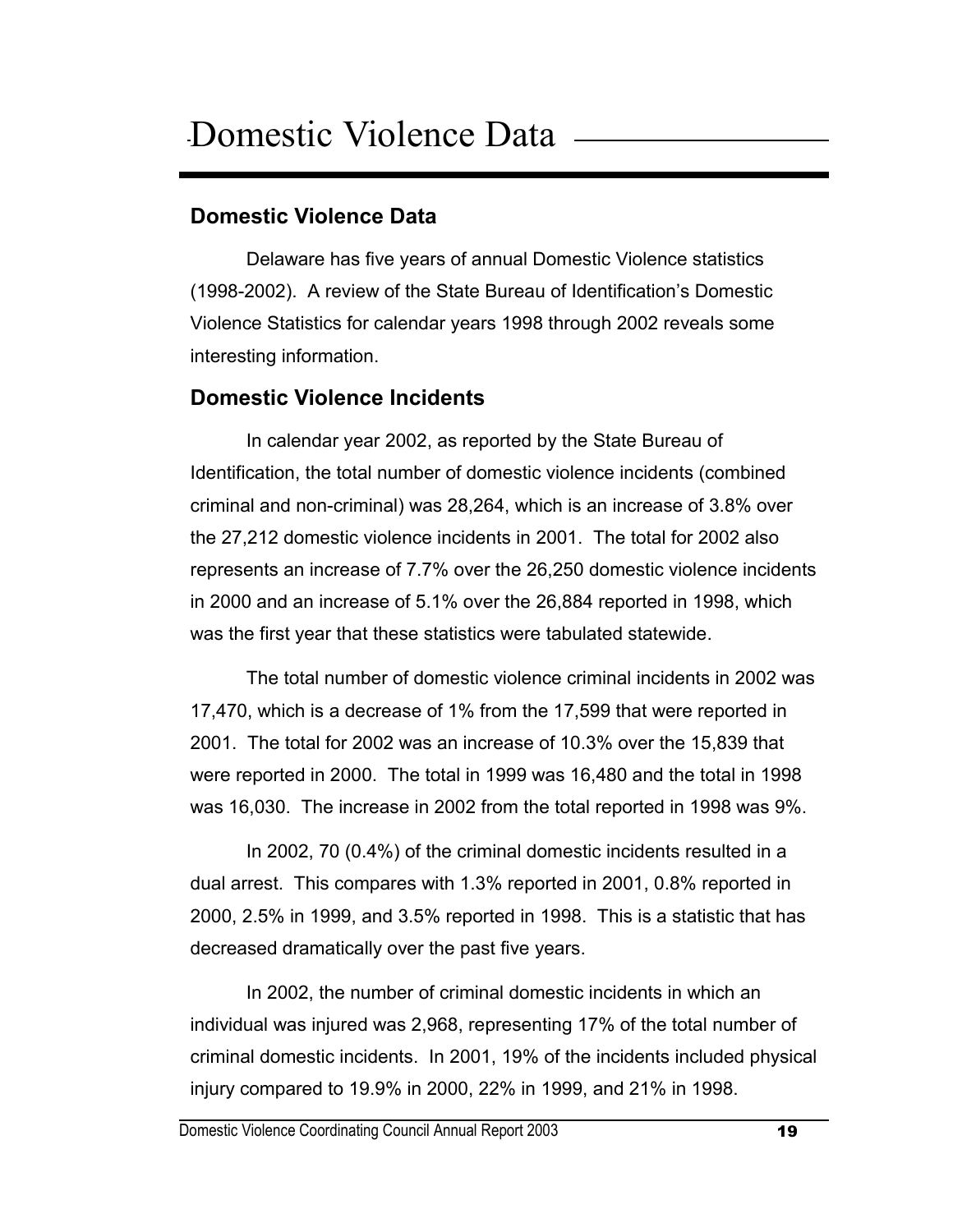#### **Intimate Partner Report**

The State Bureau of Identification initiated a new report in 2002, the Intimate Partner Report. This report breaks out the cases involving intimate partners from the Domestic Incident Report. A trial run was conducted for one month in 2002. In 2003 the report has run on a monthly basis. The first year-end report, for year 2003, will be completed in early 2004.

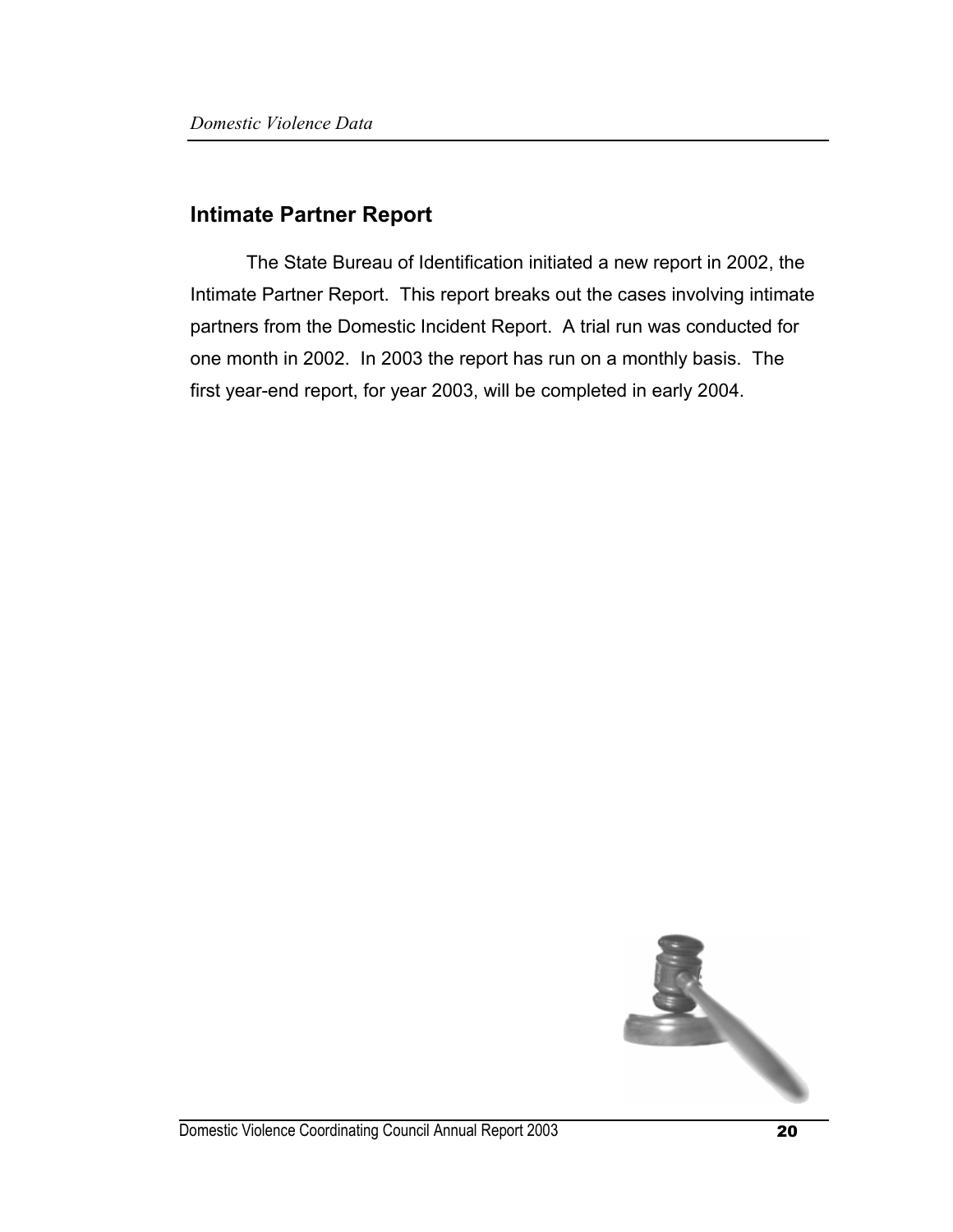# Protection From Abuse Statistics

 Family Court processed 2,860 Protection From Abuse petitions in 2002, compared to 2,547 petitions in 2001. This is a 12.3% increase in filings. The number of petitions filed by women increased by 10.7% and the number of petitions filed by men increased by 18.2%.

In calendar year 2002, a total of 2,725 Protection From Abuse Orders were issued in Delaware, consisting of 1,220 Ex Parte Orders and 1,505 "Final Orders."

The 1,505 "Final Orders" represents an increase of 115, or 8%, from the 1,390 issued in 2001. It is also an increase of 17% over the "Final Orders" issued in 2000. From 1998 to 2002, the number of "Final Orders" issued has increased 1.6%.

 The Ex Parte total of 1,220 represents an increase of 263, or 27%, over the 957 that were issued in 2001. Looking back at Ex Parte Orders is a bit problematic. In late 2002 Family Court discovered a flaw in their automated counting procedure and made a significant upwards adjustment for the Ex Parte totals for calendar year 2001. Once the adjustment was made, the Ex Parte Orders issued increased from the 584 previously reported to the 957 currently reported for 2001. It is not known if the counting error was in place for the previous years, but the total number of Ex Parte Orders issued ranged from 479 in 1998 to 568 in 2000. Family Court is confident that the error has been corrected and that the totals for 2001 and 2002 are accurate.

 In 2002, 435 cases went to trial - that is an increase of 6% over the 410 cases that went to trial in 2001. Abuse was found in 70% of the trials, compared to 71% in 2001. In 2000, 569 cases went to trial and abuse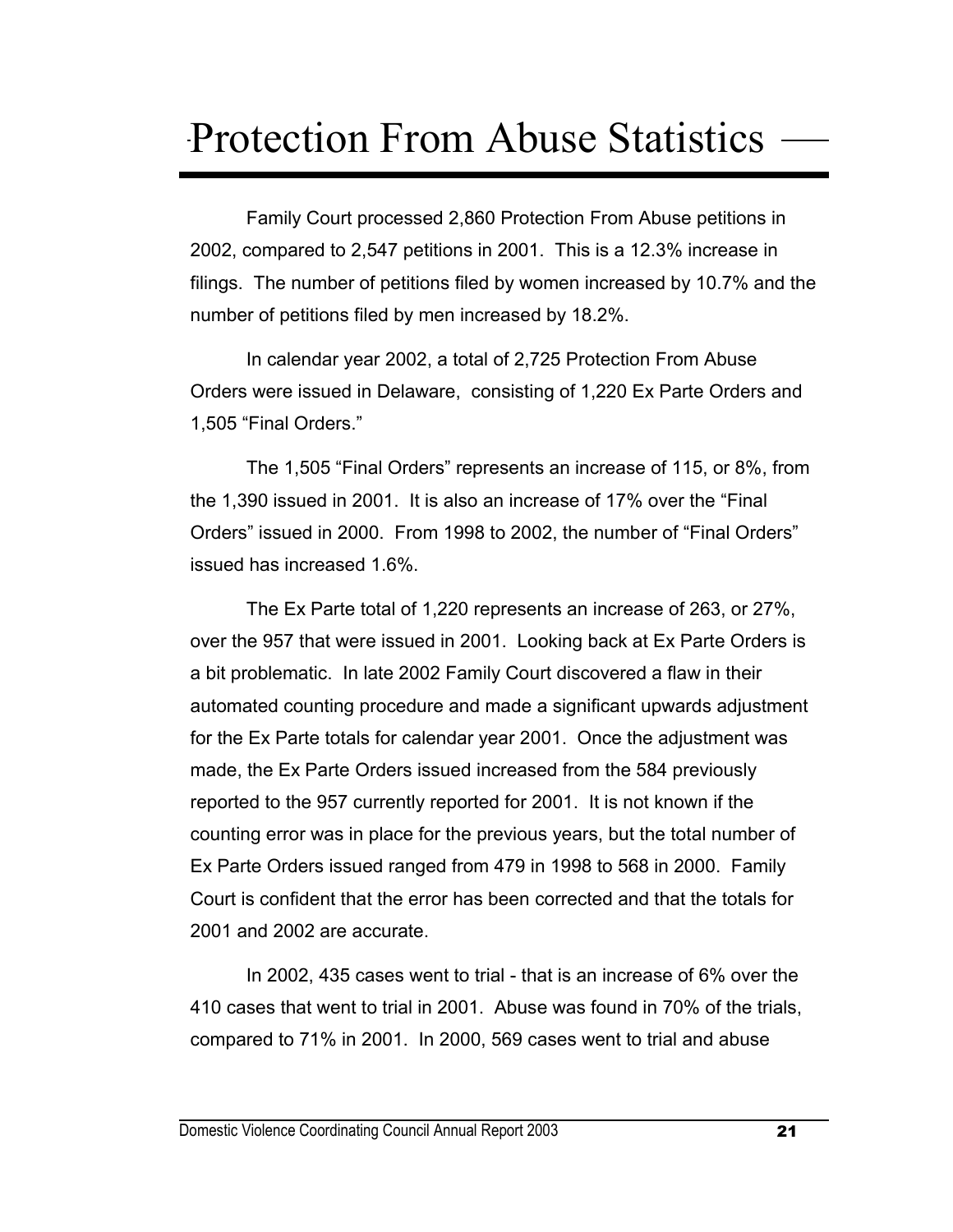was found in 56% of the cases, while in 1999 abuse was found in 68% of the trials conducted. In 1998, abuse was found in 66% of the 545 trials.

 In 2002, "consents" accounted for 65% (973) of the "Final Orders" issued, compared to 64% in 2001, 60% in 2000, 57% in 1999, and 61% in 1998.

 In 2002, 168 cases were returned to court for civil contempt and contempt was found 54 times (32%). This compares with 88 filings and 38 (43%) findings of contempt in 2001. In 2000, 138 cases were brought back for civil contempt and it was found in 99 cases (72%). In 1999, civil contempt hearings were held on 122 occasions, with guilt being found 103 times (84%). In 1998, civil contempt trials were held 184 times and guilt was found on 137 occasions (65%).

 It is clear that Delaware citizens often seek protection through the PFA process. The process is viewed by victims and advocates as a valuable tool in the safety of victims. The statistics over the past five years are fairly consistent. Family Court continues to track these statistics and review any statistical anomalies.

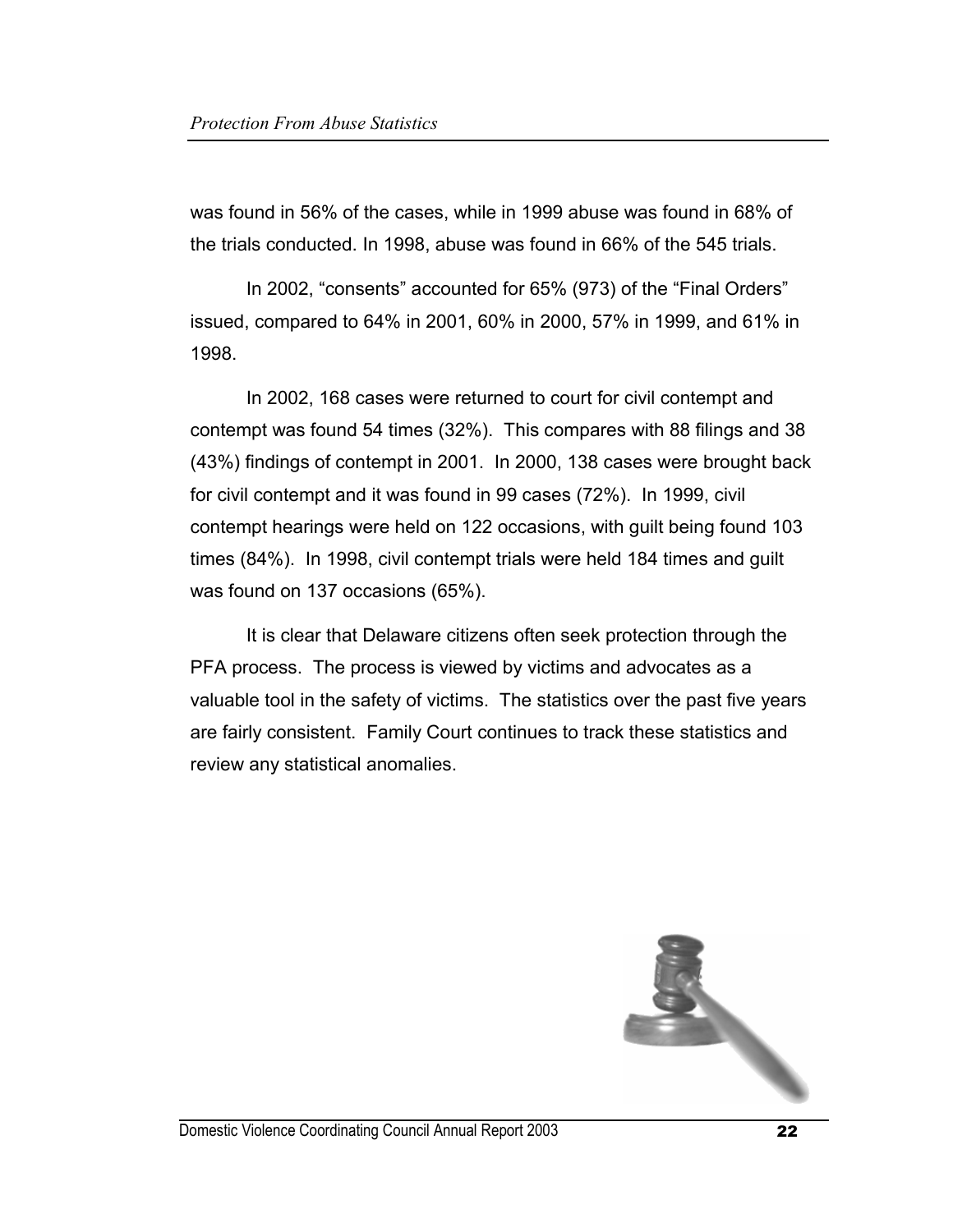# Shelter Statistics

In 2002, there were 4,216 hotline calls statewide; representing an increase of 3% from the 4,084 calls received in 2001. Since 1998, the calls have increased 17%.

In New Castle County, the hotline calls totaled 3,186, representing an increase of 7% from 2001 when 2,978 calls were received. Since 1998, the number of hotline calls in New Castle County has increased 21%.

In Kent and Sussex Counties (including Abriendo Puertas), the total number of hotline calls in 2002 was 1,118, representing an increase of 1% from the 1,106 calls that were received in 2001. In 1998, there were 1,092 hotline calls, an increase of 2% over the past five years.

In 2002, the total number of individuals sheltered in Delaware was 656, that is an increase of 29% from the 508 individuals who were sheltered in 2001. The total number of individuals sheltered has varied fairly dramatically over the past few years, but overall there has been an increase of 17% over the 561 individuals who were sheltered in 1998. It is interesting to note that 70% of the increase is represented by the individuals given shelter at Abriendo Puertas in 2002.

In New Castle County, shelter was provided to 389 individuals, that is an increase of 52% over the 256 who were given shelter in 2001. The number of individuals sheltered has varied significantly since 1998 with the high being 463 in 1999 and the low being 256 in 2001. Overall the increase has been 5% from the 360 who were sheltered in 1998.

In Kent and Sussex Counties, the total number of individuals sheltered in 2002 was 267, that is an increase of 6% over the 252 who were sheltered in 2001. Abriendo Puertas increased by 26%, while for the other shelters the total was 194, that is the same as the number given shelter in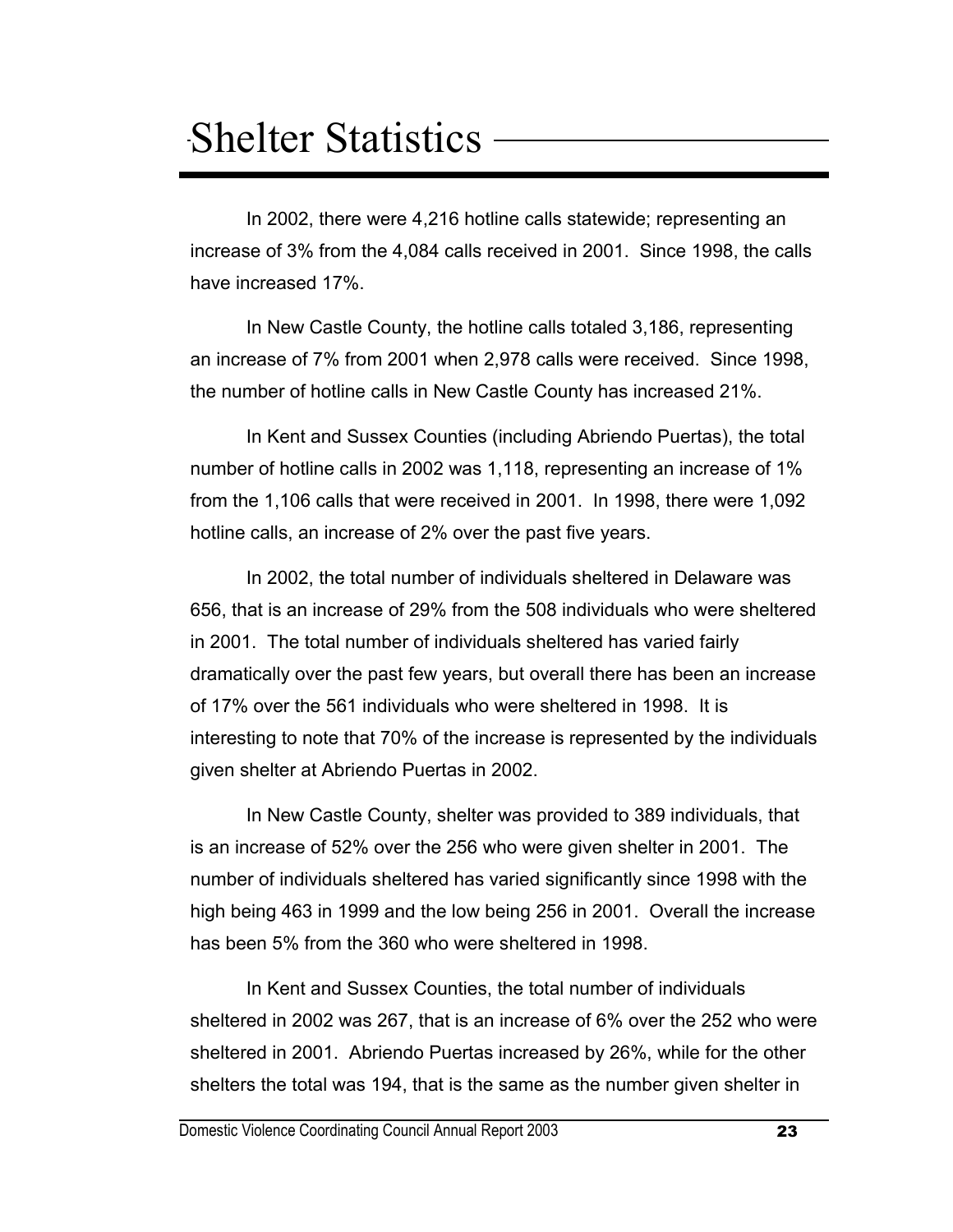2001. Overall the number given shelter in Kent and Sussex Counties has increased 39% since 1998.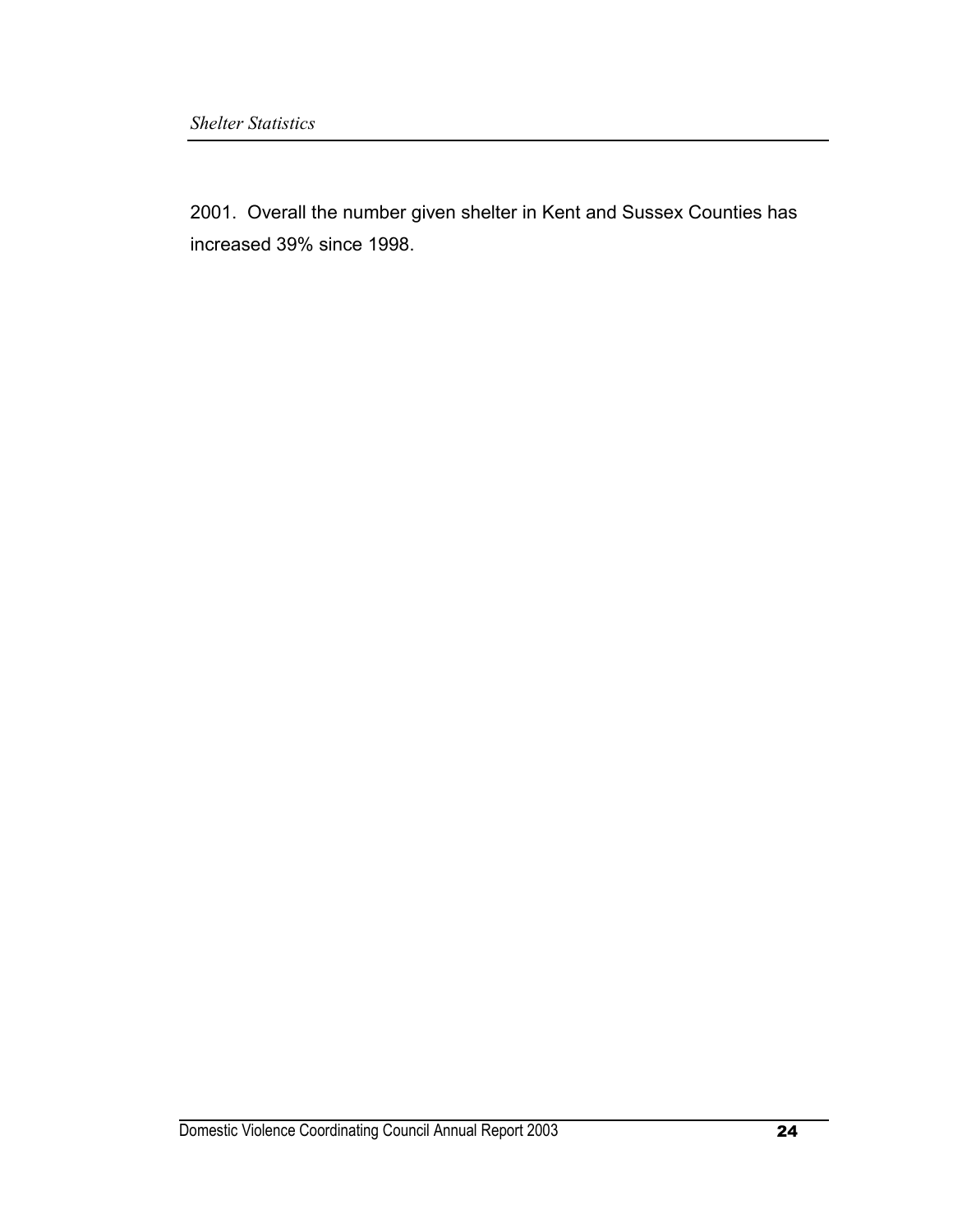#### **24-Hour Hotlines**

Provide around the clock contact for victims of domestic violence 365 days a year and refer those seeking services to appropriate service providers.

Domestic Violence Hotline 762-6110 Rape Crisis Contact 761-9100 Mobile Crisis Unit (18+ yrs. of age) 1-800-652-2929/577-2484 Child Abuse Hotline 1-800-292-9582

#### **Battered Women's Shelter**

Provides shelter to victims of domestic violence and their children, in a confidential manner.

Battered Women's Shelter 762-6110

#### **Treatment and Counseling Services**

Provide treatment and counseling services for persons experiencing domestic violence.

Child, Inc. 762-8989 Catholic Charities 655-9624 YWCA - Helping Hearts 658-7161 Latin American Community Center 655-7338 Delaware Center for Justice (50+ Yrs. of Age) - 658-7174, Ext. 12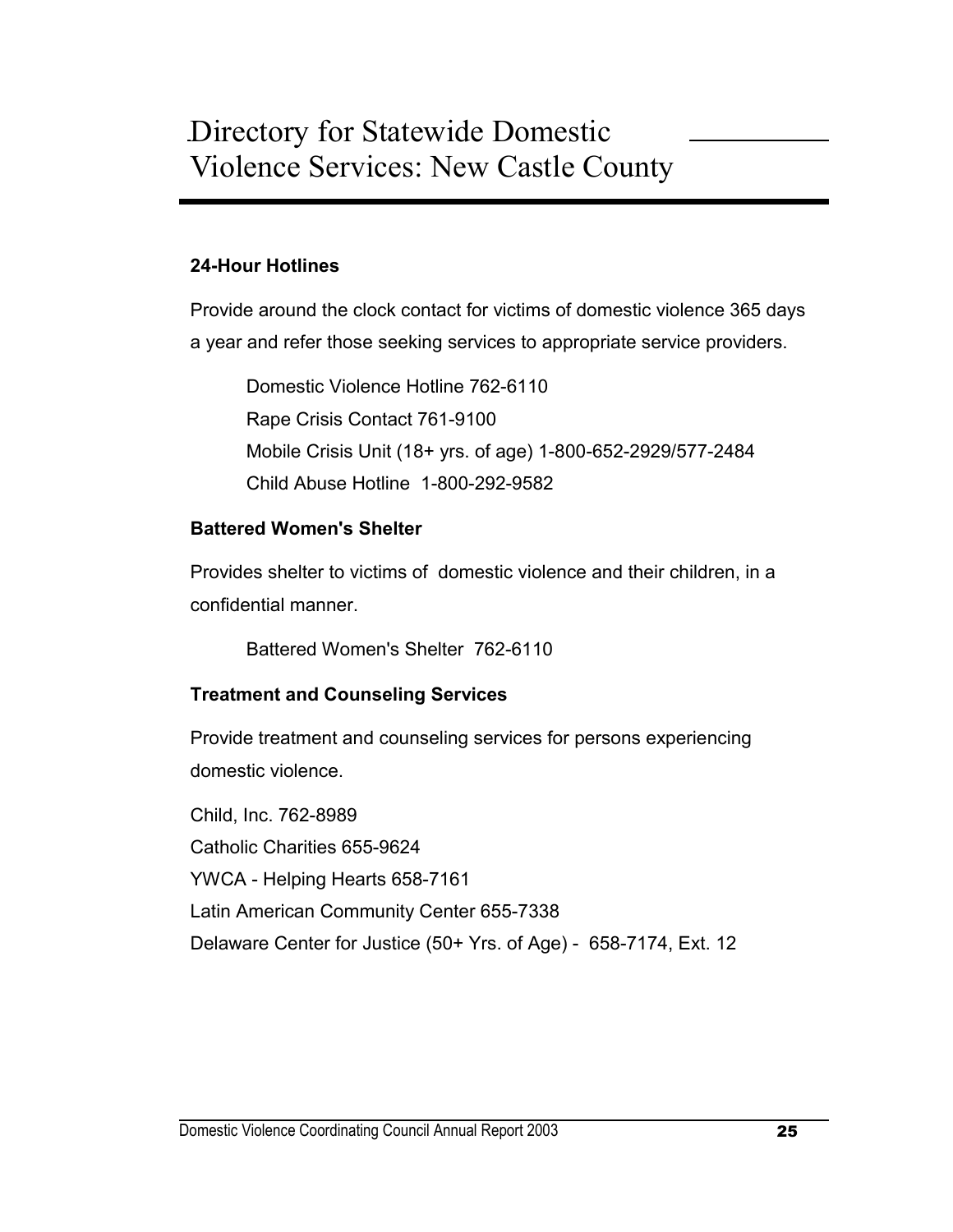#### **Police Victim Services**

Provide support services to victims of domestic violence as they negotiate the criminal justice system.

Delaware State Police Victim Services (24 hours) 1-800-842-8461 New Castle County Police Department 571-7910/571-7379 Wilmington Police Department 576-3622/576-3648

#### **Prosecution Services**

Coordinate with and support victims and witnesses in domestic violence prosecutions by the State of Delaware.

Department of Justice 577-8500

#### **Court Services**

Provides information on Family Court proceedings, forms, policies and procedures.

Family Court 255-0300

### **Offender Supervision**

Provides offender supervision and tracking.

Probation/Parole 323-6050 577-3443 (Wilmington)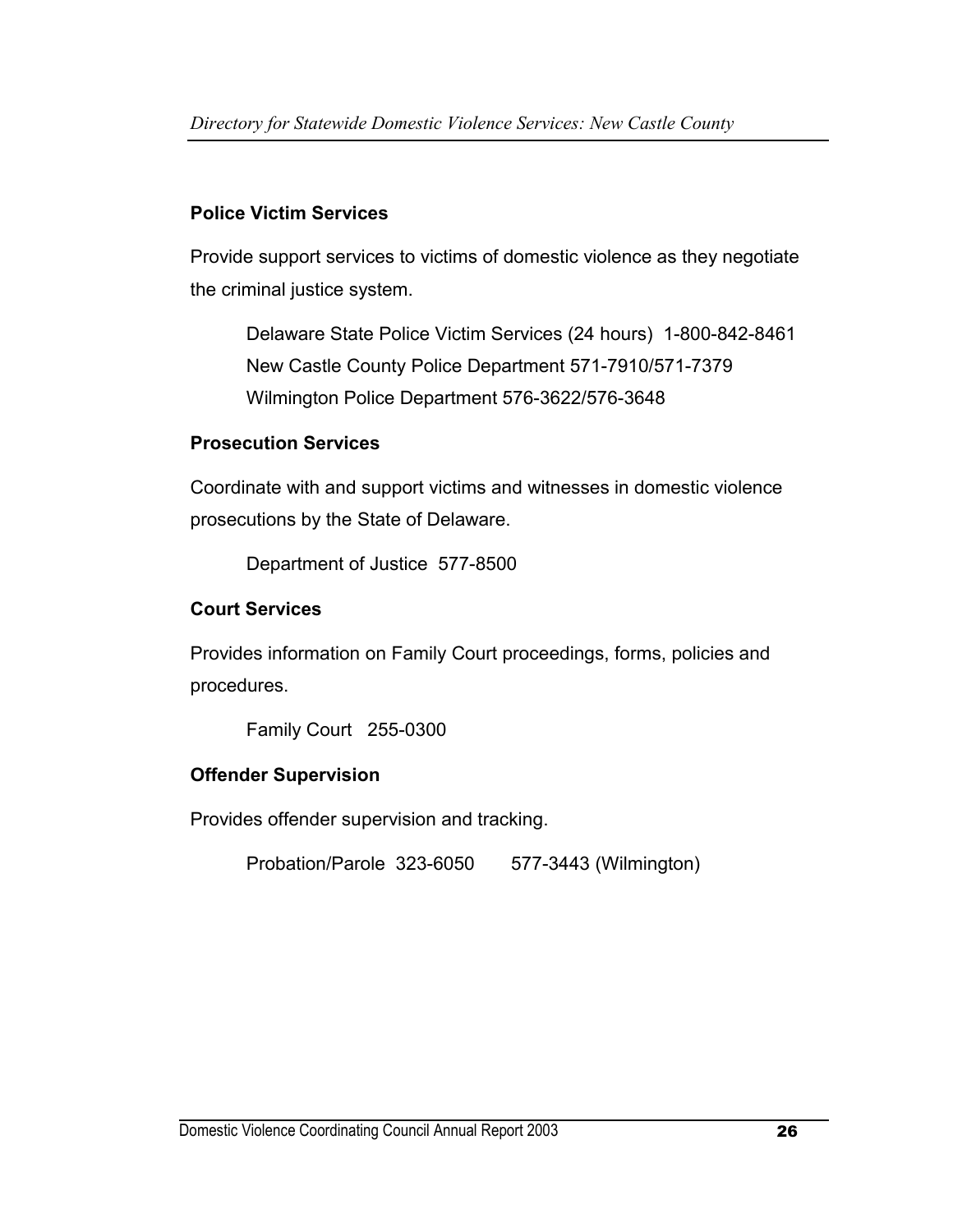### **Assistance for Victims of Violent Crime**

Provides monetary assistance and relief to victims of violent crime including domestic violence victims.

Violent Crimes Compensation Board 995-8383

#### **Court Advocacy**

Provides advocacy and support services for victims of domestic violence going through the court processes.

Victim Advocacy Program 255-0420/255-0422

#### **Legal Services**

Provides free legal representation for victims meeting the financial criteria.

Legal Helplink 478-8850

#### **Information/Referral**

Provides system-wide information on domestic violence programs, policies and procedures.

Delaware Coalition Against Domestic Violence 658-2958 Kent/Sussex: 1-800-701-0456 Domestic Violence Coordinating Council 255-0405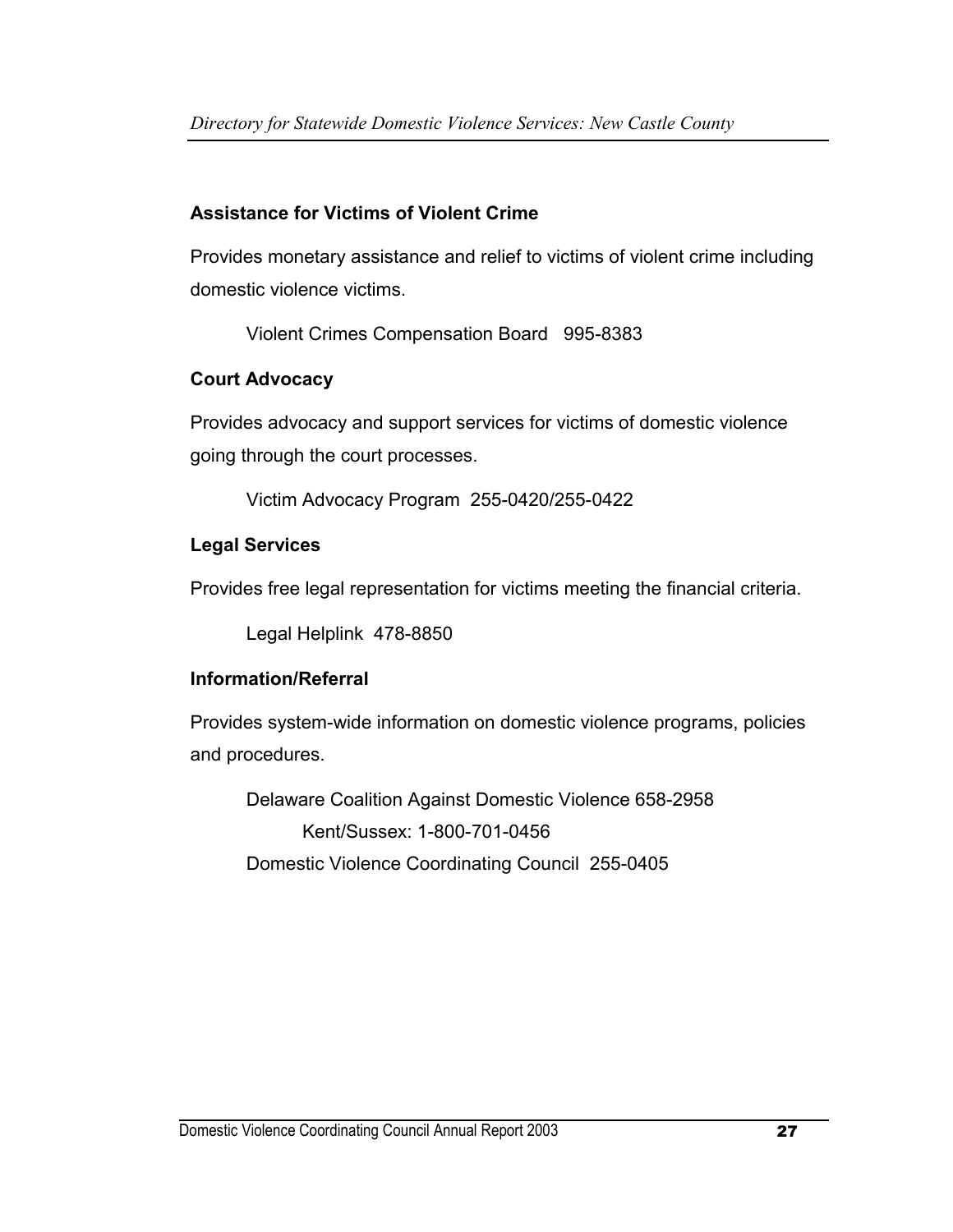#### **24-Hour Hotlines**

Provide around the clock contact for victims of domestic violence 365 days a year and refer those seeking services to appropriate service providers.

Northern Kent 678-3886 Kent and Sussex 422-8058 Abriendo Puertas 745-9874 Rape Crisis Contact 1-800-262-9800 Mobile Crisis Unit (18+ Yrs. of Age) 1-800-652-2929 Child Abuse Hotline 1-800-292-9582

#### **Battered Women's Shelter**

Provide shelter to victims of domestic violence and their children, in a confidential manner.

Northern Kent 678-3886 Kent and Sussex 422-8058 Latino/a Population 1-302-745-9874 or 855-9515

#### **Treatment & Counseling Services**

Provide treatment and counseling services for persons experiencing domestic violence.

Turning Point at People's Place 424-2420 DAFB Family Advocacy Program 677-2711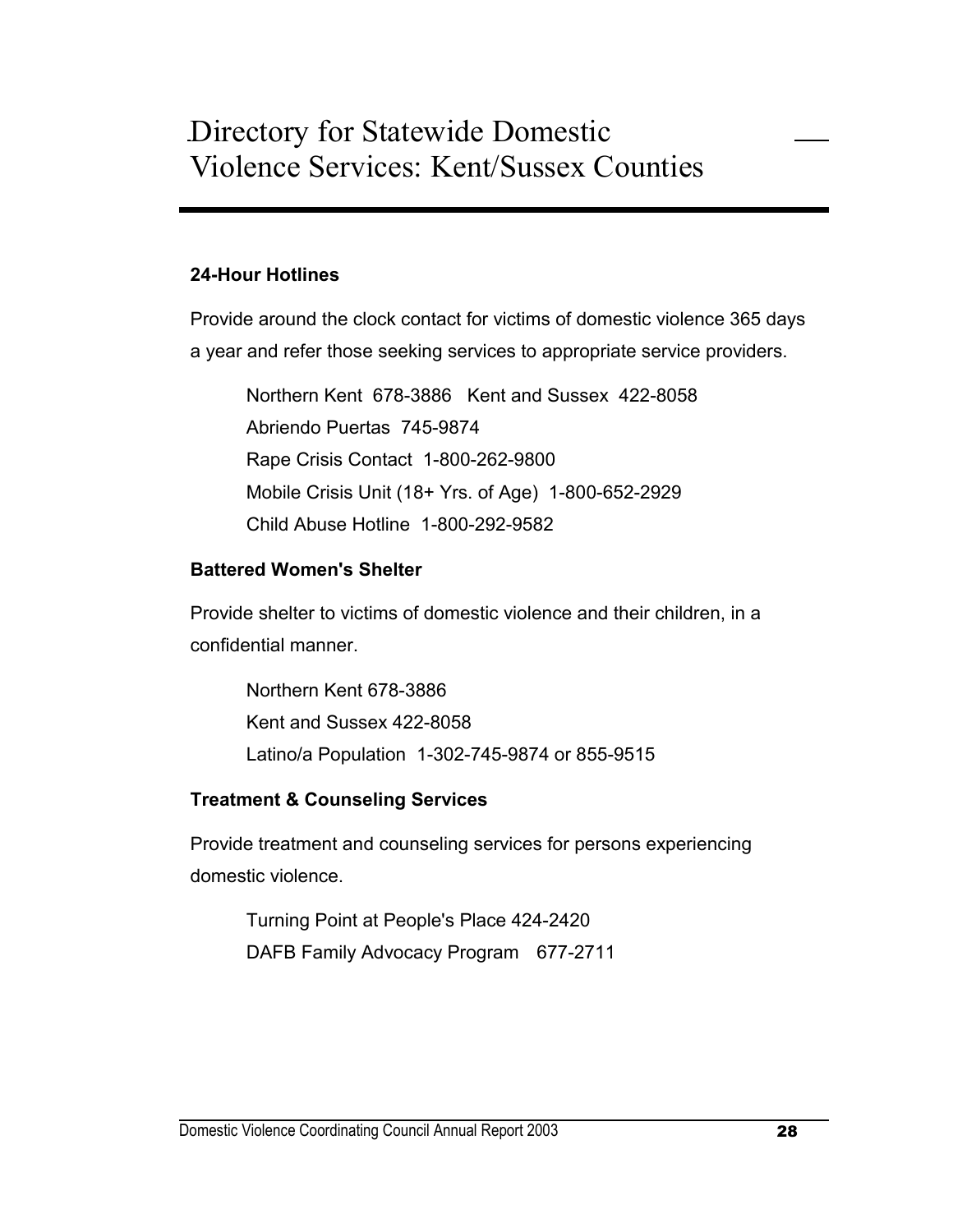#### **Police Victim Services**

Provide support services to victims of domestic violence as they negotiate the criminal justice system.

Dover Police Department 736-7134

Delaware State Police Victim Services (24 hrs.) 1-800-842-8461

#### **Prosecution Services**

Coordinates with and supports victims and witnesses in domestic violence prosecutions by the State of Delaware.

Department of Justice Kent 739-4211 Sussex 856-5353

### **Court Services**

Provides information on Family Court proceedings, forms, policies and procedures.

Family Court, Kent 739-6545 Family Court, Sussex 855-7400

### **Offender Supervision**

Provides offender supervision and tracking. Probation/Parole Kent 739-5387 Sussex 856-5243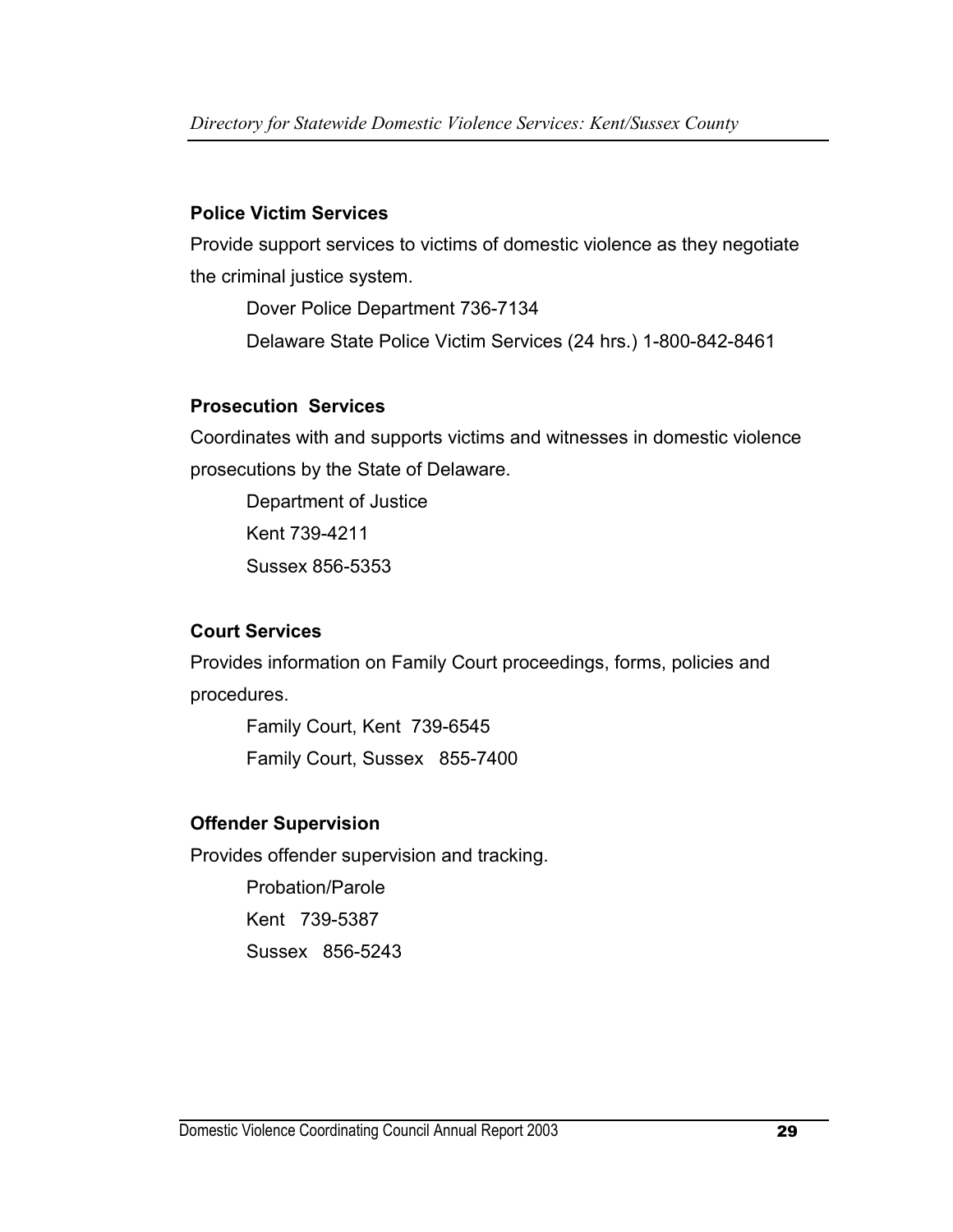#### **Assistance for Victims of Violent Crime**

Provides monetary assistance and relief to victims of violent crime including domestic violence victims.

Violent Crimes Compensation Board: 1-302-995-8383

#### **Court Advocacy**

Provides advocacy and support services for victims of domestic violence going through the court processes.

Domestic Violence Advocacy Center Kent 739-6552 Sussex 856-5843

#### **Legal Services**

Provides free legal representation for victims meeting the financial criteria.

Community Legal Aid Kent 674-8500 Sussex 856-0038 Legal Helplink 1-800-773-0606

### **Information/Referral**

Provides system-wide information on domestic violence programs, policies and procedures.

Delaware Coalition Against Domestic Violence Kent/Sussex 1-800-701-0456 Domestic Violence Coordinating Council 1-302-255-0405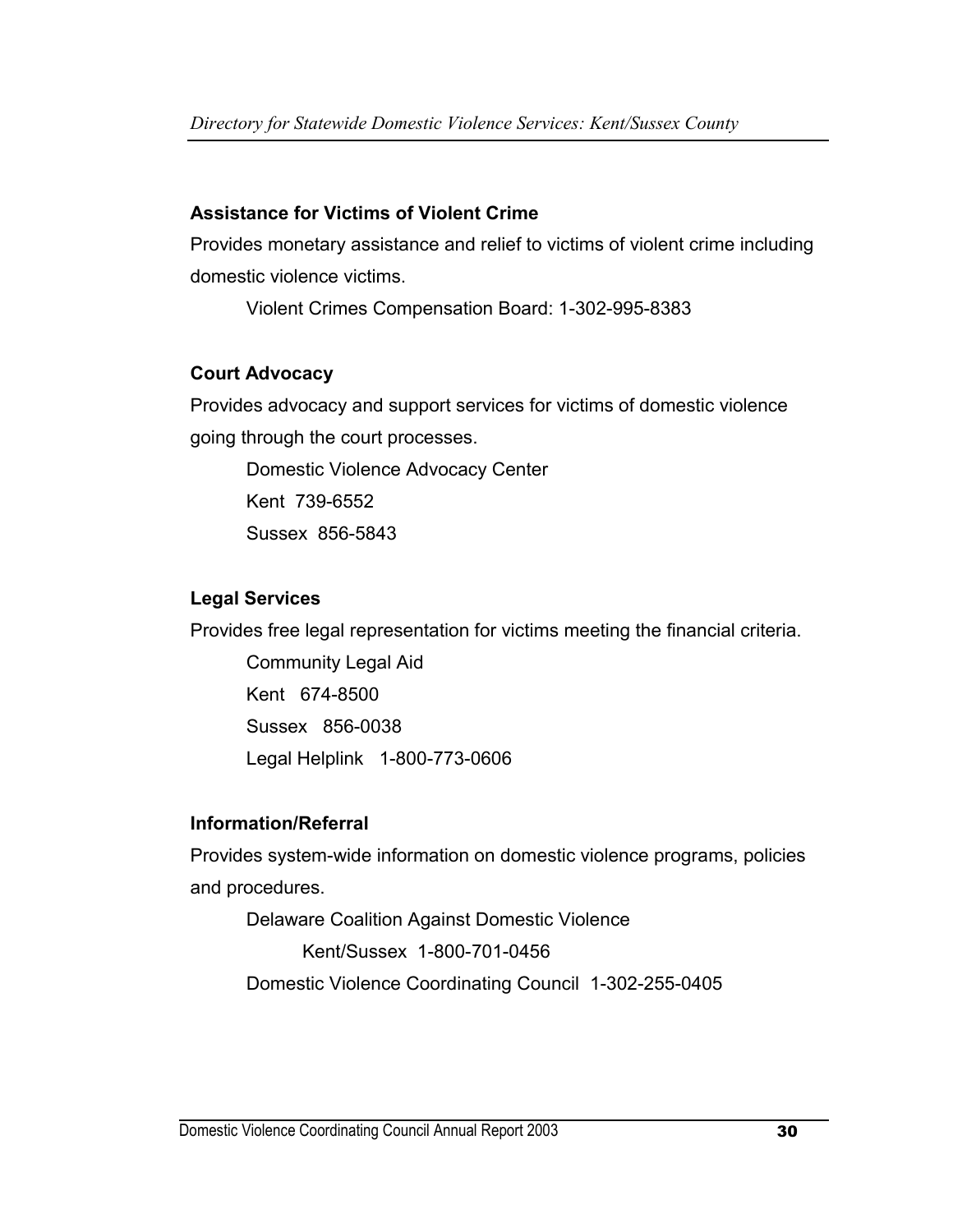# **Children and Domestic Violence Subcommittee**

 Children and Domestic Violence became a subcommittee of the DVCC in October 2002. The co-chairs are Representative Deborah Hudson and Secretary Cari DeSantis. In the Fall of 2002, the following Goals and Objectives were established:

- 1. Complete system review.
- 2. Identify and prioritize system issues.
- 3. Develop plans/goals for addressing issues.

This Subcommittee met regularly throughout the year. The Subcommittee reviewed the Goals and Recommendations that had been formulated by the Subcommittee's predecessor, the Children and DV Work Group. The Subcommittee updated the list and categorized the issues as high, medium, or low priority. The issues determined to have a "high priority" include: child safety versus re-victimizing the adult victim; children who witness domestic violence are at risk of becoming domestic violence victims and/or perpetrators; how does the "system" respond to child victims of domestic violence; examine why referrals are not made to existing services and why services are not accessed.

One issue that the Subcommittee is addressing is the confusion that exists concerning the types of services that are provided by various Domestic Violence programs. A "user friendly" menu of treatment services is being developed for judges, prosecutors, probation officers, and child welfare workers as an aid in making referrals. The idea is to provide a level of detail about programs so that referrals can be made more knowledgeably.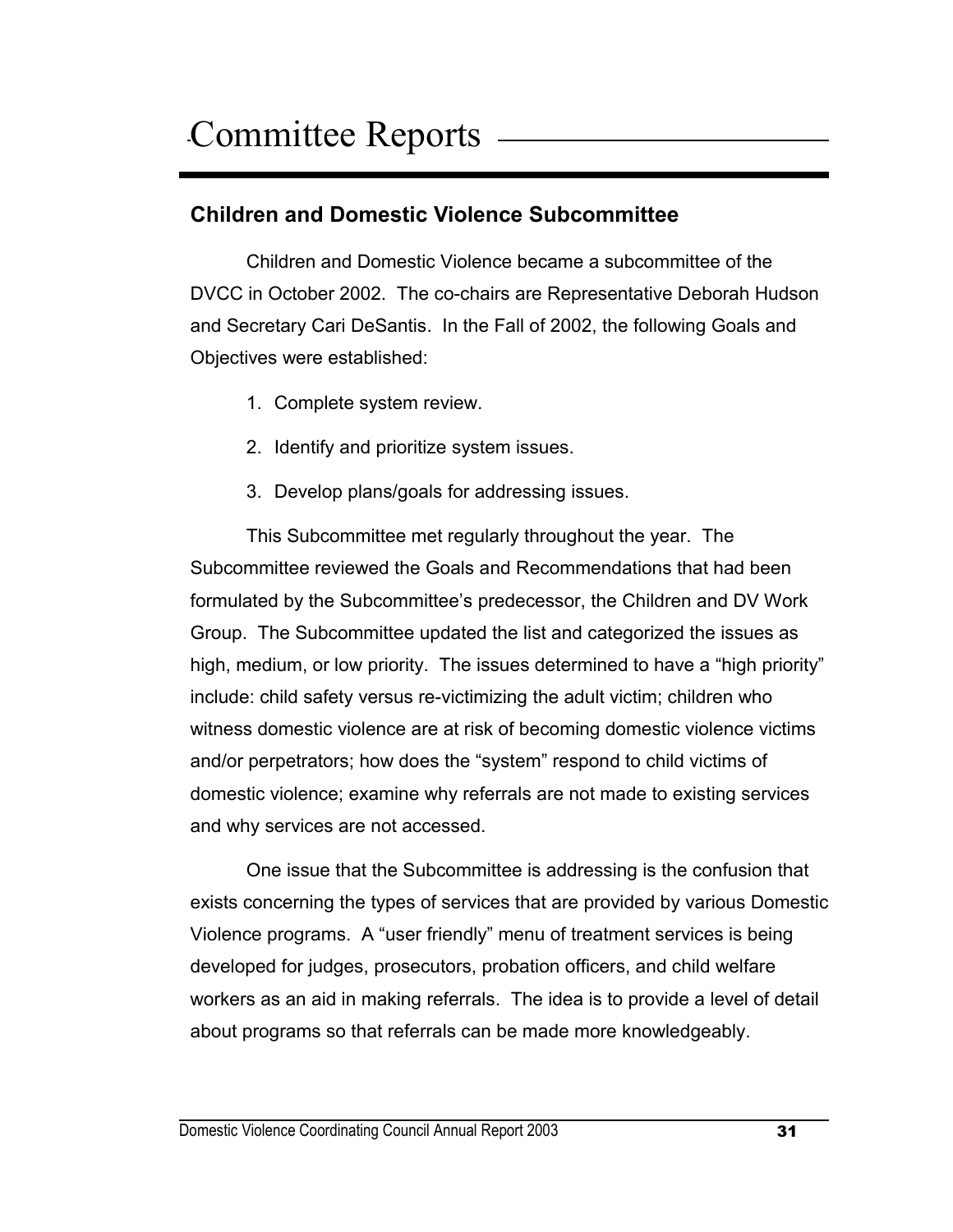## **Corrections Subcommittee**

The Corrections Subcommittee is co-chaired by Commissioner Stanley Taylor and Geri Lewis-Loper. Goals and Objectives for the group that were established in the Fall of 2002 are:

- 1. Look at victim notification practices.
- 2. Develop relationship between the Department of

Correction (DOC) and the domestic violence community.

- 3. Ongoing training for DOC professional staff.
- 4. Encourage domestic violence cases be assigned to domestic violence probation officers.

The Corrections Subcommittee met throughout the year. Historically this Subcommittee has had difficulty generating interest from the domestic violence community. Interest has increased in the past year as is evidenced by increased attendance and participation at Subcommittee meetings. The increased attendance has been particularly noticeable at meetings held in Sussex County.

A new development for Corrections is the hiring of a full-time victim services worker for Probation and Parole in New Castle County. The position is funded through a VAWA grant and is the first such position dedicated to providing services for victims of active domestic violence probationers.

An ongoing issue for Corrections has been the probation supervision of domestic violence offenders. Specifically, the criterion for assignment and supervision varies among the three counties. The management staff at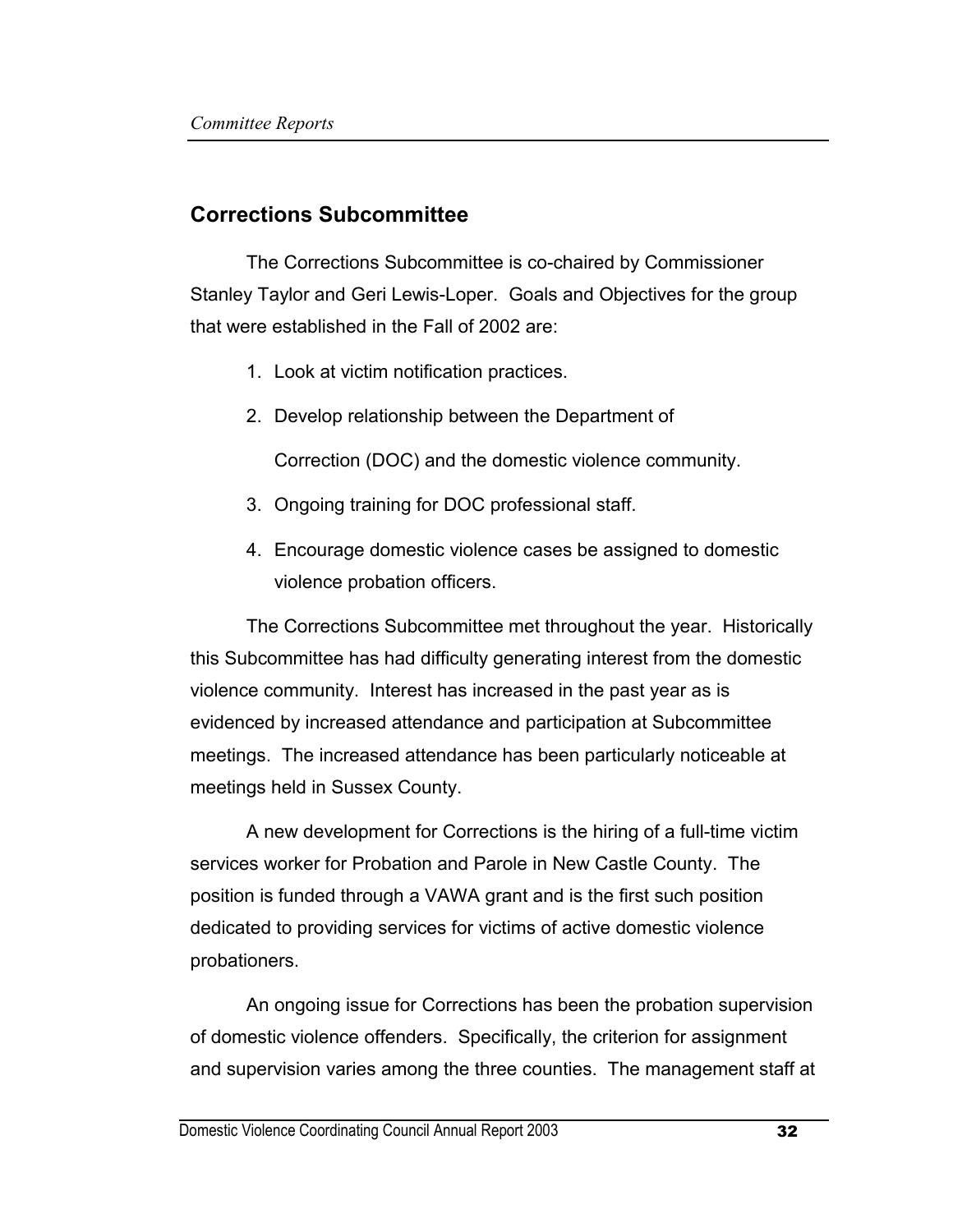Probation and Parole is considering ways to standardize assignment and supervision.

Due to budget considerations, the DOC was forced to eliminate the DV Pager System. This was a program that placed a domestic violence probation officer on call during all off hours for the purpose of providing an immediate response to probationers who incur a new domestic violence arrest. The DOC submitted a VAWA grant request for funding to reimplement the program. Near the end of the fiscal year, the VAWA Implementation Committee approved the request.

 In May 2003 Governor Minner signed into law SB50. The purpose of this bill is to halt or at least slow the growth of the prison population through making substantive changes to elements of probation supervision. Shortening the overall length of probation terms is a significant change, as well as is the fact that Probation and Parole has the authority to move offenders administratively between SENTAC Levels 1, 2, and 3. Efforts at implementing the bill are underway. It will be a while before impact of the bill can be measured.

### **Courts Subcommittee**

This Subcommittee was co-chaired by Chief Judge Vincent J. Poppiti and Chief John L. Cunningham from the Fall of 2002 until early 2003, when they left the DVCC. In July 2003, new DVCC members, Chief Judge Chandlee Johnson Kuhn and Senator Liane Sorenson, became co-chairs of this Subcommittee. Goals and Objectives for the group that were established in the Fall of 2002 are:

1. Ongoing training for judicial officers and other court personnel.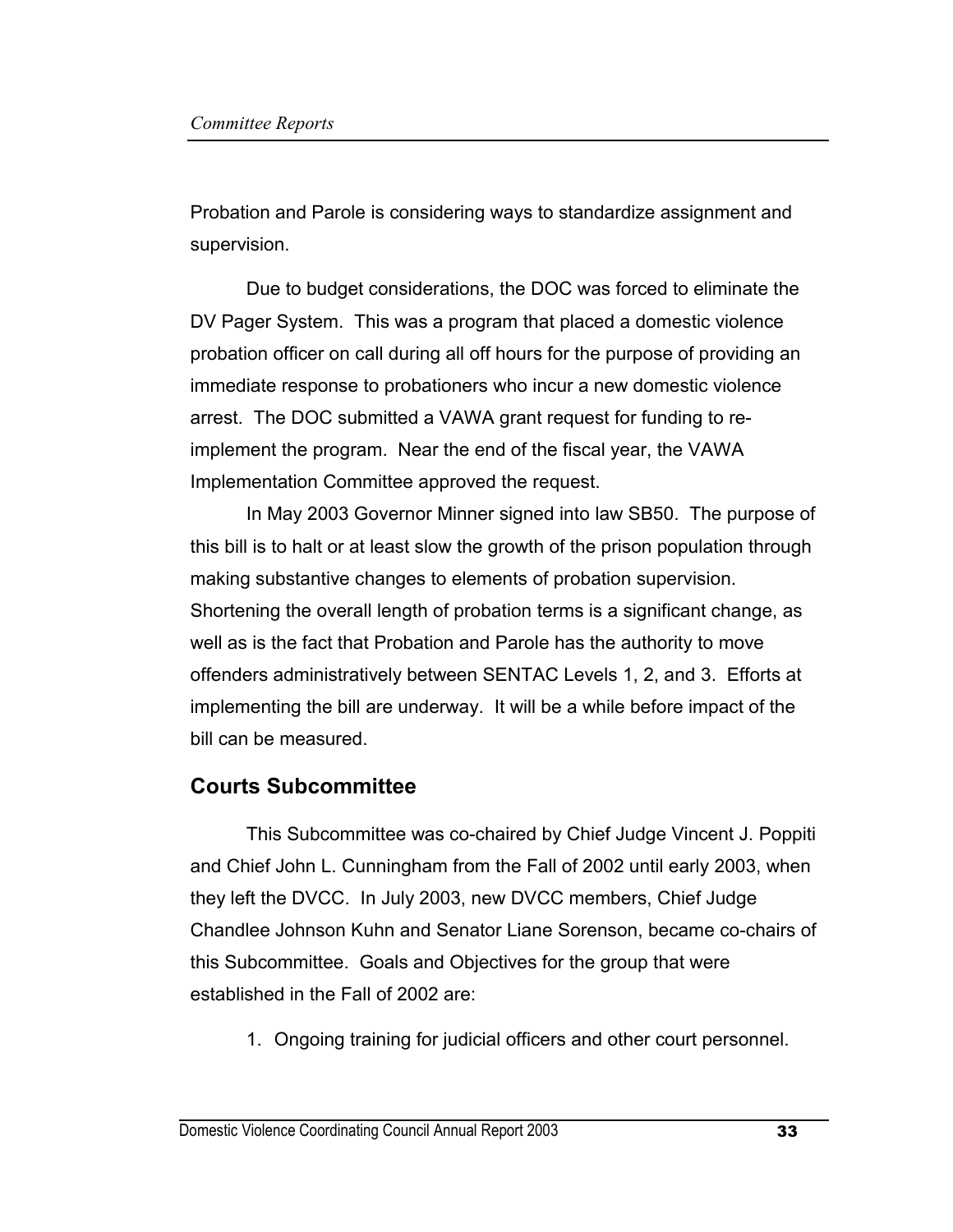- 2. Develop outcome measures for domestic violence cases by court and by county.
- 3. Look at court practices with litigants.
- 4. Work to resolve weapons relinquishment issues.

The Courts Subcommittee met regularly throughout the year. An early issue was the need for judicial officers to make a distinction between Anger Management and Domestic Violence Counseling as a special condition of probation or as a requirement of a PFA. The DVCC sent a letter to courts outlining the differences between Anger Management and Domestic Violence Counseling. The Department of Justice asked Deputy Attorney's General to make Domestic Violence Counseling a requirement in plea agreements on domestic violence cases.

The Courts Subcommittee considered the issue of bail guidelines for domestic violence offenders important to the point of creating an *Ad Hoc*  group to study the issue. The Bail Guidelines group has been meeting monthly since November 2002. It has been looking at bail guidelines of the various courts for domestic violence cases. It has also been looking at the idea of standardizing bail forms for all the courts and improving the flow of information concerning domestic violence cases between courts. Specifically, recently the group has been working with DELJIS to improve the availability of CJIS information to judicial officers in the bail-decision process.

The New Castle County Family Court, in collaboration with the New Castle County Superior Court and the Court of Common Pleas in New Castle County, obtained a VAWA grant establishing a Pre-trial position for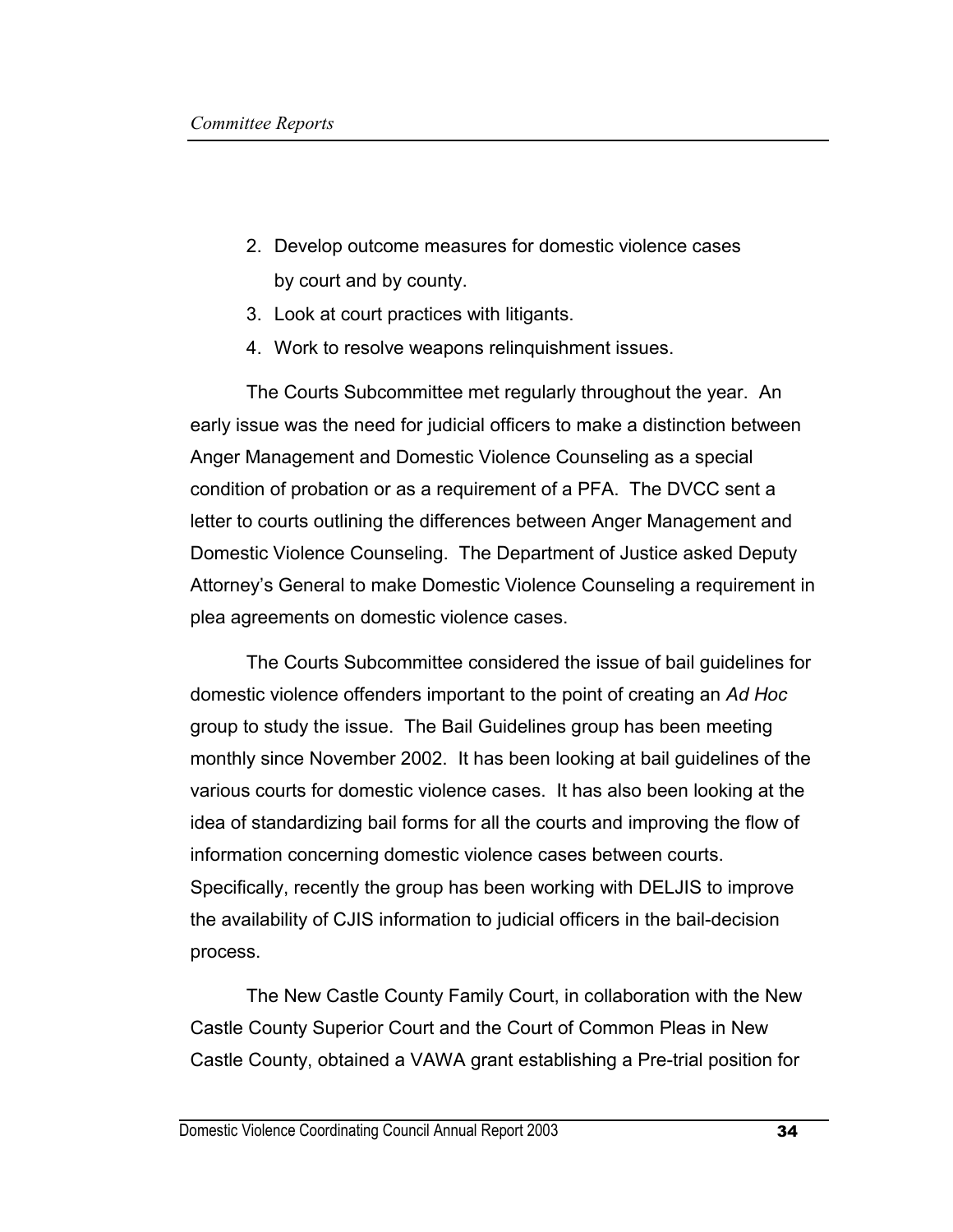domestic violence cases. The position is shared by the three courts and conducts pre-trail supervision of assigned defendants.

#### **Immigration Subcommittee**

 The Immigration Subcommittee is co-chaired by Mary Davis and Maria Picazo. Goals and Objectives for the group that were established in the Fall of 2002 are:

- 1. Provide a forum for Delaware immigrant providers, advocates, court workers, and victims to voice needs concerning domestic violence.
- 2. Develop new resources and identify existing resources for immigrant providers, advocates, court personnel, and victims concerning domestic violence.
- 3. Create and translate training materials for internet and statewide training programs.
- 4. Conduct annual domestic violence and immigration events during the month of October.

The Immigration Subcommittee met throughout the year. This committee holds half of its meetings in New Castle County and the other half in Sussex County. In each meeting the focus is on immigrant domestic violence needs specific to that area. In New Castle County the focus has been to identify key leaders in the immigrant community. In southern Delaware, the focus has been on the extremely rapid growth in Sussex County in the immigrant community and what this means for victims and the services they need.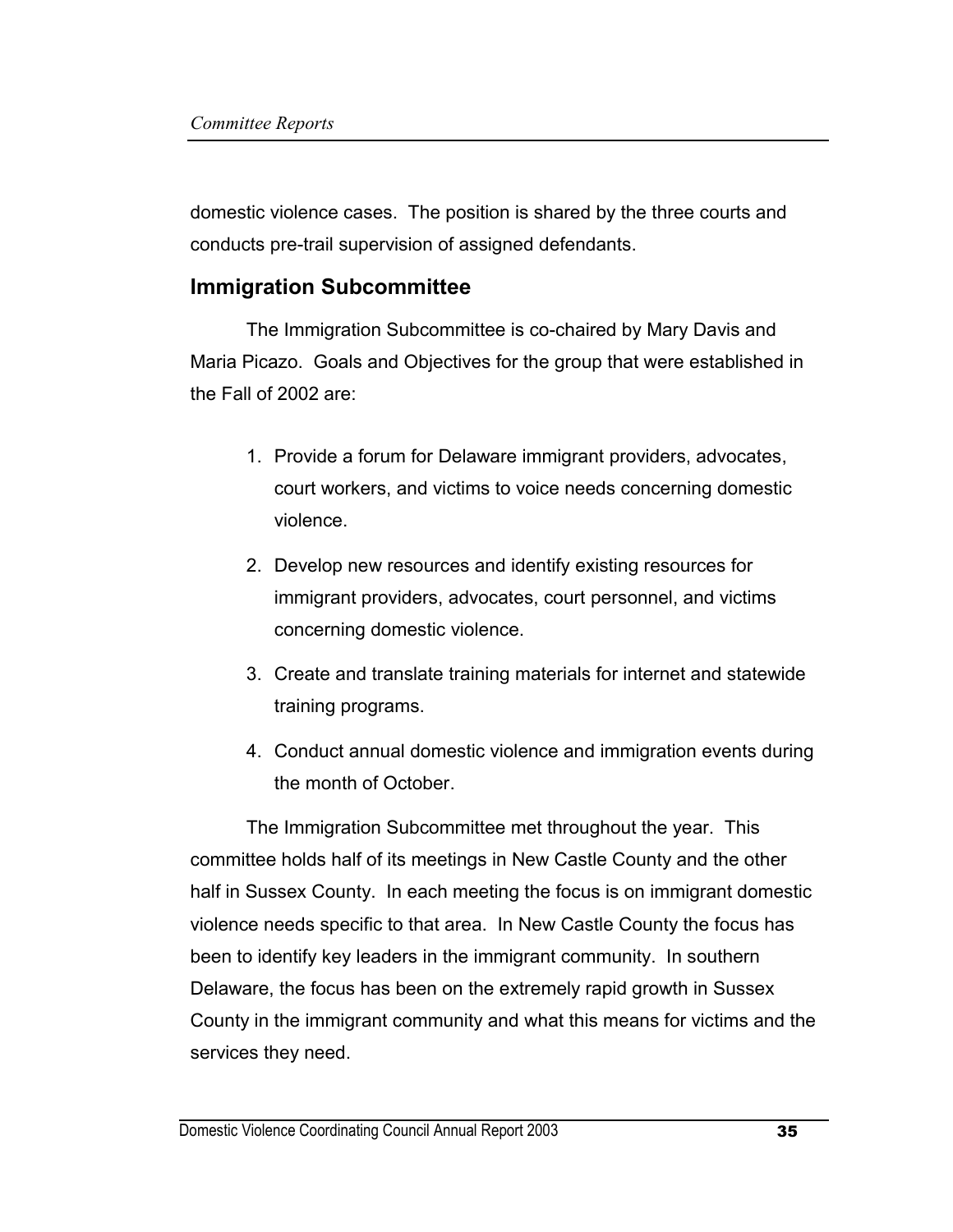An accomplishment for this group was the translation of the DVCC "Personalized Safety Plan" into Spanish. It is currently distributed throughout the State.

There is a significant need for certified translators throughout the State. The Administrative Office of the Courts has met with the Immigration Subcommittee and educated the group concerning certification requirements and the certification process.

There has been an ongoing effort to educate the immigrant community on court procedures. Courthouse tours have been conducted and training on court processes has been provided.

## **Law Enforcement Subcommittee**

The Law Enforcement Subcommittee is co-chaired by Secretary James L. Ford, Jr., and President Judge Henry duPont Ridgely. Goals and Objectives established in the Fall of 2002 are:

- 1. Address PFA weapons relinquishment issue.
- 2. Work with DELJIS to implement the new Intimate Partner Report.
- 3. Review Risk Assessment.
- 4. Develop training on proper use of Domestic Incident Report and Risk Assessment.
- 5. Work with Police Chief's Council to implement Model Policy on Police Officer Domestic Violence.
- 6. Monitor Implementation of LEISS (Law Enforcement Investigative Support System).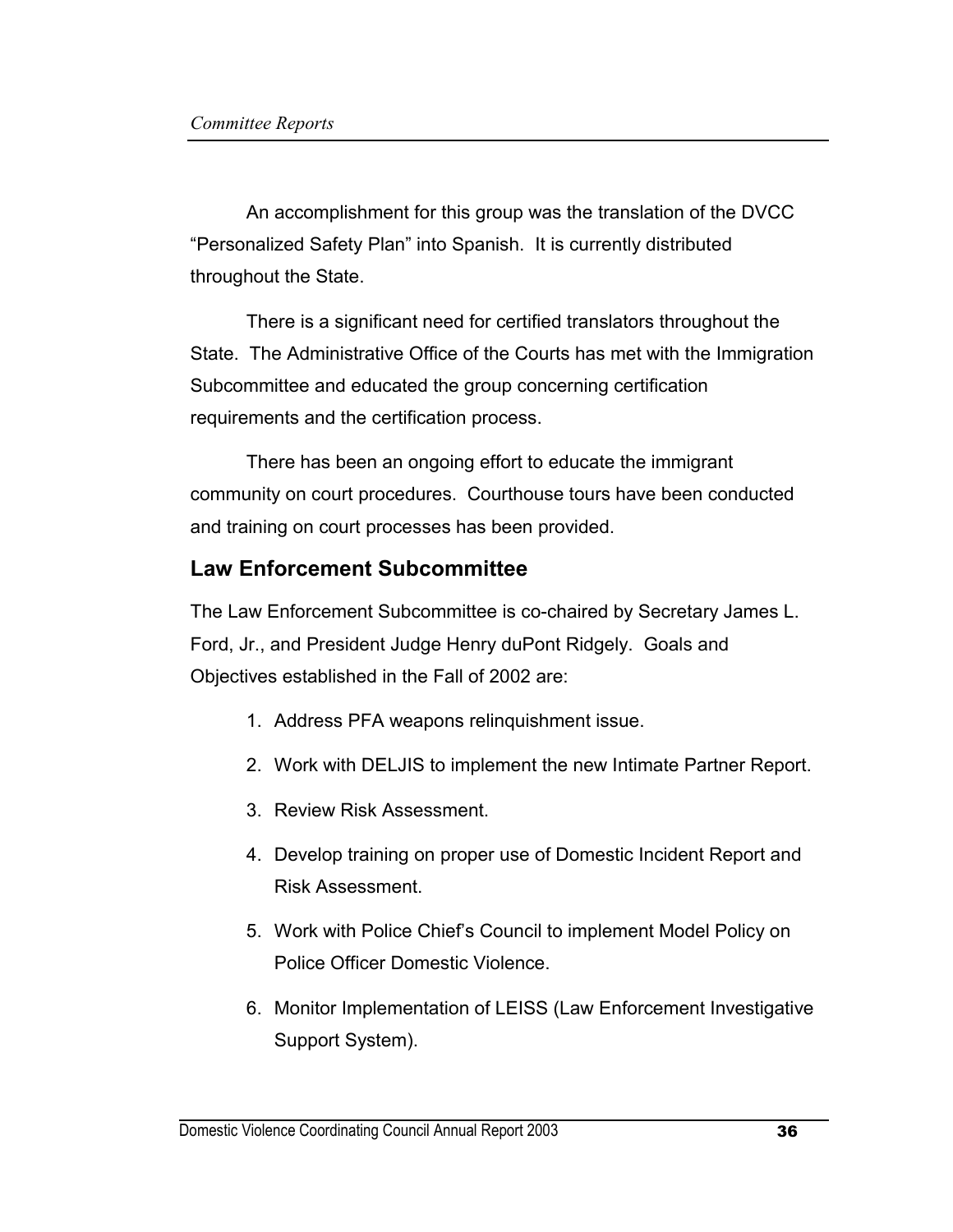The Law Enforcement Subcommittee met regularly throughout the year. Among the advances made in law enforcement was the development and implementation of the new Intimate Partner Report (IP Report). The current Domestic Incident Statistics Report collects data on all domestic incidents reported to law enforcement agencies in the State, including parent/child incidents and sibling incidents. The new Intimate Partner Report was developed by the Law Enforcement Subcommittee in cooperation with DELJIS to track data specific to intimate partner violence.

The source of the data listed in the IP Report is the Victim Offender Relationship (VOR) data collected in the existing Domestic Incident Statistics Report. The five types of Victim Offender Relationships tracked by the Intimate Partner Report are: 1) spouse, 2) ex-spouse, 3) boyfriend/ girlfriend, 4) ex-boyfriend/girlfriend, and 5) homosexual.

The new IP Report does not replace the Domestic Incident Statistics Report, but is a companion report produced in addition to the existing Domestic Incident Statistics.

The Law Enforcement Subcommittee also monitored the implementation of the Law Enforcement Investigative Support System (LEISS). The new automated report system developed by DELJIS allows police officers to create complaints and warrants in the same personal computer environment thereby reducing the amount of time required to issue warrants online. This system replaces the Enhanced Police Complaint system.

Computer access to PFA weapons relinquishment information has been improved for law enforcement. An issue had developed that tracking whether respondents turned in weapons as required by a PFA was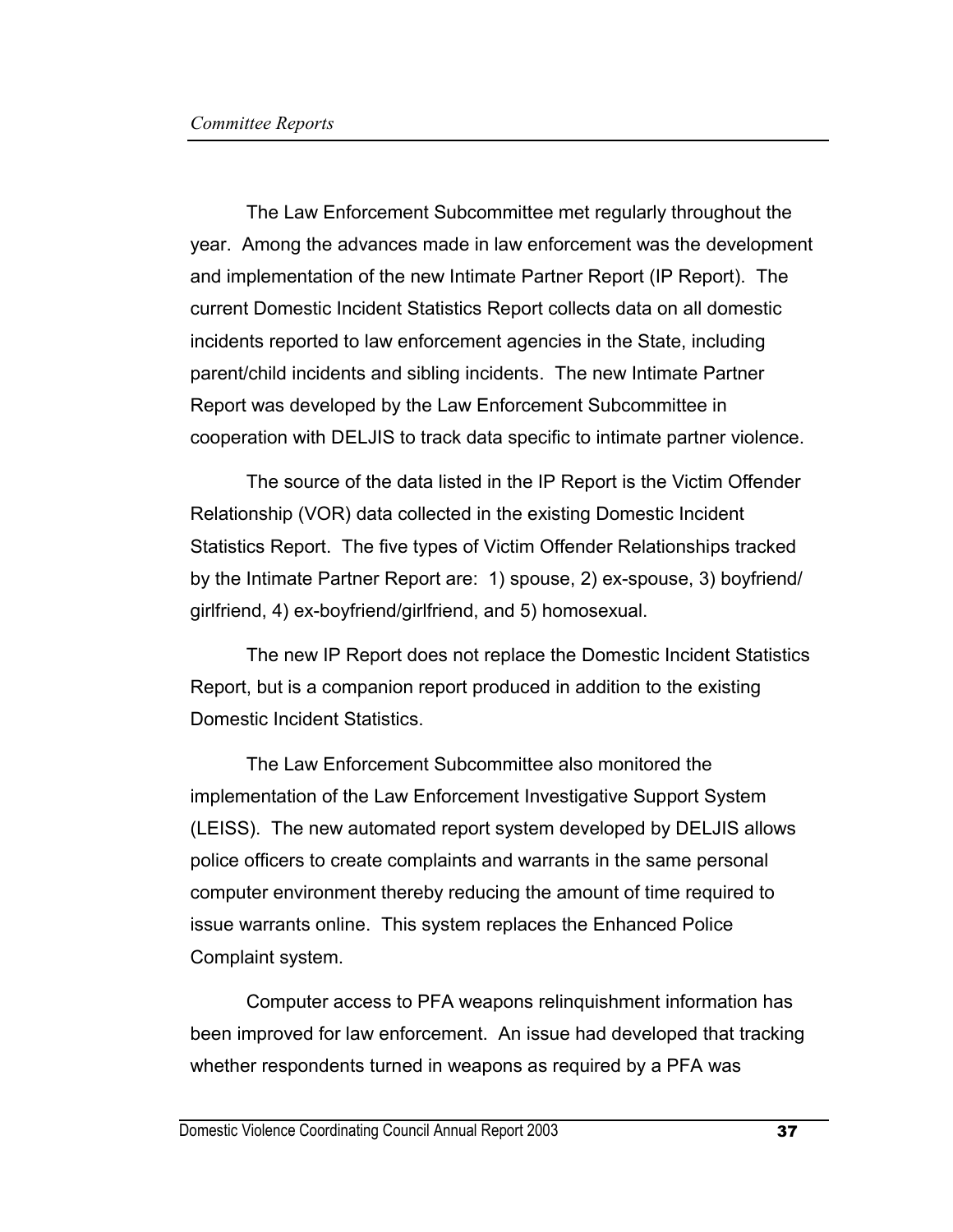problematic. DELJIS developed a system so that each police department could access the list of respondents within their jurisdiction who had gun relinquishment requirements. The departments can also quickly determine whether the orders have been complied with or whether additional action needs to be taken.

The Risk Assessment portion of the Domestic Incident Report remains an issue for law enforcement. One problem with the Risk Assessment is that it is not used consistently throughout the State. There are also questions concerning how the answers obtained via the risk assessment are used. There is also a question if the answers measure risk. There is also the question of merit discussion in the upcoming year.

# **Legislative Subcommittee**

The Legislative Subcommittee is co-chaired by Senator Patricia M. Blevins and Attorney General M. Jane Brady. Goals and Objectives established in the Fall of 2002 are:

- 1. Work on passage of the Crime Victims' Ombudsman legislation.
- 2. Coordinate efforts with the SAND Legislative Committee.
- 3. Assess the need for new or revised legislation in the domestic violence and/or sexual assault area.
- 4. Review legislation as it relates to domestic violence.

The Legislative Subcommittee met throughout the year. A primary issue was whether to proceed with the Crime Victims' Ombudsman bill that had passed the Senate in 2002 but had not been voted on in the House. As the bill proposed using the Violent Crimes Compensation Board (VCCB) funds for its annual budget, it was critical to review the financial status of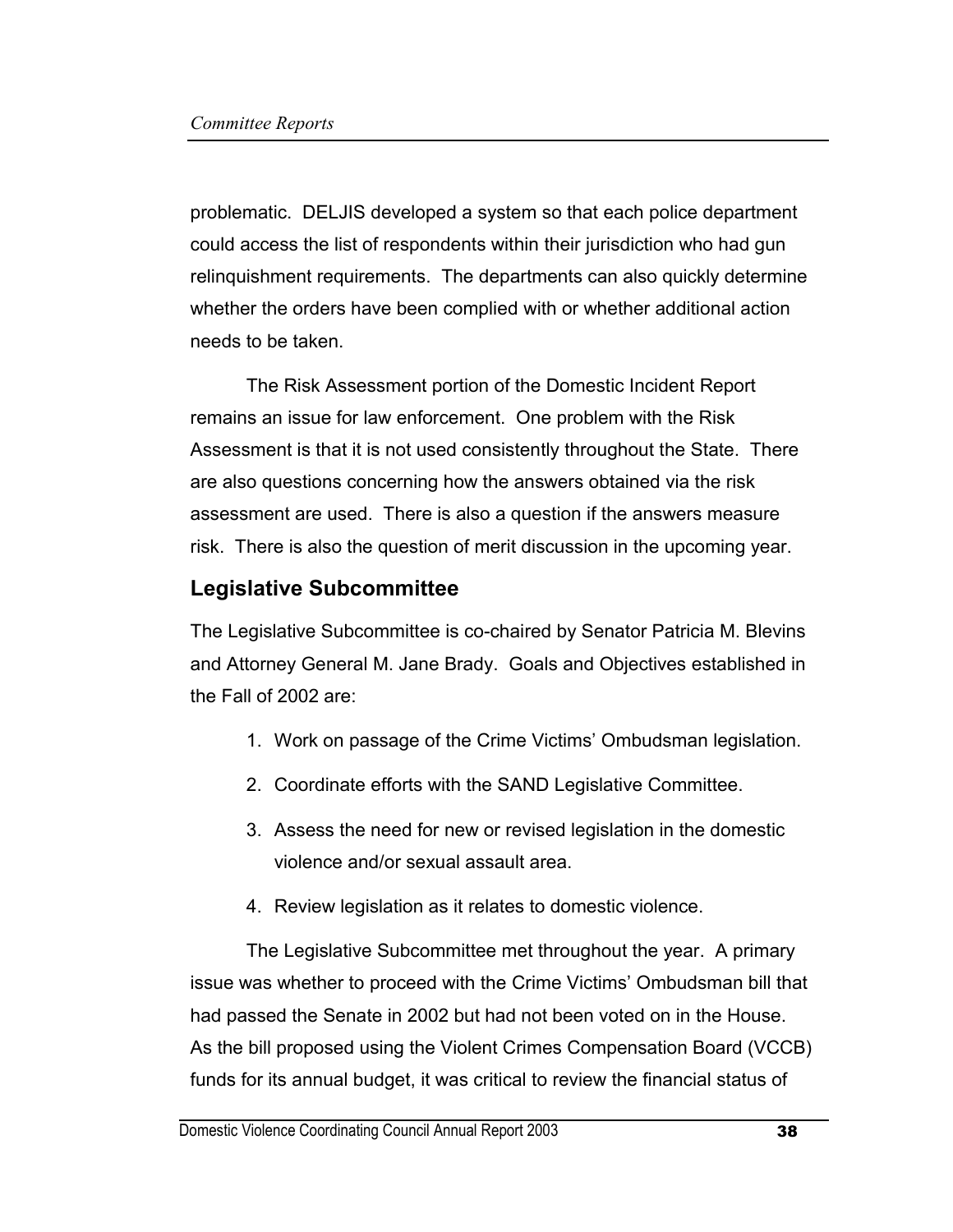the VCCB. After some scheduling difficulties, a meeting was held in May 2003 during which the VCCB outlined its financial situation. The VCCB indicated that the State had tapped into its financial resources significantly and that it had established a cap as to how high the reserves can go. After much discussion it was decided not to proceed with the Ombudsman bill because of the funding status of the VCCB and the fact that the poor budget climate in the State makes proposing general funds as a budget source problematic.

The Legislative Subcommittee also considered other issues related to the VCCB. Namely those issues are how the VCCB interprets Title 11 Sections 9005 and 9006 in denying the claims of victims, principally victims of sexual assault. The Legislative Subcommittee began looking at revising the existing legislation but was unable to introduce anything prior to the legislative session ending on June 30, 2003. It is anticipated that the Legislative Subcommittee will review the legislation in detail in the Fall of 2003.

The DVCC initiated legislation to create an additional at-large seat on the Council. The legislation passed the General Assembly and was signed into law by Governor Minner. This legislation brings to seventeen the number of seats on the Council, including four at-large seats. At the July Quarterly Meeting the DVCC nominated and voted former Chief Judge Vincent J. Poppiti as the new at-large member.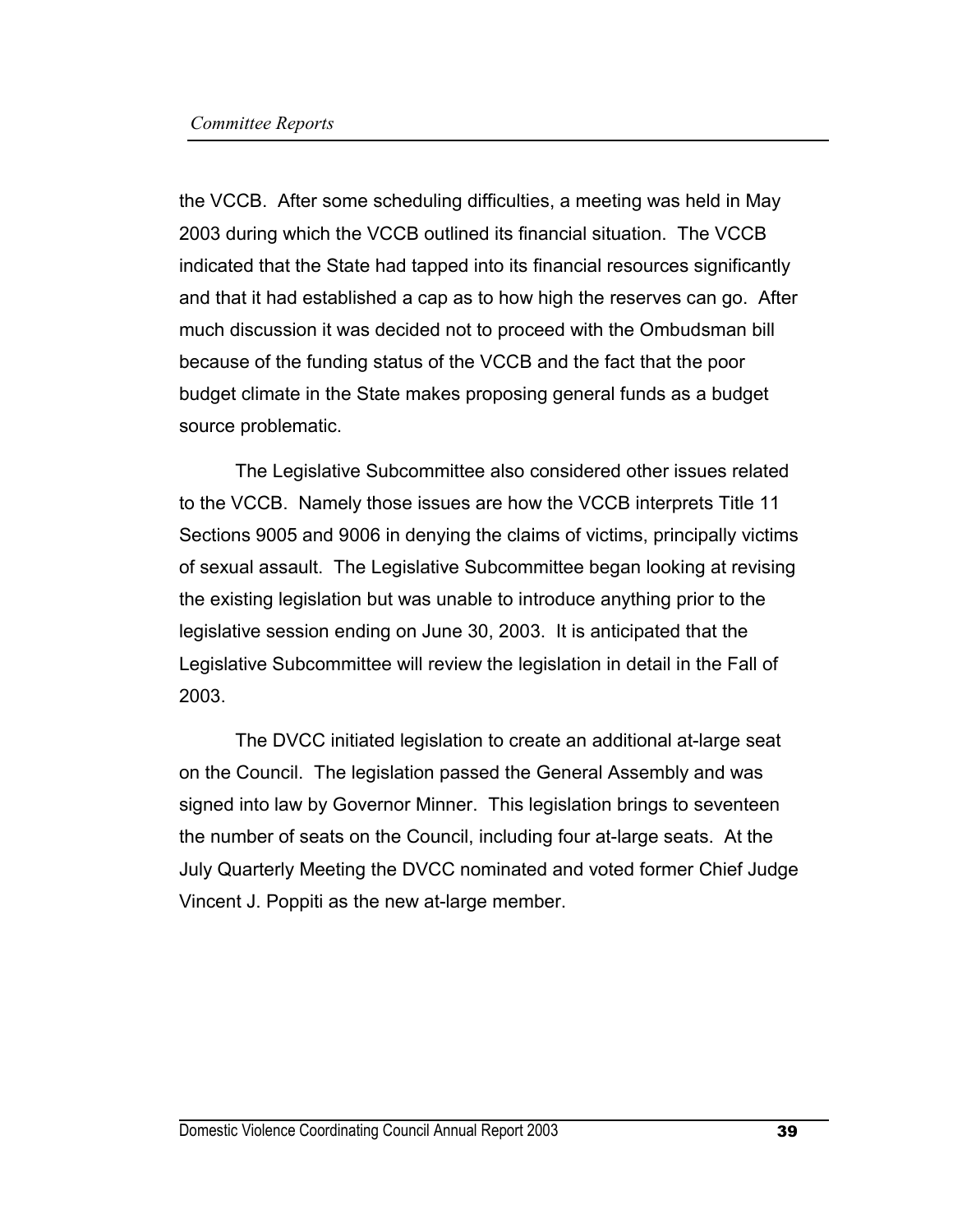#### **Medical Subcommittee**

The Medical Subcommittee was co-chaired by Dr. Matthew Hoffman and Dr. Rhoslyn J. Bishoff. Dr. Bishoff has left the DVCC and his cochairmanship is vacant. Goals and Objectives established in the Fall of 2002 are:

- 1. Reconvene the Subcommittee.
- 2. Determine priorities in the medical community.
- 3. Expand the scope of the medical community; e.g., include nurses, dentists, mental health, public health, and long-term care professionals, etc.

The Medical Subcommittee did not meet regularly in the past year. It did meet in January 2003. It was determined that a strategy for following up on the training of medical personnel that occurred in 2001 needs to be developed. The Subcommittee decided to submit an article on Domestic Violence to the Medical Journal. It was also determined to follow the article with a mailing concerning domestic violence to medical personnel. The content and focus of the mailing is to be determined after the article has been published.

### **Treatment Subcommittee**

The Treatment Subcommittee is co-chaired by Cynthia M. Boehmer and Public Defender Lawrence M. Sullivan. Goals and Objectives established in the Fall of 2002 are:

1. Examine and review intervention issues in the provider community.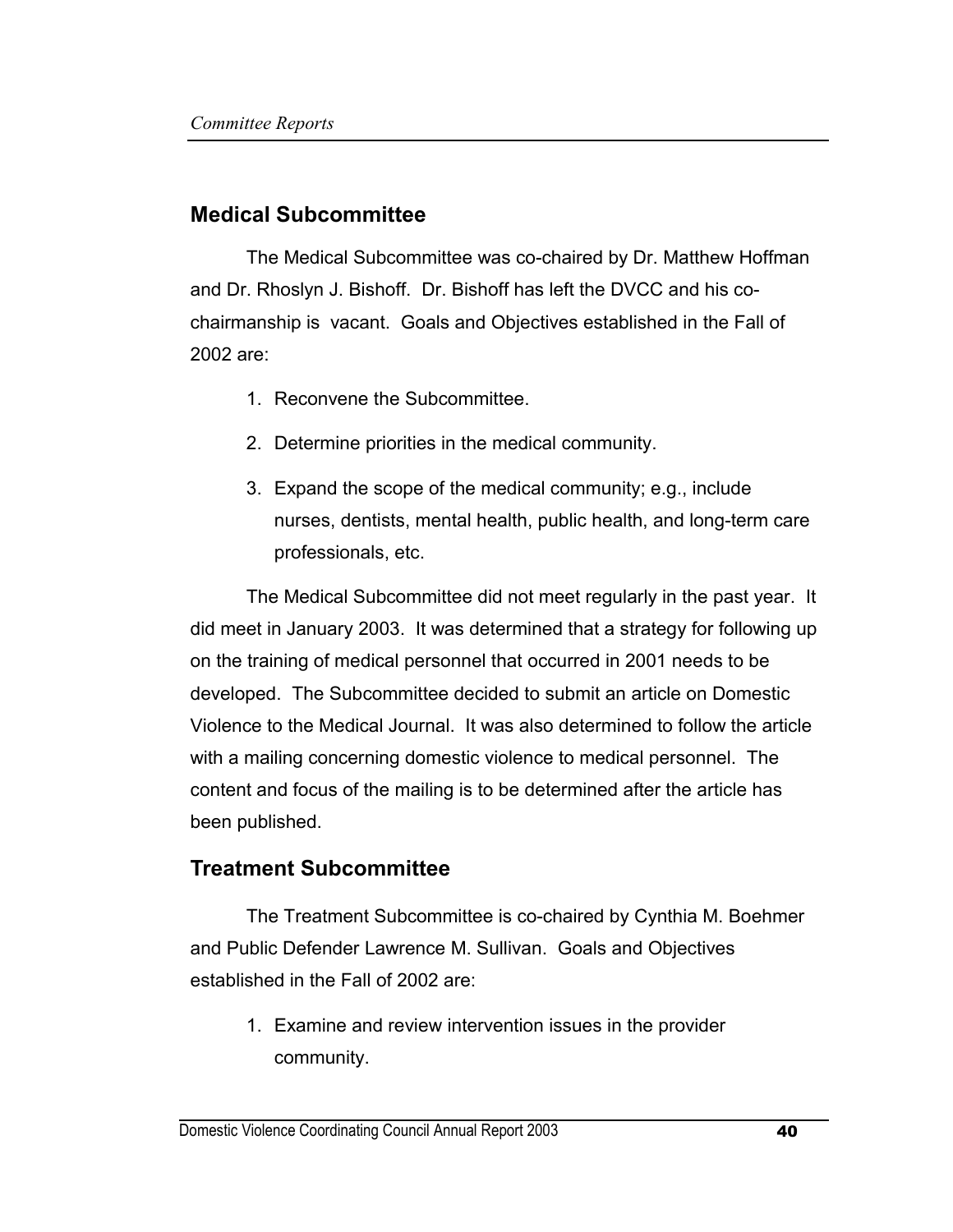- 2. Work on developing a "certified" intervention program for Spanish-speaking perpetrators in New Castle County.
- 3. Determine if there are other protocols that need to be developed or if revisions are needed to the current protocol.

The Treatment Subcommittee met regularly throughout the year. One issue that this group dealt with was the creation of a PFA Special Notice. This form is an information sheet detailing for respondents certified treatment programs that are available in Delaware. This form accompanies the PFA form when it is issued and is given to petitioners and respondents in each of the three Family Court facilities.

An ongoing issue for the Treatment Subcommittee has been the lack of certified treatment services in New Castle County for Spanish-speaking offenders. The only Spanish-speaking treatment services available in New Castle County are through the Latin American Community Center and they are not certified. The certified providers have indicated that they will consider the possibility of developing a program for Spanish-speaking offenders.

 Another ongoing issue is the question of mental health evaluations. Courts routinely issue orders requiring "mental health evaluations." The problem for providers is that there are several types of evaluations and that "mental health" evaluation does not specify what type of evaluation the court is requesting. The Treatment Subcommittee will work on developing a catalog of available services for the judiciary.

 The Children and Domestic Violence Subcommittee asked the Treatment Subcommittee to consider developing a protocol for children who witness domestic violence. The Treatment Subcommittee discussed the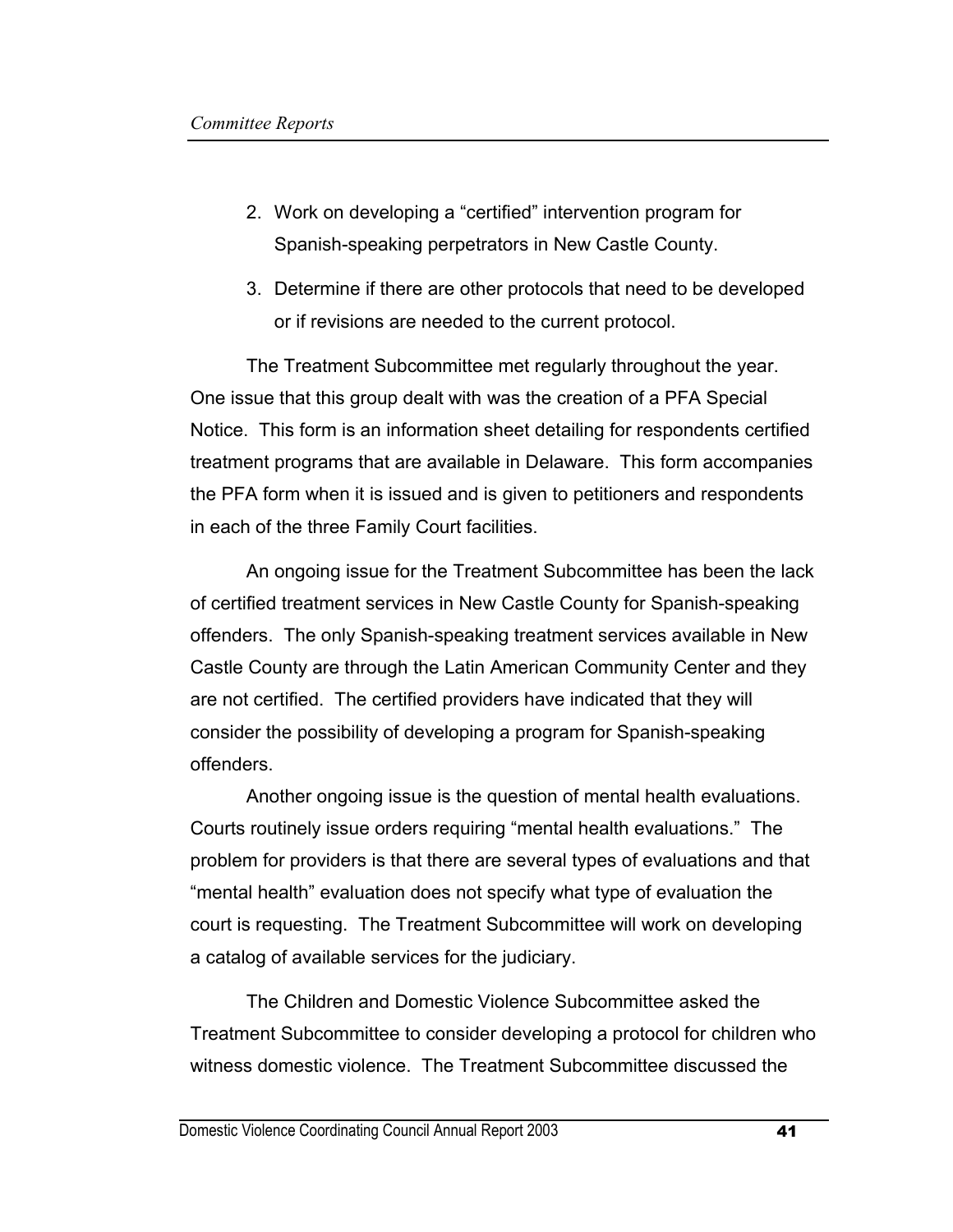issue and determined that a protocol was not necessary. It was felt that children face a number of different issues and focusing on the single issue of domestic violence would be inappropriate.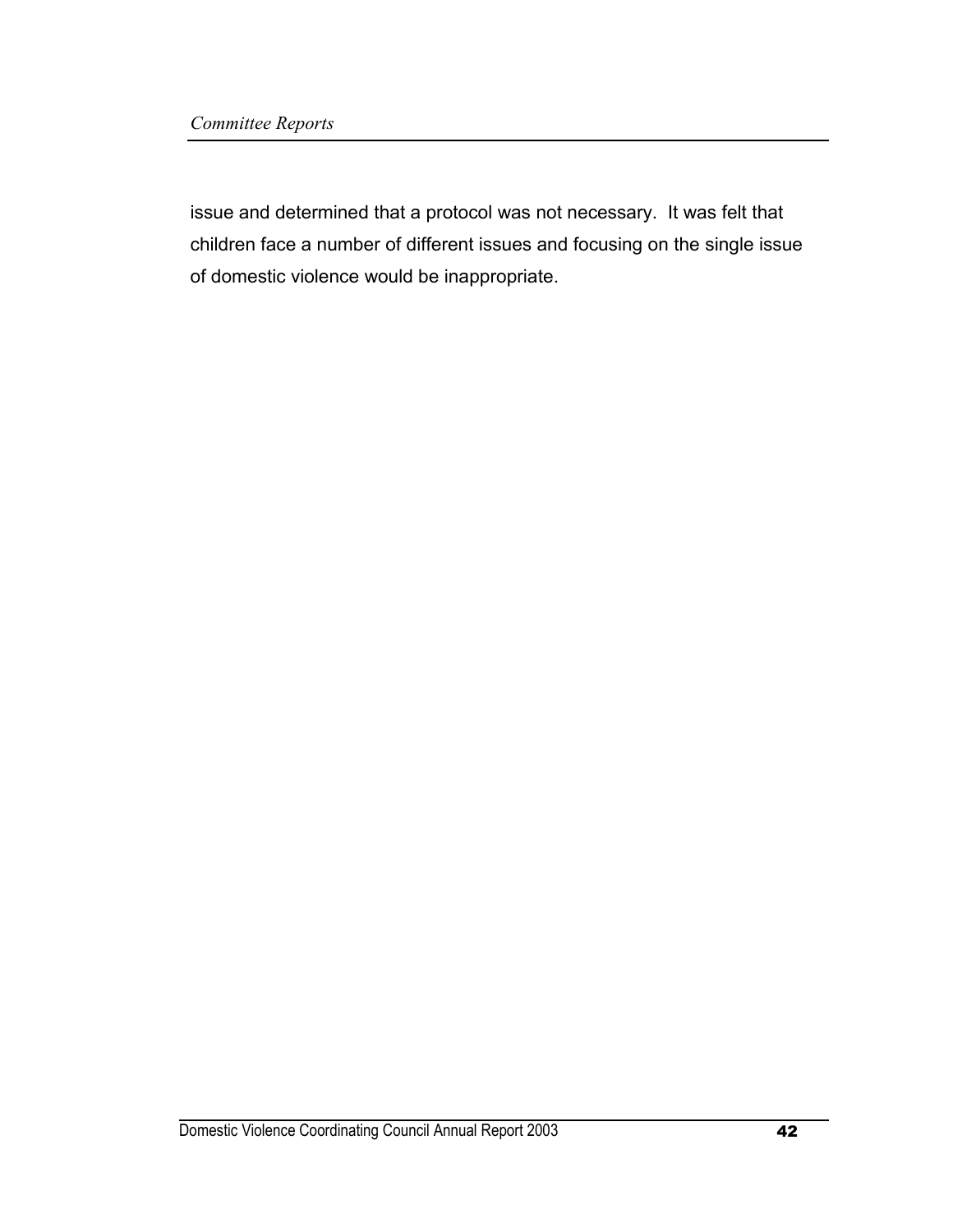## **Batterers' Intervention Certification Panel**

The Goals and Objectives for the Certification Panel are:

- 1. Revise application materials to correspond to new Intervention Standards.
- 2. Finalize re-certification process.
- 3. Implement re-certification process.
- 4. Identify gaps in delivery of treatment services.

 This group met as needed throughout the year. There were several obstacles with treatment providers over the past year. New Path Consultants, a certified provider in Sussex County, went out of business because the owner/therapist, John Haddaway, moved to Virginia. Also, Children and Families First, the first provider to have a bi-lingual program certified, lost their certification due to the tragic death of their therapist.

 Currently there are four certified providers in Delaware. In FY 2003 only one application for certification was received. That application did not meet certification standards and was denied.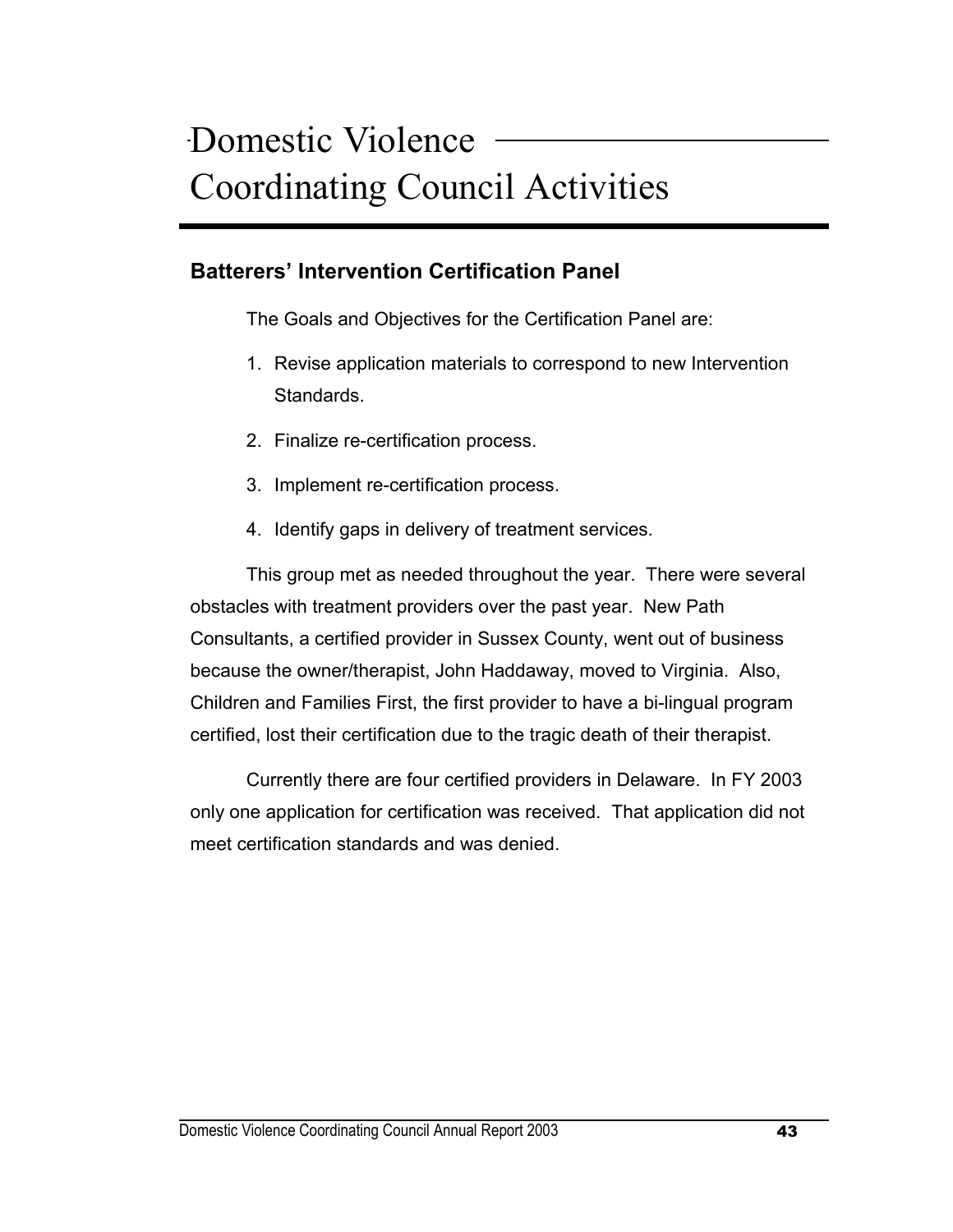# **DVCC Website**

The DVCC website, www.dvcc.state.de.us, has been operational since January 2002. The site is interactive and stresses a coordinated community response to domestic violence. Among the features of the website are a calendar of upcoming events involving the DVCC or other agencies, domestic violence legislation, DVCC reports, upcoming training, listings of offender and victim services, and links to other agencies. When searching the internet through Yahoo and using the words Domestic Violence Coordinating Council, the DVCC is the first of 73,800 listings.

# **Domestic Violence Awareness Month**

 As in the past, the DVCC co-sponsored and was involved in events commemorating Domestic Violence Awareness Month held in October each year. The DVCC and the Delaware Coalition Against Domestic Violence cosponsored a press conference at 10:00 a.m. on October 1 "kicking off" Domestic Violence Awareness Month. The featured speaker was Governor Ruth Ann Minner who signed a proclamation declaring October Domestic Violence Awareness Month. Other speakers included Senator Patricia M. Blevins, Representative Deborah Hudson, and Carol Post, Executive Director of the Delaware Coalition Against Domestic Violence. The speakers emphasized the effect of domestic violence on children and the prevalence of domestic violence in dating relationships.

 Among the activities was A Week Without Violence sponsored by the YWCA. Another activity that the DVCC coordinated was the all day 2002 Regional Domestic Violence Conference sponsored by Delaware Technical and Community College.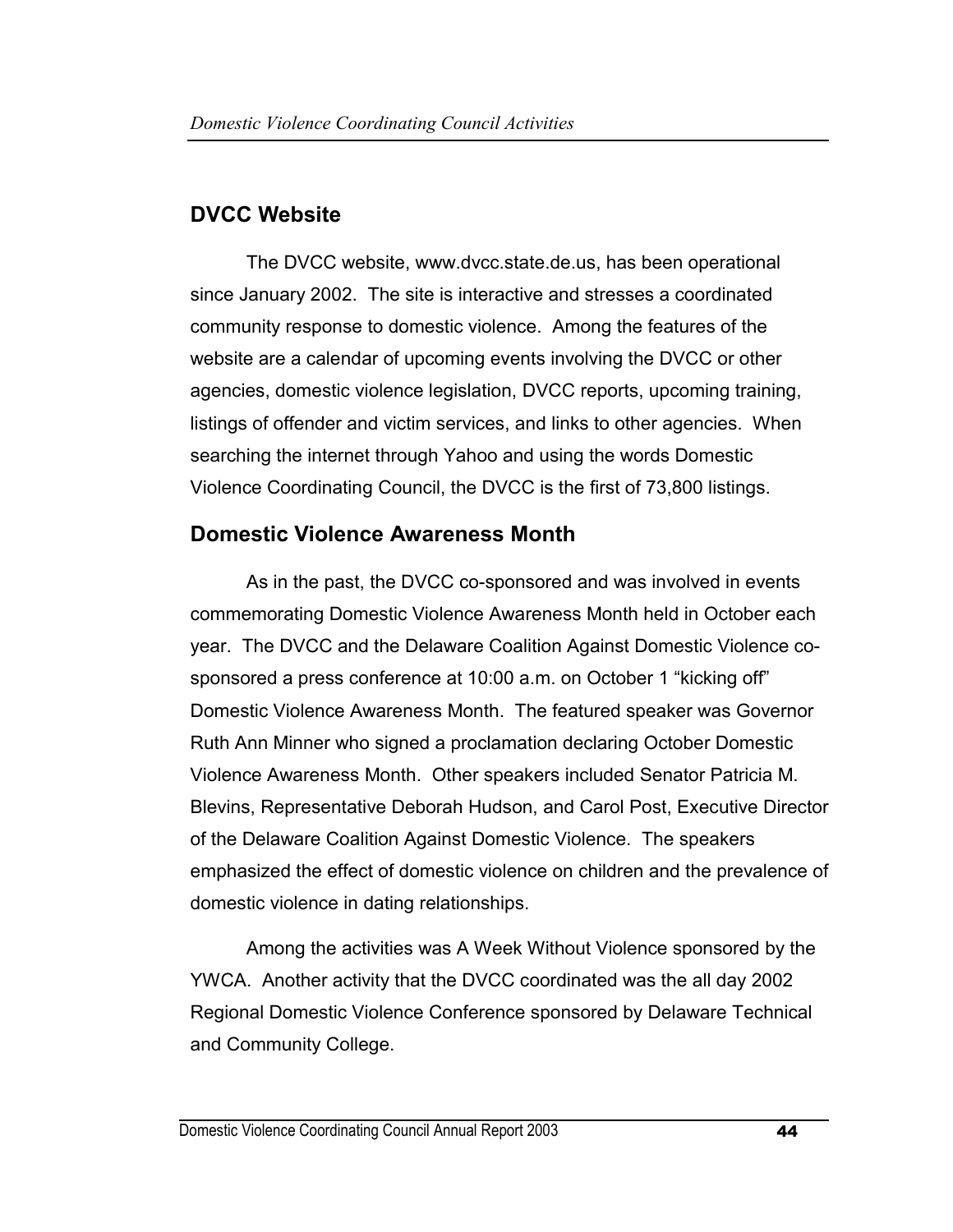## **Fatal Incident Review Team**

On June 30, 2003, the DVCC issued the second Fatal Incident Review Team report. The initial report was issued October 1, 2001. The second report cited aggregate information on 30 deaths (including the 16 covered in the initial report).

 The report included a number of "Findings," including that only 20% (6) of the victims had contact with victim services. This is surprising as 57% of the victims had prior contact with law enforcement. Another "Finding" was that in 37% of the cases the decedents left minor children. This is important because these children will have immediate special needs as a result of the fatal incident lasting well into their future.

 Only 13% (4) of the victims had a Protection From Abuse Order either active or in the past. Of the 30 cases cited, 70% of the victims were the spouse or intimate partner of the perpetrator.

 The report lists the "Recommendations" made in the 2001 Report and the responses agencies made to those recommendations. The report also gives recommendations based on the "Findings" of the 2003 Report. The DVCC staff is responsible for communicating "Recommendations" to agencies and collaborating with the agencies in the implementation of the recommendations.

# **Law Enforcement Training Working Group**

The Law Enforcement Training Working Group was very active through FY2003. They finished planning and subsequently coordinated the Annual Training Conference that was held on November 13-14, 2002. Approximately 400 individuals attended the event and it was very well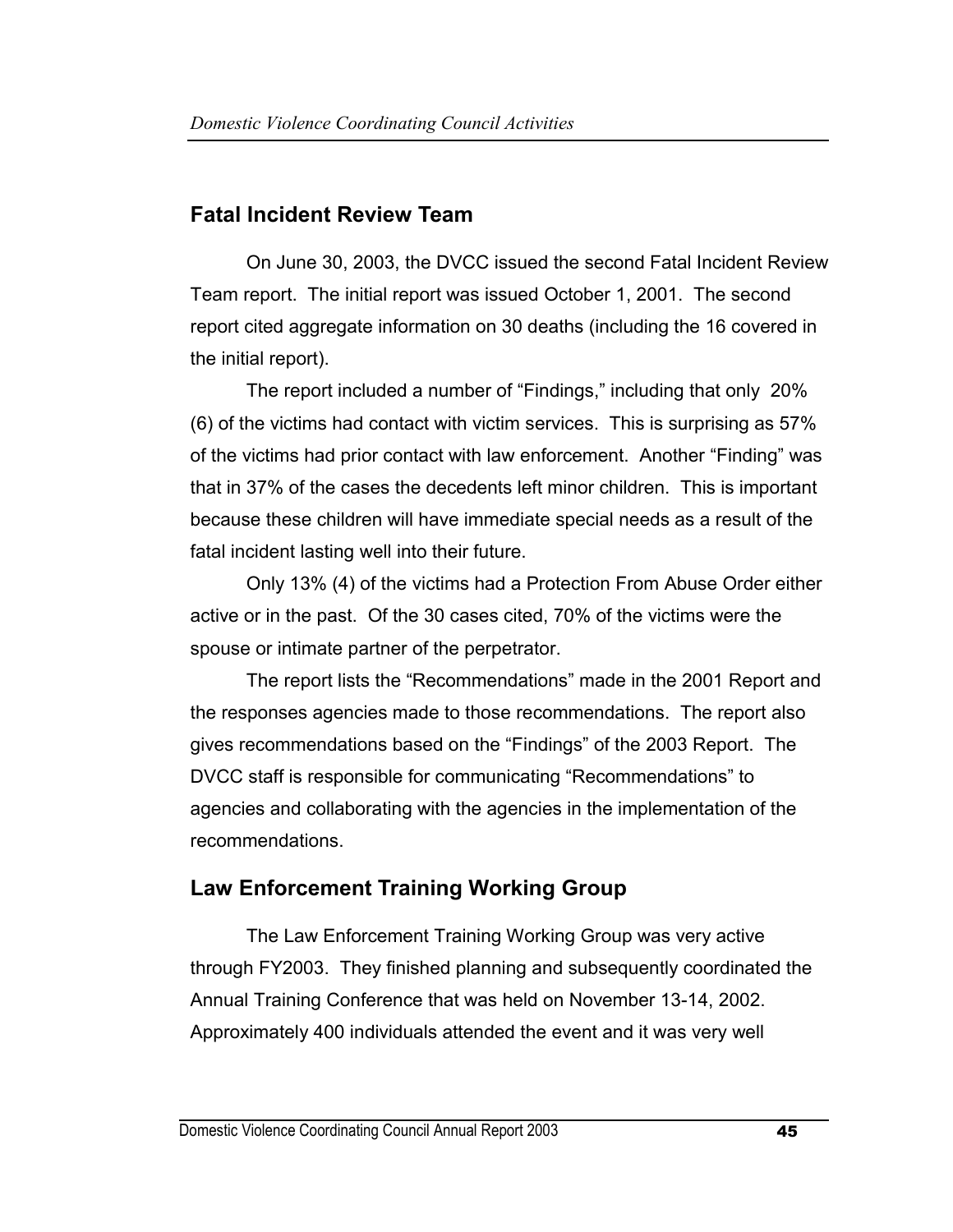received. Although some of the material was very sensitive, the speakers were outstanding and the evaluations were very positive.

The VAWA grant for FY03 is different than in previous years in that instead of a two-day event, the plan is to have a one-day statewide event and regional events in each of the three counties. The dates for the trainings have not been established and the planning is ongoing. It is anticipated that the training will be linked with a Department of Justice VAWA grant to fund evidence-based prosecution.

# **Violence Against Women Act (VAWA) Implementation Committee**

(Judge Vincent J. Poppiti (Chair), Patricia M. Blevins (Vice Chair), Judge Richard S. Gebelein, Jennifer Barber-Ranji, and Diane Glenn)

 Fiscal year 2002 was a very productive year for the VAWA Implementation Committee. The Violence Against Women Office funded two significant research projects completed in the State of Delaware, "An Analysis of the Domestic Violence Risk Assessment," and "Delaware Rural Domestic Violence Needs Assessment." In addition, the VAWA Implementation Committee met on several occasions to discuss funding allocations for FY 2002 S.T.O.P. Formula Grant Programs, discretionary funding opportunities, and planning for FY 2003 funding.

 In January 2002, the VAWA Implementation Committee approved funding to have the Risk Assessment of the Domestic Violence Incident Report analyzed for its usage and effectiveness. Therefore, in April 2002, Drs. Neil Websdale and Byron Johnson conducted approximately 80 interviews with law enforcement officers, court personnel, judicial officers, police-based victim service representatives, shelter staff, and batterer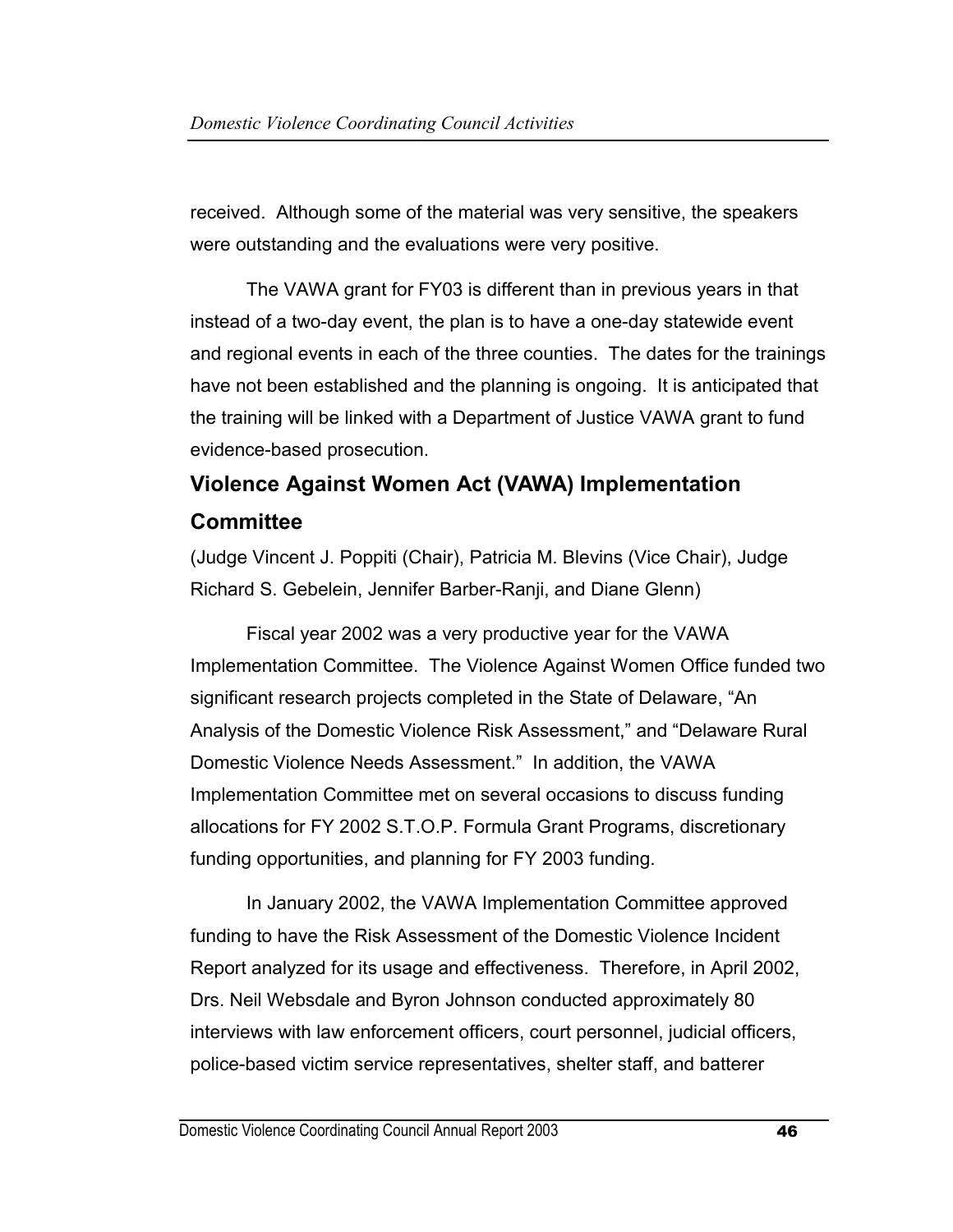treatment providers throughout the State. Their final analysis was submitted to the VAWA Implementation Committee in July 2002. Subsequent to the July 2002 meeting, the report was forwarded to the Domestic Violence Coordinating Council. In October 2002, the Domestic Violence Coordinating Council facilitated a discussion between representatives from several law enforcement agencies and the researchers to review the findings of the "Analysis of the Domestic Violence Risk Assessment."

 Also, a primary function of the VAWA Implementation Committee is to prepare a comprehensive plan to obtain and use federal funds available under the Violence Against Women Act. The plan must be in compliance with federal legislation and related regulations. Input must be solicited from interested individuals, State and Federal agencies, and private organizations, including nonprofit, nongovernmental victim services programs, about needs and gaps in Delaware services for female victims of domestic violence and sexual assault. Therefore, on April 26, 2002, the VAWA Implementation Committee held its annual strategic planning day. Based on the priorities identified and recommendations made by the participants, the VAWA Implementation Committee solicited concept papers to address the following needs: 1) Prosecution: Update the Sex Crimes Unit System (SCUS) to accumulate data to determine outcomes specific to sexual assault and domestic violence cases; and 2) Law Enforcement: Fund equipment needs and a victim advocate within Probation and Parole. On August 29, 2002, the VAWA Implementation Committee finalized its allocation decisions for the utilization of FY 02 S.T.O.P. Formula Block Grant Programs (see attached chart).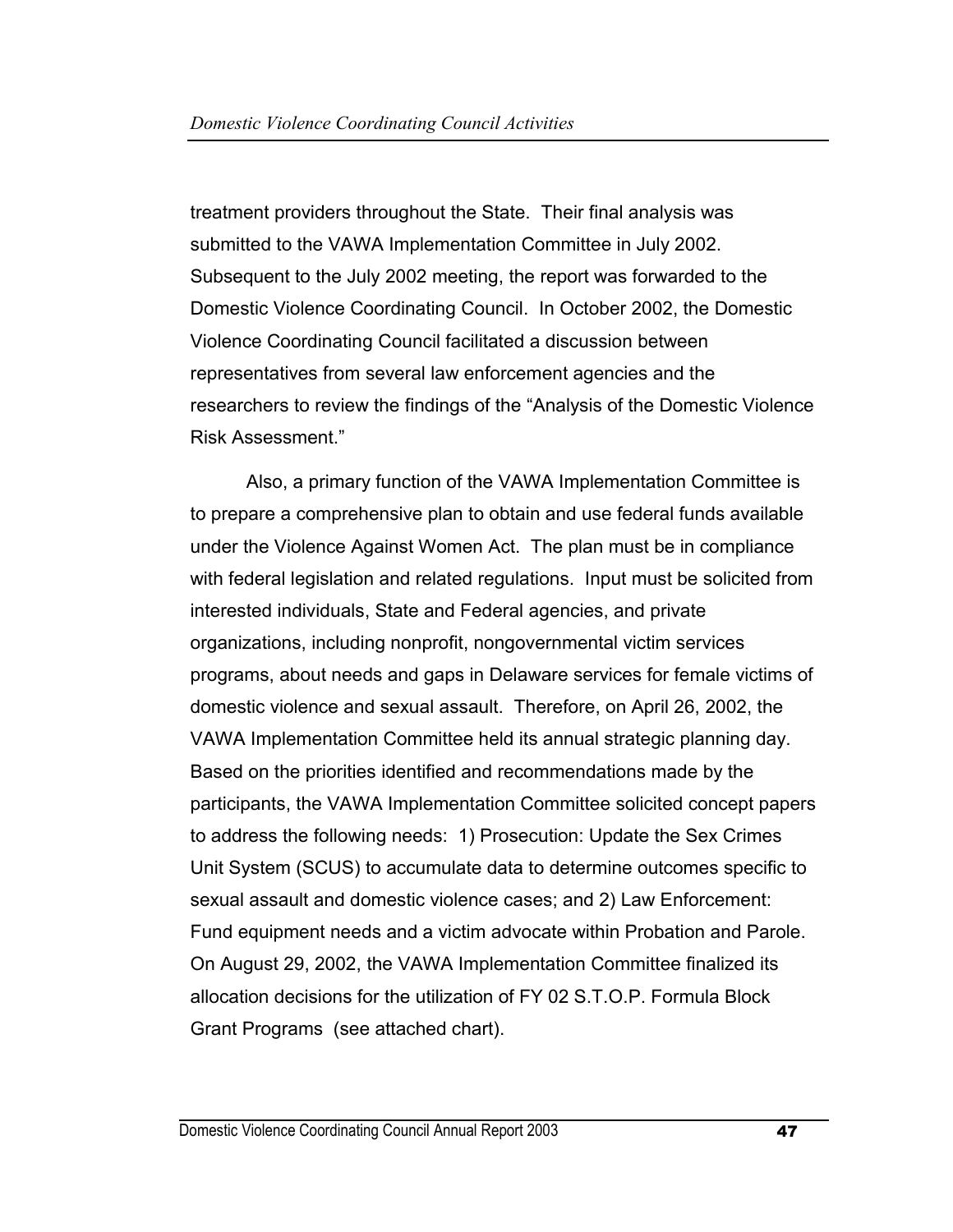Another major project completed by the VAWA Implementation Committee was "Delaware Rural Domestic Violence Needs Assessment." During the months of October through December 2002, researchers Drs. Neil Websdale and Byron Johnson completed a comprehensive needs assessment in Kent and Sussex Counties, via field interviews as well as telephone interviews with knowledgeable professionals who provide services to domestic violence victims. The goal was to identify the gaps in services and needs in order to enhance the delivery of services to victims of domestic violence. The VAWA Implementation Committee accepted the Rural Needs Assessment on August 6, 2003. A working group has been established to review the findings and recommendations made by the researchers. An implementation plan is to be completed by November 2003.

In addition, the VAWA Implementation Committee put together a working group to formulate a discretionary grant application to be submitted to the Violence Against Women Office, under the Grants to Encourage Arrest Policies and Enforcement of Protection Orders Program. Consequently, on January 24, 2003, the VAWA Implementation Committee submitted an application in the amount of \$255,148 to create an integrated system that would network Criminal Justice agencies and nonprofit agencies to ensure compliance with conditions of Protection from Abuse Orders, special conditions of probation and/or bail conditions. The success of this grant application is not yet known.

Finally, on May 1, 2003, the VAWA Implementation Committee began the planning process to allocate FY 2003 funding from the Violence Against Women Office, S.T.O.P. Formula Grant Program. In total, there were 59 attendees. The participants included Domestic Violence Coordinating Council members, law enforcement personnel, court personnel, and victim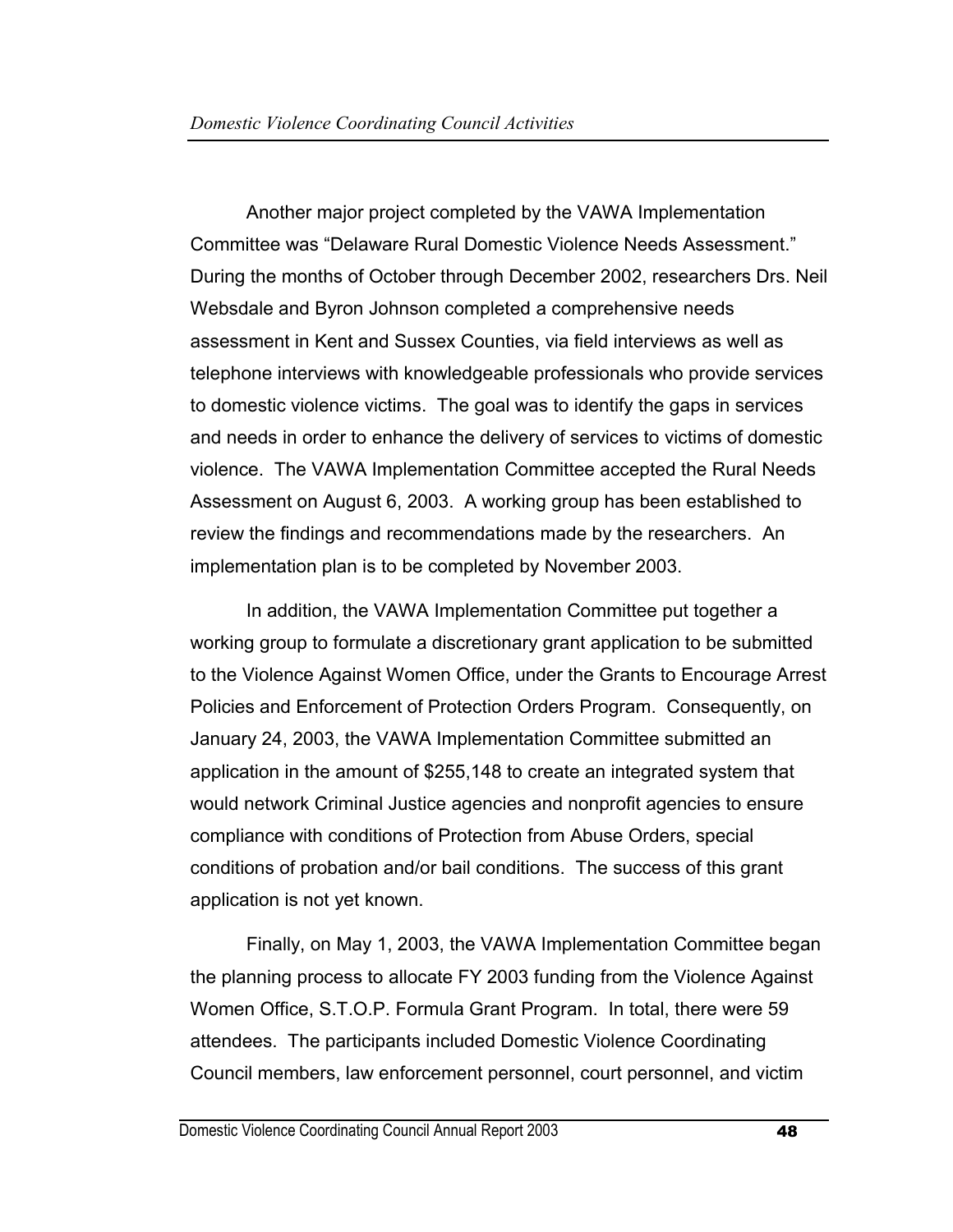advocates. On May 29, 2003, the VAWA Implementation Committee met to discuss the funding cycle for FY 2003. As a result of this meeting, the Committee solicited concept papers for new programs. The total amount of funds available for new programs is \$114,006 (\$27,705.50 in victim services and \$86,300.50 in law enforcement). Based on the Strategic Planning Session, the priorities to be addressed in the concept papers were as follows (**Note: FY 2003 funding allocations will be made in July and August 2003):** 

- ¾ **Training:** Domestic Violence and/or Sexual Assault training for officers in small police municipalities. Training for victimless prosecution. Training for pro-bono attorneys and mental health professionals.
- ¾ Legal Services
- ¾ Probation and Parole Pager System
- ¾ **Prosecution:** Additional domestic violence prosecutors and social workers at the misdemeanor level and Justice of the Peace Courts.
- $\triangleright$  Transitional housing.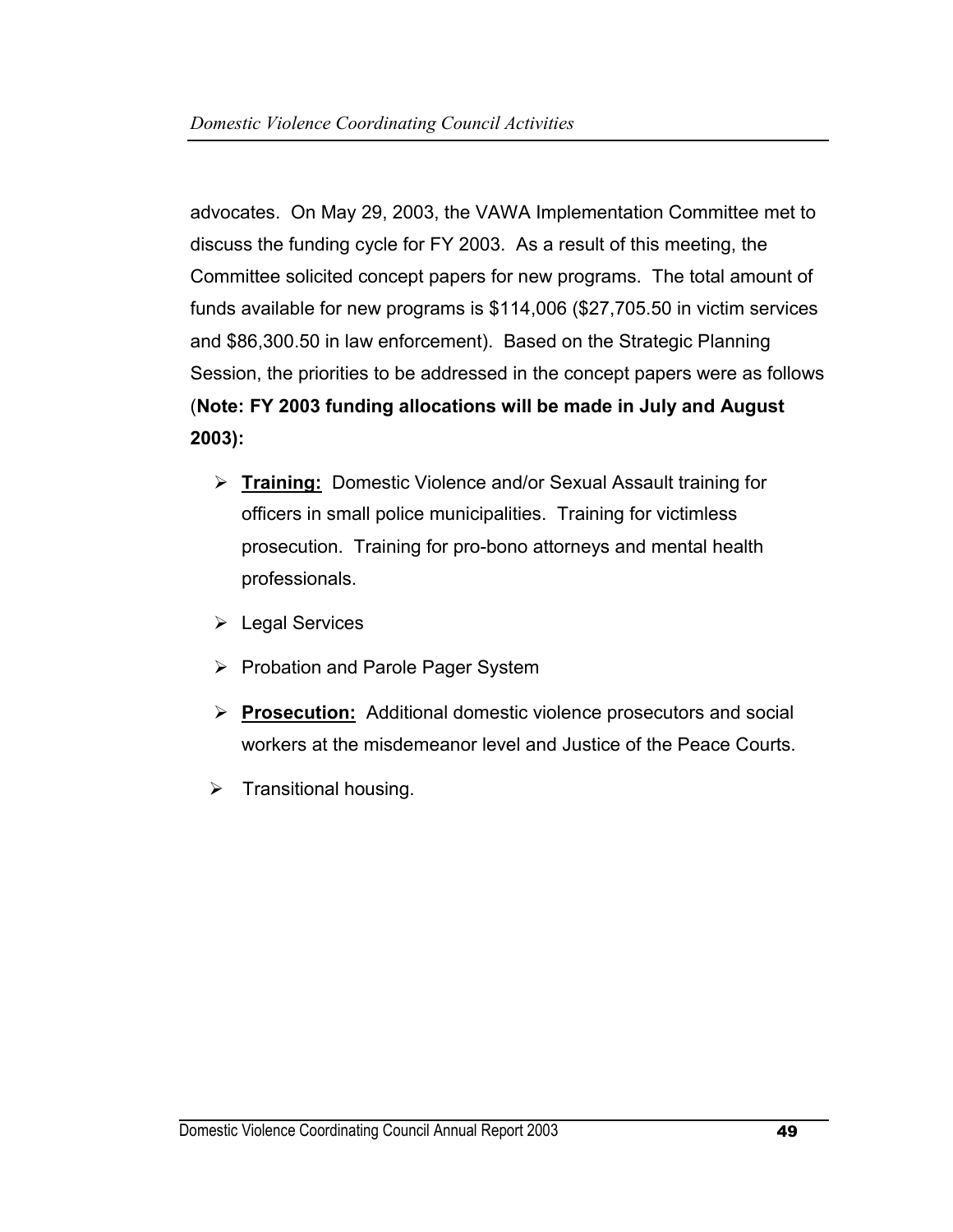#### **GRANT PROGRAM S.T.O.P FORMULA BLOCK GRANT**

#### **Fiscal Year: 2002**

#### **AMOUNT: \$874,000**

| FY 02 CONTINUATION PROGRAMS                  |                                                          |                                                                                                                                                                                                                                                                                                                          |                                    |
|----------------------------------------------|----------------------------------------------------------|--------------------------------------------------------------------------------------------------------------------------------------------------------------------------------------------------------------------------------------------------------------------------------------------------------------------------|------------------------------------|
| <b>Applicant</b><br><b>Agency</b>            | <b>Concept Title</b>                                     | <b>Description</b>                                                                                                                                                                                                                                                                                                       | <b>Committee</b><br>Recommendation |
| CJC/DVCC                                     | <b>VAWA</b><br>Administration                            | <b>Grant Administration</b>                                                                                                                                                                                                                                                                                              | 43,700                             |
| <b>Family Court</b>                          | D.V. Investigative<br>Pre-sentence                       | To provide pre-sentence reports to judicial officers<br>in NCC Family Court, CCP, & Superior Court                                                                                                                                                                                                                       | 45,000                             |
| CJC/DVCC                                     | L.E. Training                                            | To continue to provide Law Enforcement training on<br>new legislative issues, evidence collection,<br>assessing lethality, and intervention measures.<br>Training will include the following: 1- day conference<br>to 350-400 law enforcement professionals; and 6<br>mini law enforcement trainings on specific topics. | 35,437                             |
| Dover Police<br>Dept.                        | <b>Victim Service</b><br>Representative                  | To employ a P/T D.V. Advocate within the Dover<br>Police Dept.                                                                                                                                                                                                                                                           | 22,975                             |
| Wilmington<br>Police Dept.                   | <b>Elderly Victims</b><br>Contract                       | To contract with the Delaware Center for Justice to<br>provide direct services, including intensive case<br>management to elderly victims of domestic violence.                                                                                                                                                          | 20,000                             |
| D.O.J.                                       | Kent & Sussex<br>Counties -<br>Prosecuting<br>Attorney's | To strengthen the prosecutorial response to<br>domestic violence in Kent & Sussex Counties.                                                                                                                                                                                                                              | 207,575                            |
| <b>LACC</b>                                  | Families in<br>Control                                   | Continue to provide bilingual and bi-culture victims'<br>education and counseling services to Latina women<br>victims of domestic violence.                                                                                                                                                                              | 57,753                             |
| YWCA of<br><b>NCC</b>                        | <b>Helping Hearts</b>                                    | Continue to provide community outreach and<br>comprehensive case management services to<br>domestic violence victims.                                                                                                                                                                                                    | 42,000                             |
| <b>CLASI</b>                                 | D.V. Legal<br>Services Kent &<br><b>Sussex Counties</b>  | To provide legal representation for low-income<br>victims of domestic violence to obtain Protection<br>from Abuse Orders and ancillary matters (custody<br>and visitation).                                                                                                                                              | 75,000                             |
| CONTACT,<br>DE                               | SSAAV Program                                            | To provide intervention services to adolescent and<br>young women who have been sexually assaulted in<br>rural Delaware.                                                                                                                                                                                                 | 51,160                             |
| Domestic<br>Violence<br>Advocacy<br>Center   | <b>DVAC</b>                                              | To provide court based advocacy services to victims<br>of domestic violence who reside in Kent & Sussex<br>Counties.                                                                                                                                                                                                     | 65,377                             |
| Christiana<br>Care Health<br><b>Services</b> | S.A.N.E. Nurse<br>Coordinator                            | Continue to provide part-time nursing coordinator<br>position.                                                                                                                                                                                                                                                           | 30,000                             |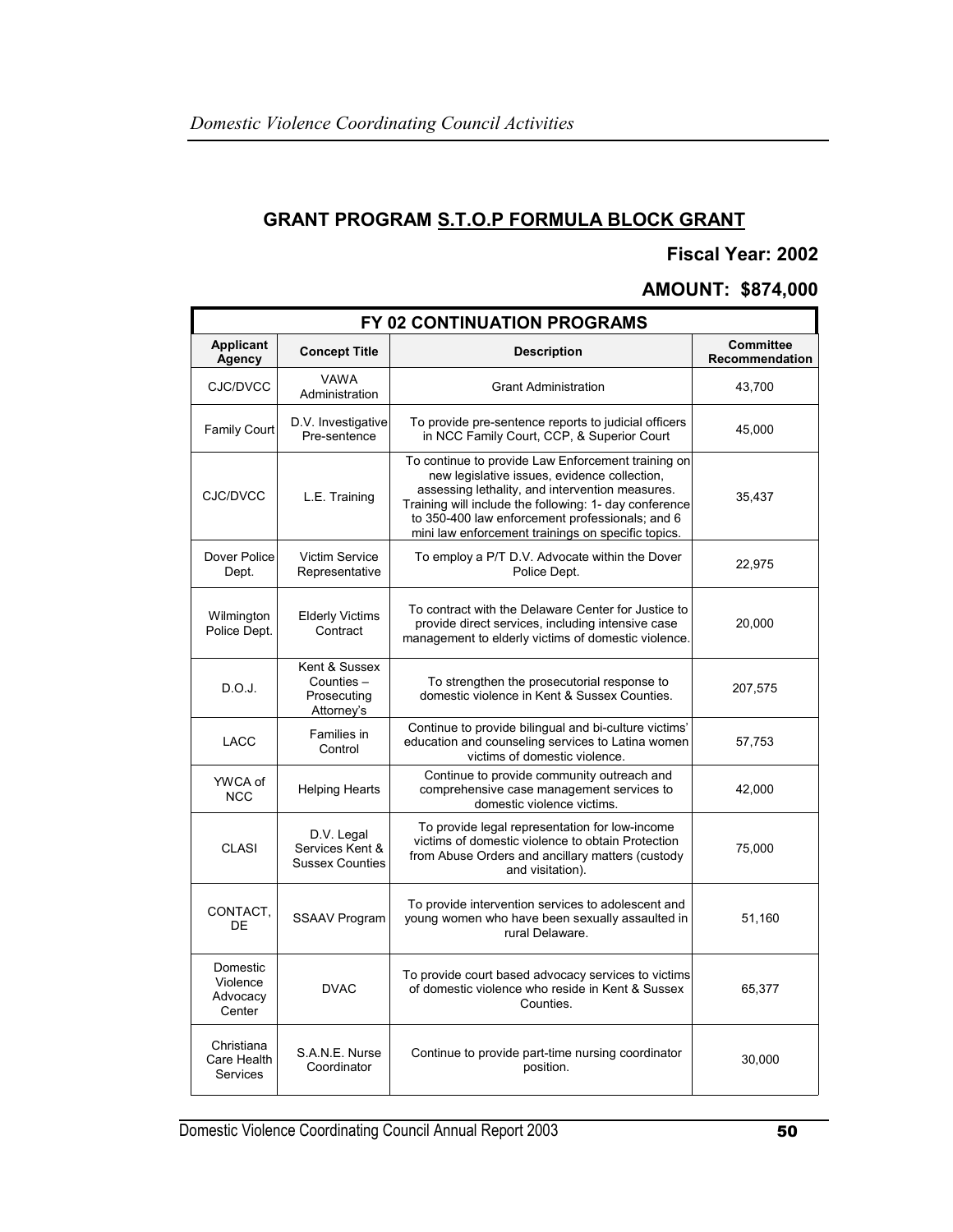## **GRANT PROGRAM S.T.O.P FORMULA BLOCK GRANT**

#### **Fiscal Year: 2002**

#### **AMOUNT: \$874,000**

| FY 02 NEW PROGRAMS         |                                                               |                                                                                                                                                                                                                                  |                                    |
|----------------------------|---------------------------------------------------------------|----------------------------------------------------------------------------------------------------------------------------------------------------------------------------------------------------------------------------------|------------------------------------|
| Applicant<br>Agency        | <b>Concept Title</b>                                          | <b>Description</b>                                                                                                                                                                                                               | <b>Committee</b><br>Recommendation |
| Diocesan<br>Council        | Abriendo Puertas<br><b>Client Support</b><br>Services         | To provide support services to victims of<br>domestic violence residing at Abriendo Puertas<br>(including transportation, support group and<br>child care, and data management.                                                  | 29,130                             |
| Wilmington<br>Police Dept. | Equipment                                                     | To purchase a printer to enhance<br>communication pertaining to gun<br>relinguishment between the Wilmington Police<br>Department, DELJIS, and Family Court.                                                                     | 1,913                              |
| <b>DSPD</b>                | Polaroid Camera<br>Initiative                                 | To purchase Polaroid law enforcement spectra<br>kits and sufficient film for every responding<br>patrol officer in Kent County. To establish<br>training for the use of the Polaroid Cameras.                                    | 26,000                             |
| Probation &<br>Parole      | D.V. Victim Service                                           | To contract with an agency to provide outreach<br>services to victims of domestic violence and<br>sexual assault – where the perpetrator is active<br>on probation and parole.                                                   | 42,150                             |
| <b>DSPD</b>                | Colposcope                                                    | Collaborative effort to enhance and expand the<br>existing Sexual Assault Response Team efforts<br>by S.A.N.E.'s by purchasing state of the art<br>colposcopic equipment for Christiana Care and<br>Nanticoke Memorial Hospital. | 59,100                             |
| CONTACT. DE                | Rape Crisis<br>Intervention & S.A.<br><b>Support Services</b> | To provide crisis intervention and group based<br>treatment services to victims of sexual assault.                                                                                                                               | 19,730                             |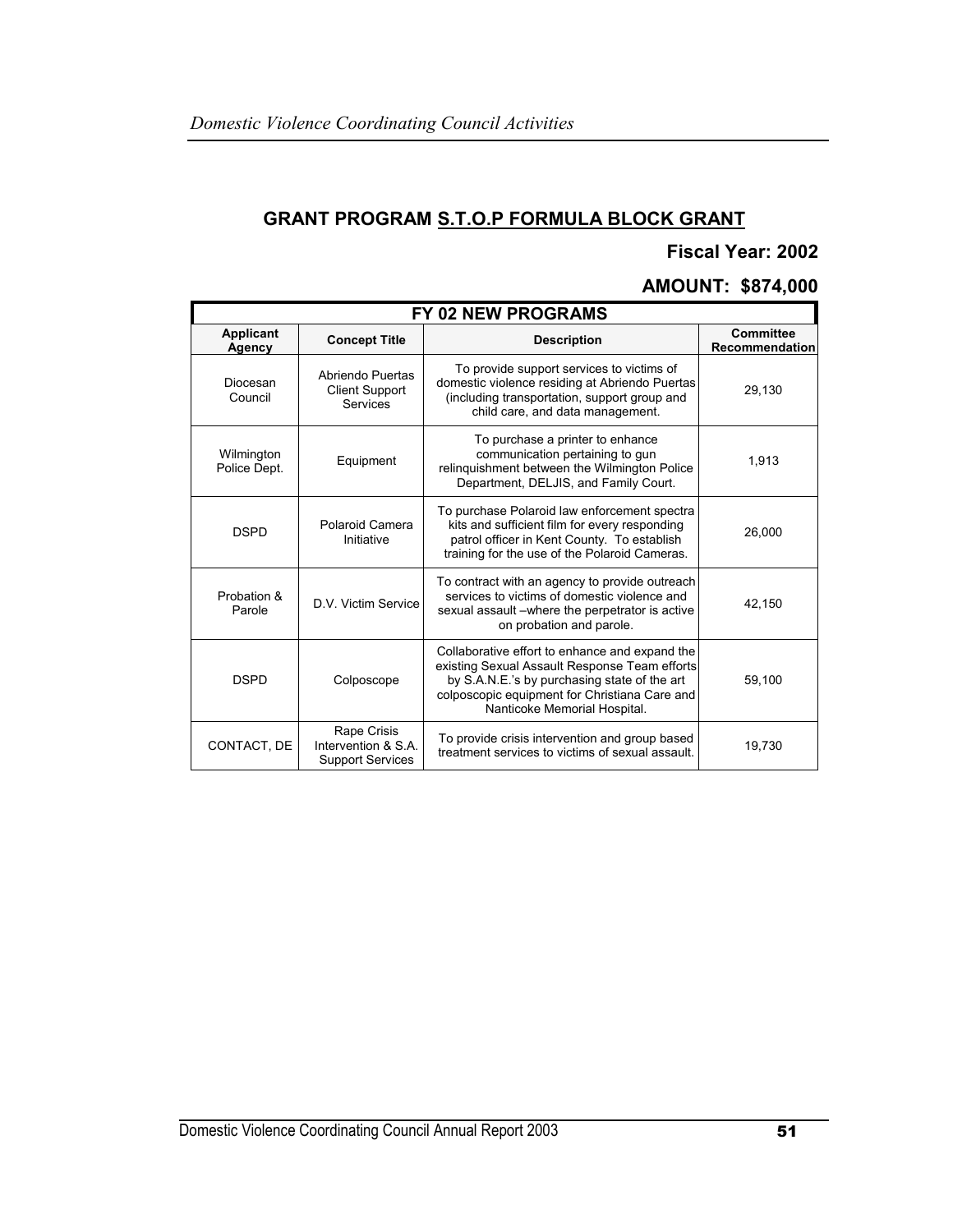# Conferences Attended

| 10/27/02-10/31/02     | 12th Annual Nat'l Conference on DV, Hyatt Regency, Chicago, IL<br>(Bridget Poulle)                                                                                                                |
|-----------------------|---------------------------------------------------------------------------------------------------------------------------------------------------------------------------------------------------|
| 10/29/02-10/30/02     | Crime Victim Services Conference, "Learning from Programs that Make<br>a Difference", University of Delaware, Clayton Hall, Newark, DE (Eileen<br>Ondra)                                          |
| 11/05/02              | DV and Court Advocacy Conference & Training, Aldersgate UMC,<br>Fairfax                                                                                                                           |
| 11/14/02-11/15/02     | Annual Law Enforcement Conference: Stalking/Risk Assessment/<br><b>Strangulation/Elder Abuse</b><br>Sheraton Conference Center, Dover, DE (DVCC Staff)                                            |
| 1/27/2003-1/29/03     | Leadership Training: Religious Resources & Roadblocks to Ending<br>Violence Against Women, Center for Prevention of Sexual & DV<br>Conference, El Caribe Resort, Daytona Beach, FL (Eileen Ondra) |
| 2/17/03-2/21/03       | NOVA's National Basic Crisis Response Team Training, Wyndham,<br>Washington, D.C. (Maureen Querey)                                                                                                |
| 3/6/03-3/7/03         | Center for Court Innovation, DV Courts, New York (Maureen Querey)                                                                                                                                 |
| 3/19/03               | DELJIS Training, DE (Maureen Querey)                                                                                                                                                              |
| 3/21/2003             | State Training Advisory Network of Delaware Conference, "Pooling Our<br>Resources", Polytech Conference Center, Woodside, DE (Eileen<br>Ondra)                                                    |
| 5/01/03               | VAWA Strategic Planning Day, Dover Police Department, Dover, DE<br>(DVCC Staff)                                                                                                                   |
| 5/5/2003 and 5/6/2003 | DCADV Annual Advocates Retreat: DV Advocacy/Recognizing<br>Differences While Working Together, Atlantic Sands Hotel &<br>Conference Center, Rehoboth Beach, DE (Eileen Ondra)                     |
| 6/20/2003             | Family Violence Conference, "Faith Communities are Safe<br>Communities", Polytech Conference Center, Woodside, DE<br>(Eileen Ondra)                                                               |
| 7/28/03-7/30/03       | NOVA Crisis Response Training (Advanced), DPH Training Center,<br>Dover, DE (Maureen Querey)                                                                                                      |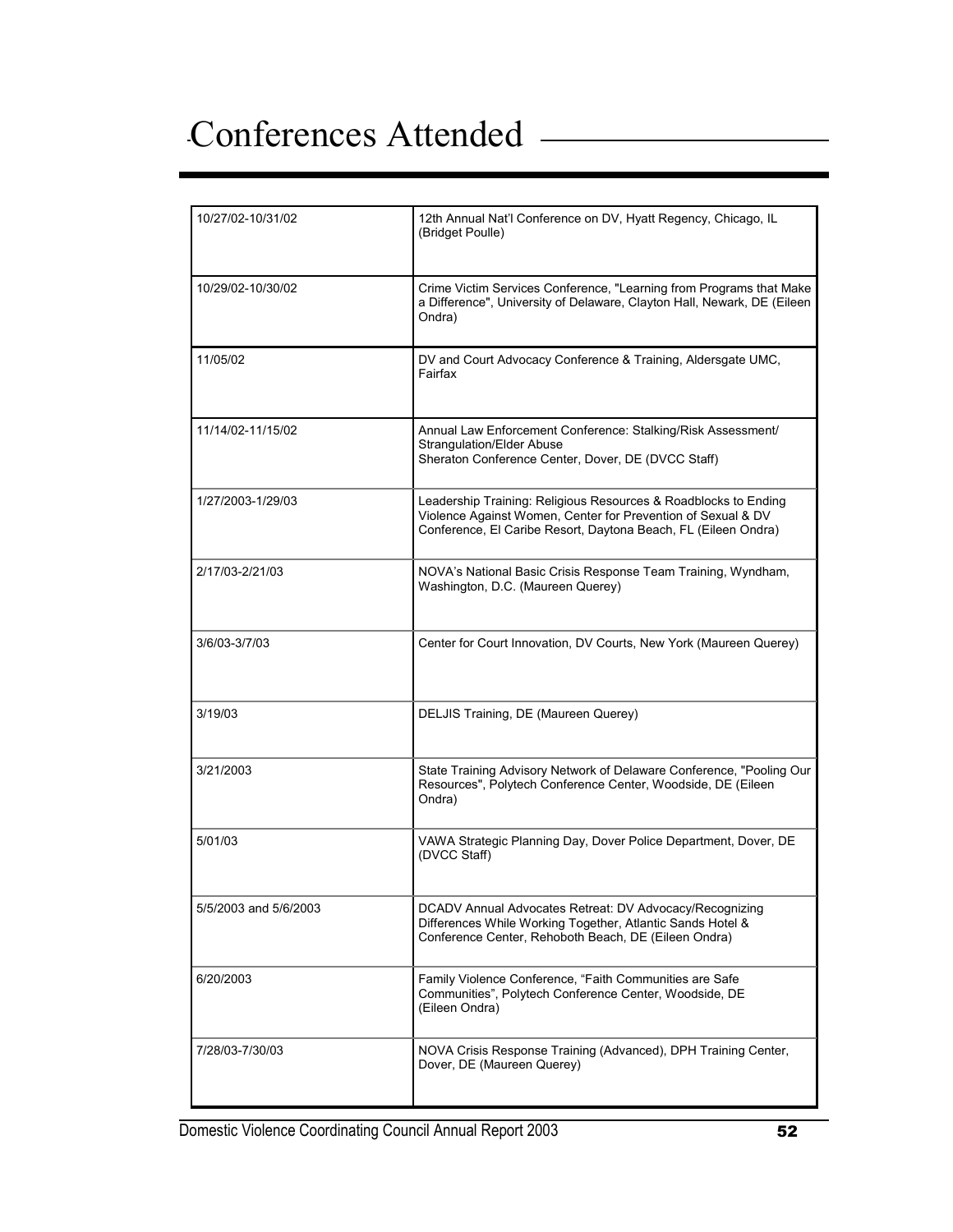# Training/Presentations

| Date                   | <b>Type</b>                                                                                                                                        | <b>Training/Workshops/Fairs</b>                                                                                                                                        | <b>Number Attended</b> |
|------------------------|----------------------------------------------------------------------------------------------------------------------------------------------------|------------------------------------------------------------------------------------------------------------------------------------------------------------------------|------------------------|
| 10/11/2002             | Collaboration: Child, Inc.                                                                                                                         | Professional Development Day/Dept. of<br>Education at Delaware State University<br>Dover, DE                                                                           | 4                      |
| 10/18/2002             | Collaboration: Del-Tech<br>Criminal Justice Department/<br>Lambda Omega Fraternity                                                                 | Delaware Technical Fraternity Training<br>Embassy Suites, Newark, DE                                                                                                   | 120                    |
| 10/25/2002             | Speaker: Eileen Ondra                                                                                                                              | <b>Adult Education Civics Curriculum</b><br>Planning Group, Delaware State Board of<br>Education, Civics Planning Group<br>Dover, DE                                   | 10                     |
| 11/13/02 -<br>11/14/02 | <b>DVCC Law Enforcement</b><br><b>Training Working Group</b>                                                                                       | 2002 Law Enforcement Conference<br><b>Sheraton Conference Center</b><br>Dover, DE                                                                                      | 375                    |
| 11/18/2002             | Speaker/Designer/PowerPoint<br>Development:<br>Eileen Ondra                                                                                        | DV 101 Training<br><b>Endoscopy Center of Delaware</b><br>Rt. 4, Wilmington, DE                                                                                        | 35                     |
| 11/21/2002             | Trainer/Designer                                                                                                                                   | Judicial Training, One magistrate<br>4-hour training                                                                                                                   | 1                      |
| 12/4/2002              | Speaker/Designer                                                                                                                                   | CASA Training,<br>St. Joseph's on the Brandywine<br>Wilmington, DE                                                                                                     | 20                     |
| 3/3/2003               | Collaboration: Delaware<br>Family Court Mediation<br>Department/DVCC                                                                               | <b>Mediation Training</b><br>Dover Police Department<br>Dover, DE                                                                                                      | 27                     |
| 3/11/2003              | Speaker: Elaine Aviola<br>New Castle County Police<br>Department,<br>Coordinator: Eileen Ondra                                                     | <b>CASA Training</b><br>St. Joseph's on the Brandywine<br>Wilmington, DE                                                                                               | 20                     |
| 3/11/2003              | Speaker/Translator: Maria<br>Martinez, Child, Inc.;<br>Translator: Maria Picazo;<br>Design/PowerPoint<br>Development, Eileen Ondra,<br><b>DVCC</b> | Foster Grandparents Training, State of<br>Delaware, Spanish Curriculum, "Children<br>& Domestic Violence", Wyndham Hotel<br>Wilmington, DE                             | 75                     |
| 3/12/2003              | Development: Eileen Ondra                                                                                                                          | Foster Grandparents Training, State of<br>Speaker/Designer/PowerPoint Delaware, English Curriculum, "Children &<br>Domestic Violence", Wyndham Hotel<br>Wilmington, DE | 80                     |
| 3/29/2003              | Speaker/Design/PowerPoint<br>Development:; Eileen Ondra                                                                                            | D.A.C.E. Conference, State Board of<br>Education, Dewey Beach, DE, "Integration<br>of Domestic Violence Information Into<br><b>Adult Education Programs"</b>           | 15                     |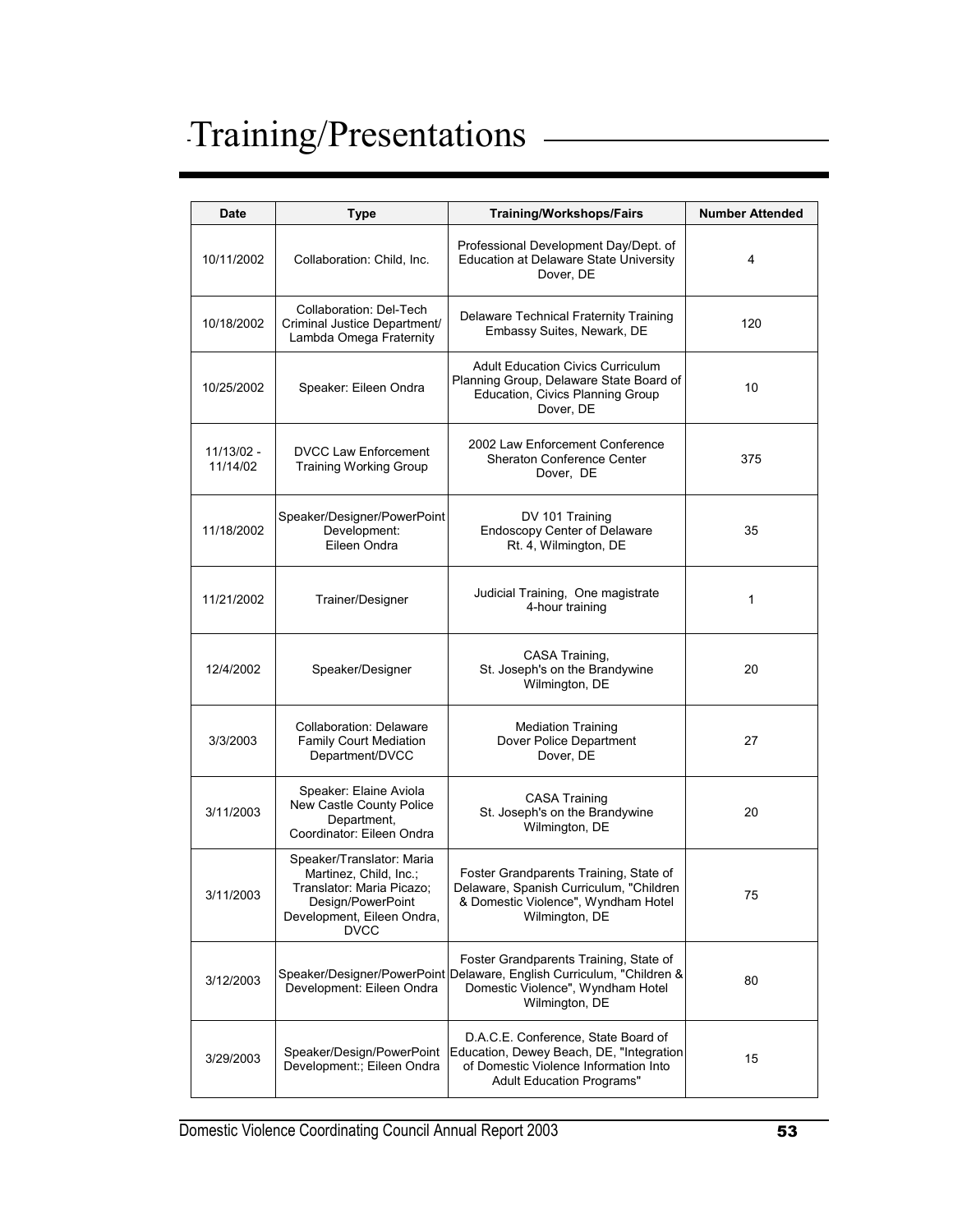| <b>Date</b> | <b>Type</b>                                                                                                                                                                                                                                                                                                       | <b>Training/Workshops/Fairs</b>                                                                                                                                                      | <b>Number Attended</b> |
|-------------|-------------------------------------------------------------------------------------------------------------------------------------------------------------------------------------------------------------------------------------------------------------------------------------------------------------------|--------------------------------------------------------------------------------------------------------------------------------------------------------------------------------------|------------------------|
| 4/1/2003    | Collaboration: CONTACT,<br>Delaware; Involvement:<br>Audiovisual/Planning                                                                                                                                                                                                                                         | Sexual Assault Response Team<br>Conference<br>Dover Downs, Dover, DE                                                                                                                 | 175                    |
| 4/9/2003    | <b>Booth</b>                                                                                                                                                                                                                                                                                                      | Del-Castle High School Wellness Fair<br>Del-Castle High School                                                                                                                       | 85                     |
| 4/15/2003   | <b>Booth</b>                                                                                                                                                                                                                                                                                                      | The Abuse Intervention Consortium's First<br>Annual Conference: "Putting the Pieces<br>Together: Working Together for<br>Delaware's Children and Families"<br>Dover Downs, Dover, DE | 45                     |
| 5/12/2003   | Speaker: Ronald T. Keen,<br>Executive Director; AV: Eileen<br>Ondra                                                                                                                                                                                                                                               | Family Law Fundamentals Seminar<br>Delaware State Bar Association<br>Wilmington, DE                                                                                                  | 45                     |
| 6/3/2003    | Collaboration: University of<br>Delaware Police, DVCC<br>(Eileen Ondra, Lt. Joseph<br>Evans - Coordination)<br>Speakers: Gerry Donovan,<br>New Castle County Police<br>Department; Deborah<br>Holbrook, Nanticoke Memorial<br>Hospital; Dawn Schatz, Child,<br>Inc.; Shelly O'Connell,<br><b>CONTACT Delaware</b> | Domestic Violence Training: Medical<br>Collection of Evidence/Drug-Facilitated<br>Rape/Dynamics of Dating Violence                                                                   | 35                     |
| 6/10/2003   | Collaboration: University of<br>Delaware Police, DVCC<br>(Eileen Ondra, Lt. Joseph<br>Evans - Coordination)<br>Speakers: Deborah Holbrook,<br>Nanticoke Memoriall Hospital;<br>Dawn Schatz, Child, Inc.;<br>Shelly O'Connell, CONTACT<br>Delaware                                                                 | Domestic Violence Training: Medical<br>Collection of Evidence/Drug-Facilitated<br>Rape/Dynamics of Dating Violence                                                                   | 35                     |
| 6/20/2003   | Collaboration:<br>DE Ecumenical Council on<br>Children and Families, Inc./<br>DVCC/Other State of<br>Delaware collaborators<br>Grant No. 90E0267/01                                                                                                                                                               | Delaware Collaborative Project on Family<br>Violence presents, "Faith Communities Are<br>Safe Communities", Polytech Conference<br>Center, Woodside, Delaware                        | 75                     |
| 6/24/2003   | Trainer: Eileen Ondra<br>PowerPoint and Curriculum<br>Design                                                                                                                                                                                                                                                      | Judicial Training - one magistrate - 4 hour<br>training                                                                                                                              | 1                      |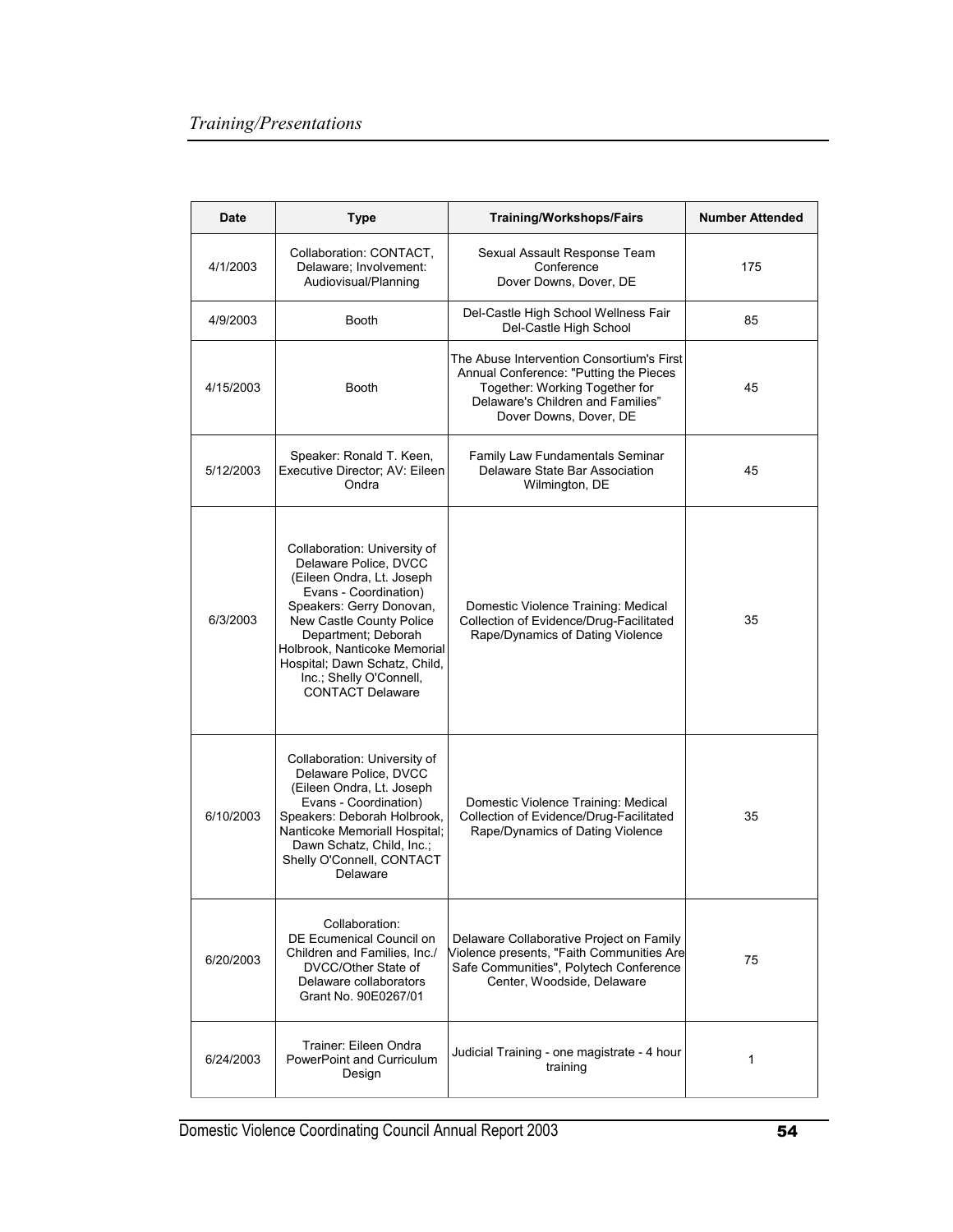# Conclusion —

### **Conclusion**

FY 2003 was an eventful and productive year for the Domestic Violence Coordinating Council (DVCC). It began tragically with a series of domestic violence homicides, some very public, that grabbed media and public attention. The DVCC responded by aggressively promoting victim safety through the newspapers, radio, and television. The DVCC circulated more broadly its Personalized Safety Plan for victims. Even though the public attention to domestic violence has faded along with the media's attention, the DVCC has continued to promote victim safety aggressively .

The DVCC has also witnessed the impact of budget shortages. Positions in domestic violence service agencies have been cut and the effected agencies have not been able to fill them. Nonprofit agencies have seen funding dry up and they have had to cut back on services.

The DVCC has seen significant changes in membership and leadership over the past year. Chief John L. Cunningham and Dr. Rhoslyn J. Bishoff have left the DVCC and have been replaced by Chief Jeffrey Horvath and Senator Liane Sorenson. Chief Judge Vincent Poppiti left the bench and the chairmanship of the DVCC, but returned to the DVCC as an at-large member. Chief Judge Chandlee Johnson Kuhn replaced Judge Poppiti as Chief Judge of Family Court and assumed her position on the DVCC.

Through the Violence Against Women Act, research in two areas was conducted in FY03. An analysis of the Risk Assessment (which is a component of the Domestic Incident Report) which began in FY02 was completed in FY03. It has been presented to police chiefs and will soon be presented publicly. Also, an analysis of the needs of rural communities in Kent and Sussex Counties was recently completed. Work on both of these efforts will continue into FY04 and beyond.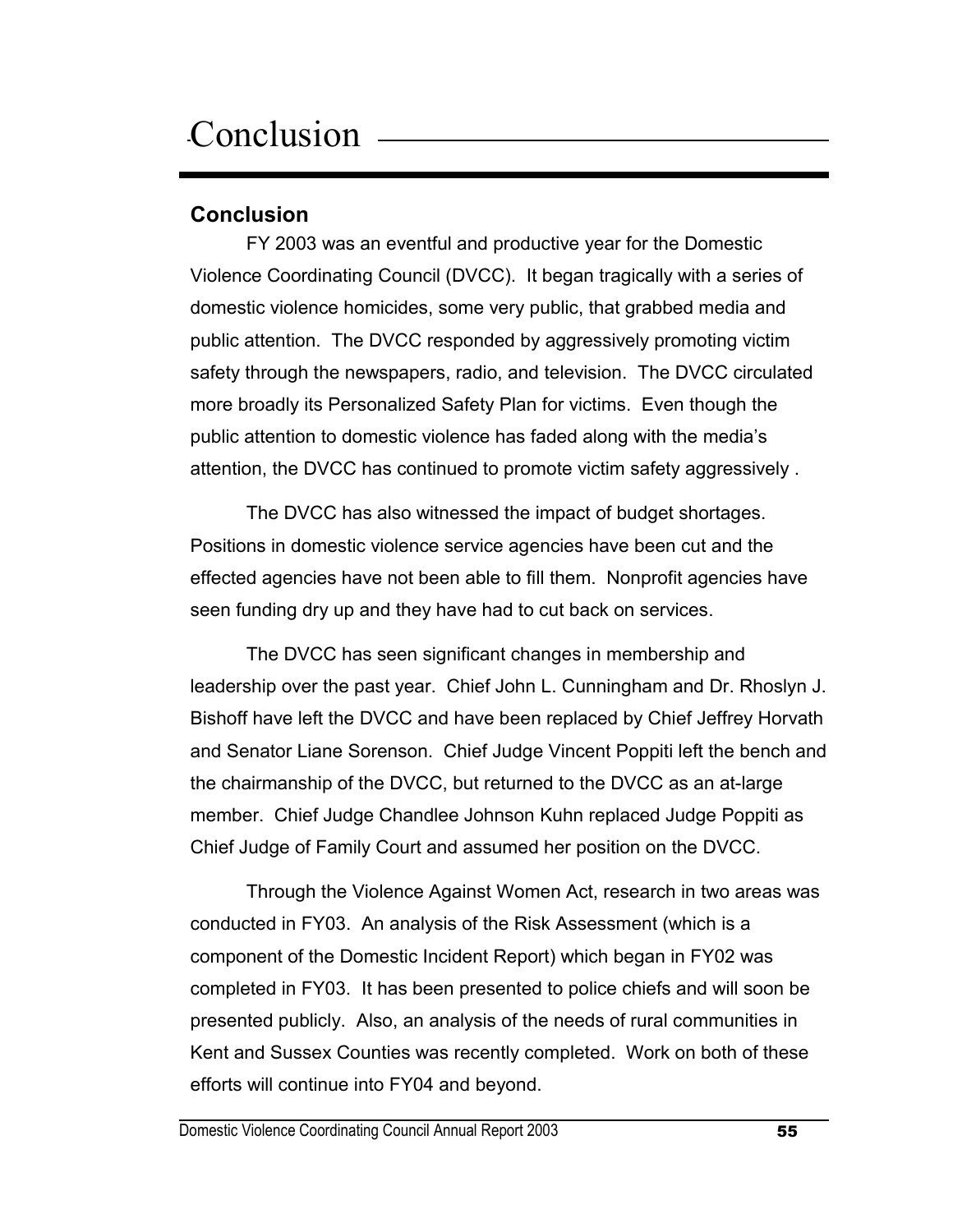The DVCC goals for 2004 remain generally what they have been in recent years. The DVCC remains committed to working to eliminate domestic violence in Delaware in all its forms.